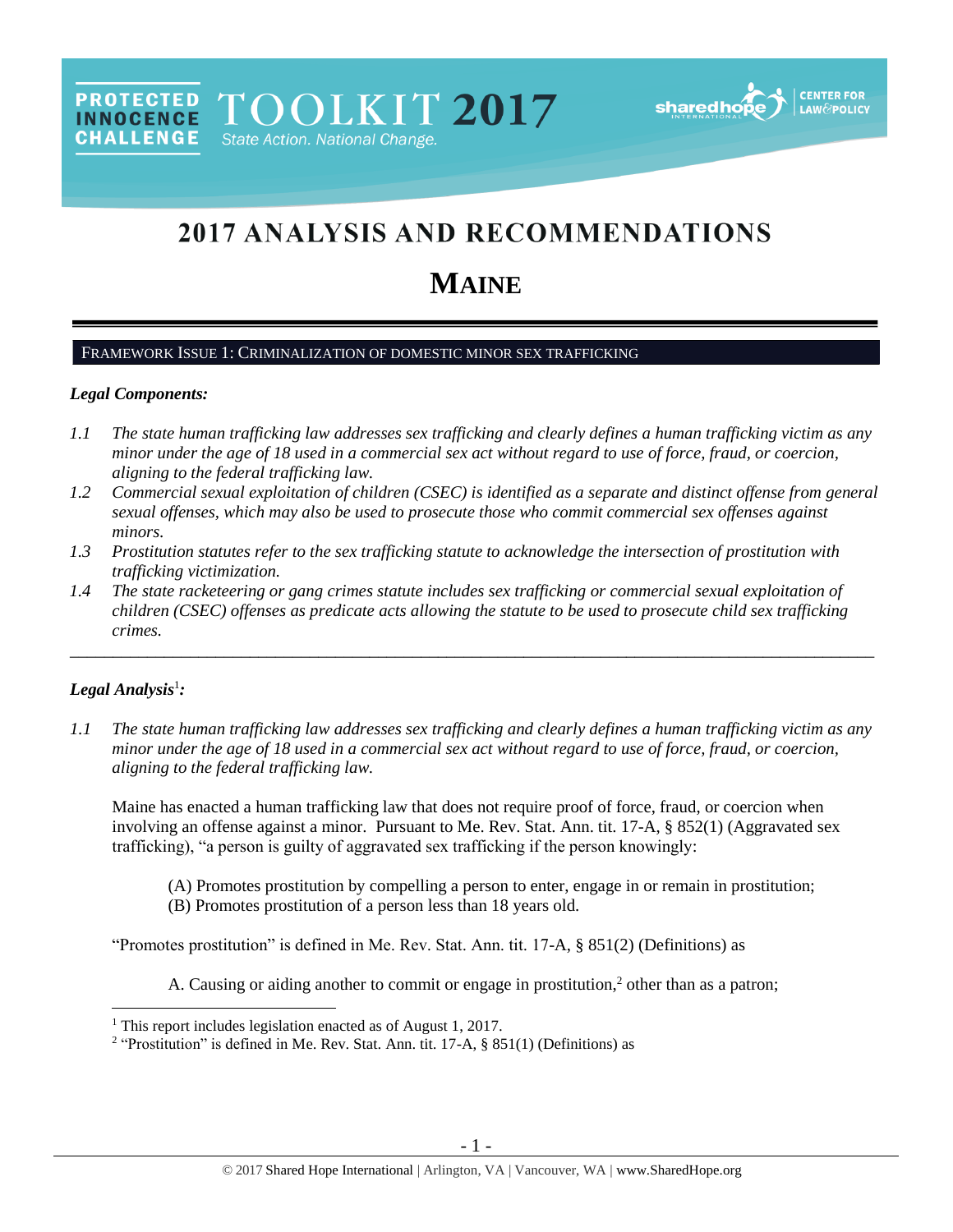<span id="page-1-0"></span>B. Publicly soliciting patrons for prostitution. Publicly soliciting patrons for prostitution includes, but is not limited to, an offer, made in a public place, to engage in a sexual act<sup>3</sup> or sexual contact<sup>4</sup>, as those terms are defined in section 251, in return for a pecuniary benefit to be received by the person making the offer or a 3rd person;

C. Providing persons for purposes of prostitution;

D. Leasing or otherwise permitting a place controlled by the defendant, alone or in association with others, to be regularly used for prostitution;

E. Owning, controlling, managing, supervising or otherwise operating, in association with others, a house of prostitution or a prostitution business;

F. Transporting a person into or within the State with the intent that such other person engage in prostitution; or

G. Accepting or receiving, or agreeing to accept or receive, a pecuniary benefit pursuant to an agreement or understanding with any person, other than with a patron, whereby the person participates or the person is to participate in the proceeds of prostitution.

"Compelling" is defined in Me. Rev. Stat. Ann. tit. 17-A, § 852(2) (Definitions) as:

. . . .

 $\overline{a}$ 

C. Making material false statements, misstatements or omissions;

D. Withholding, destroying or confiscating an actual or purported passport or other immigration document or other actual or purported government identification document with the intent to impair a person's freedom of movement;

E. Requiring prostitution to be performed to retire, repay or service an actual or purported debt; and F. Using force or engaging in any scheme, plan or pattern to instill in a person a fear that, if the person does not engage or continue to engage in prostitution, the actor or another person will:

(1) Cause physical injury or death to a person;

(2) Cause damage to property, other than property of the actor

(3) Engage in other conduct constituting a Class A, B or C crime, kidnapping or criminal restraint;

(4) Accuse some person of a crime or cause criminal charges or deportation proceedings to be instituted against some person;

engaging in, or agreeing to engage in, or offering to engage in a sexual act or sexual contact, as those terms are defined in section 251, in return for a pecuniary benefit to be received by the person engaging in prostitution or a 3rd person.

<sup>3</sup> "Sexual act" is defined in Me. Rev. Stat. Ann. tit. 17-A, § 251(1)(C) (Definitions and general provisions) as

(1) Any act between 2 persons involving direct physical contact between the genitals of one and the mouth or anus of the other, or direct physical contact between the genitals of one and the genitals of the other; (2) Any act between a person and an animal being used by another person which act involves direct physical contact between the genitals of one and the mouth or anus of the other, or direct physical contact between the genitals of one and the genitals of the other; or

(3) Any act involving direct physical contact between the genitals or anus of one and an instrument or device manipulated by another person when that act is done for the purpose of arousing or gratifying sexual desire or for the purpose of causing bodily injury or offensive physical contact.

A sexual act may be proved without allegation or proof of penetration.

<sup>4</sup> "Sexual contact" is defined in Me. Rev. Stat. Ann. tit. 17-A, § 251(1)(D) (Definitions and general provisions) as

any touching of the genitals or anus, directly or through clothing, other than as would constitute a sexual act, for the purpose of arousing or gratifying sexual desire or for the purpose of causing bodily injury or offensive physical contact.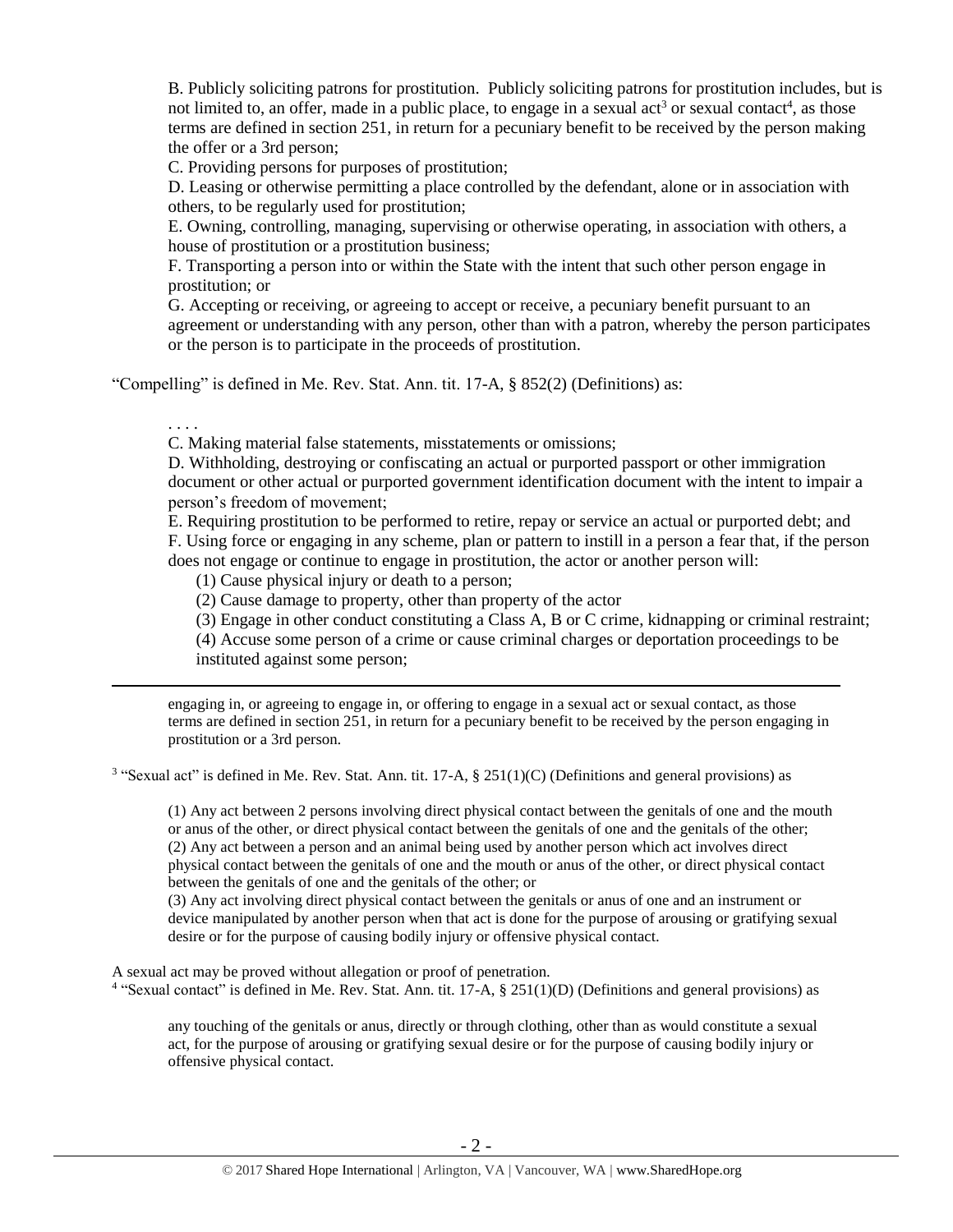(5) Expose a secret or publicize an asserted fact, regardless of veracity, tending to subject some person, except the actor, to hatred, contempt or ridicule;

(6) Testify or provide information or withhold testimony or information regarding another person's legal claim or defense;

(7) Use a position as a public servant to perform some act related to that person's official duties or fail to refuse to perform an official duty in a manner that adversely affect some other person; or (8) Perform any other act that would not in itself materially benefit the actor but that is calculated to harm the person being compelled with respect to that person's health, safety or immigration status.

A violation of Me. Rev. Stat. Ann. tit. 17-A, § 852 is a Class B crime punishable by imprisonment up to 10 years, a possible fine not to exceed \$20,000, and an additional fine of \$1,000 to be deposited in the Victims' Compensation Fund.<sup>5</sup> Me. Rev. Stat. Ann. tit. 17-A, §§ 852(3), 1252(2)(A), (B), 1301(1-A)(A), (B)), 5, 3360-I.

Me. Rev. Stat. Ann. tit. 17-A, § 853(1)<sup>6</sup> (Sex trafficking) also provides,

A person is guilty of sex trafficking if:

 $\overline{a}$ 

<span id="page-2-0"></span>A. The person knowingly promotes prostitution. Violation of this paragraph is a Class D crime; or B. The person violates paragraph A and has 2 or more prior convictions in this State for any combination of the Maine offenses listed in this paragraph or for engaging in substantially similar conduct to that of the Maine offenses listed in this paragraph in another jurisdiction. The Maine offenses are any violation of this section [Sex trafficking] or section 852 [Aggravated sex trafficking], 853-A [Engaging in prostitution], 853-B [Engaging a prostitute] or 855 [Patronizing prostitution of minor or person with mental disability] or attempts to commit any of these crimes . . . Violation of this paragraph is a Class C crime.

A violation of Me. Rev. Stat. Ann. tit. 17-A, § 853(1)(A) is punishable as a Class D crime by imprisonment up to 1 year in county jail, a possible fine not to exceed \$2,000, and an additional fine of \$500 to be deposited in the Victims' Compensation Fund. Me. Rev. Stat. Ann. tit. 17-A, §§ 853(1)(A), (2)(D), 1301(1-A)(D), 5, § 3360-I. A violation of Me. Rev. Stat. Ann. tit. 17-A, § 853(1)(B) is punishable as a Class C crime by imprisonment up to 5 years, a possible fine not to exceed \$5,000, and an additional fine of \$500 to be deposited in the Victims' Compensation Fund. Me. Rev. Stat. Ann. tit. 17-A, §§ 855(1)(B), 1252(2)(C), 1301(1-A)(C), 5, § 3360-I.

<sup>&</sup>lt;sup>5</sup> For all classes of crimes discussed in this report, the court may impose a fine greater than the specified amount as long as it "does not exceed twice the pecuniary gain derived from the crime by the defendant." Me. Rev. Stat. Ann. tit. 17-A,  $\S$  1301(1-A)(F). Me. Rev. Stat. Ann. tit. 17-A,  $\S$  1301(2) defines "pecuniary gain" as,

the amount of money or the value of property at the time of the commission of the crime derived by the defendant from the commission of the crime, less the amount of money or the value of property returned to the victim of the crime or seized by or surrendered to lawful authority prior to the time sentence is imposed.

 $6$  While Me. Rev. Stat. Ann. tit. 17-A,  $\S$  853 (Sex trafficking) provides criminal liability to any person who promotes prostitution, the statute is not minor-specific and does not provide heightened penalties when the victim is a child.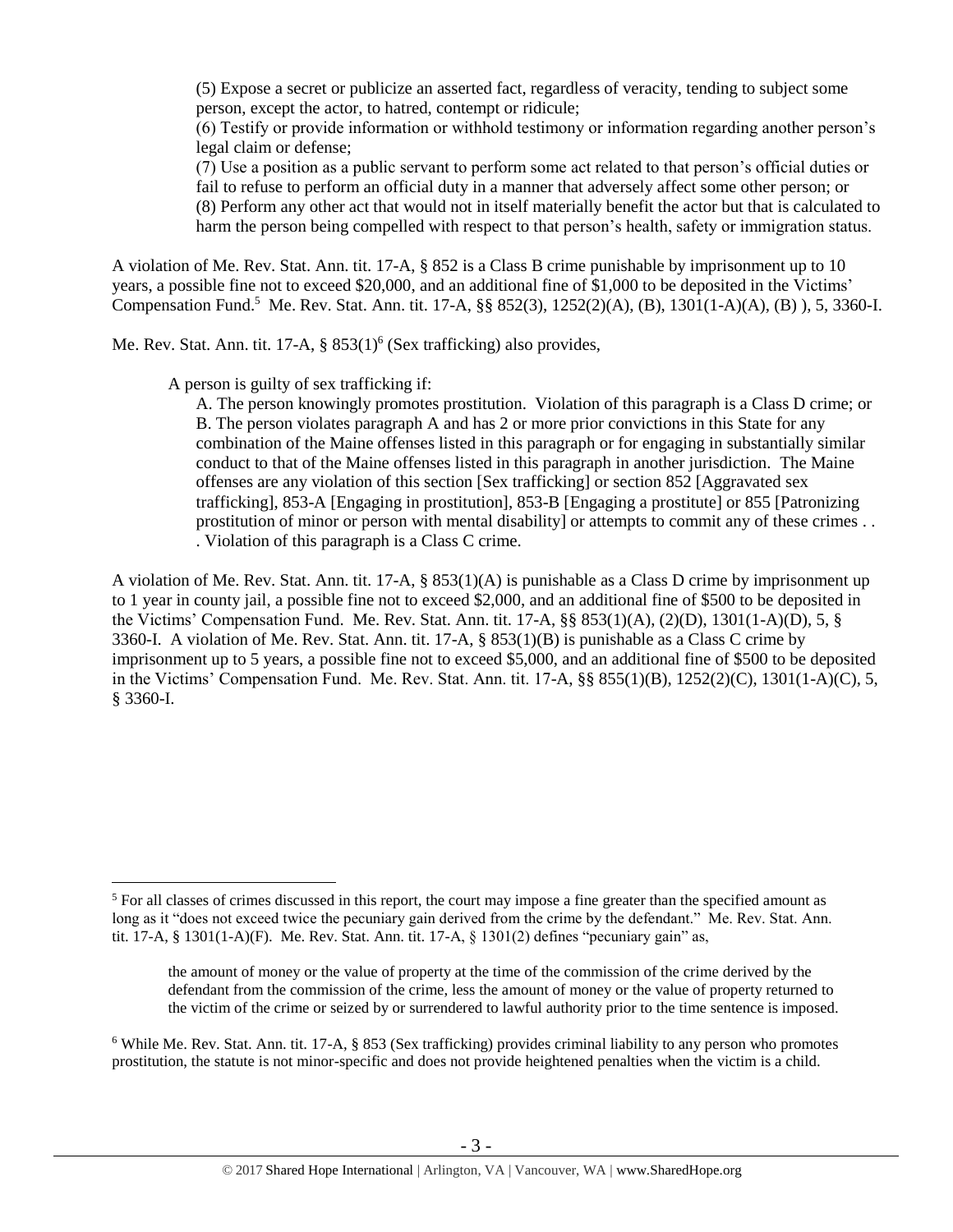*1.2 Commercial sexual exploitation of children (CSEC) is identified as a separate and distinct offense from general sexual offenses, which may also be used to prosecute those who commit commercial sex offenses against minors.*

Five laws make CSEC distinct crimes.

- 1. Me. Rev. Stat. Ann. tit. 17-A, § 855 (Patronizing prostitution of minor or person with mental disability) makes it unlawful if a person "in return for another's prostitution, gives or agrees to give a pecuniary benefit either to the person whose prostitution is sought or to a 3rd person and the person whose prostitution is sought has not in fact attained 18 years of age." A conviction under Me. Rev. Stat. Ann. Tit. 17-A, § 855 is punishable as a Class D crime by up to 1 year in county jail, a possible fine not to exceed \$2,000, and an additional fine of \$500 to be deposited in the Victims' Compensation Fund. Me. Rev. Stat. Ann. tit. 17-A, §§ 855(1)(A), 1252(1)(A), (2)(D), 1301(1-A)(D) 5, § 3360-I. However, when a defendant is aware that the minor is under the age of 18 it is punishable as a Class C crime by imprisonment up to 5 years, a possible fine not to exceed \$5,000, and an additional fine of \$500 to be deposited in the Victims' Compensation Fund. Me. Rev. Stat. Ann. tit. 17-A, §§ 855(1)(B), 1252(2)(C), 1301(1-A)(C), 5, § 3360-I.
- 2. Me. Rev. Stat. Ann. tit. 17A, § 554(1)(A) (Endangering the welfare of a child) states, "1. A person is guilty of endangering the welfare of a child if that person: A. Knowingly permits a child to enter or remain in a house of prostitution. Violation of this paragraph is a Class D crime." A Class D crime is punishable by up to 1 year in county jail and a possible fine not to exceed \$2,000. Me. Rev. Stat. Ann. tit. 17-A, §§ 554(1)(A), 1252(1)(A), (2)(D), 1301(1-A)(D).
- 3. Me. Rev. Stat. Ann. tit. 17-A, § 282(1) (Sexual exploitation of a minor) states that a person commits a crime if he does any of the following:

A. Knowing or intending that the conduct will be photographed, the person intentionally or knowingly employs, solicits, entices, persuades, or uses another person, not that person's spouse, who has not in fact attained 16 years of age, to engage in sexually explicit conduct, except that it is not a violation of this paragraph if the other person is 14 or 15 years of age and the person is less than 5 years older than the other person. Violation of this paragraph is a Class B crime;

A-1. Knowing or intending that the conduct will be photographed, the person intentionally or knowingly compels or induces by any threat another person, not that person's spouse, who is in fact a minor, to engage in sexually explicit conduct. Violation of this paragraph is a Class B crime; B. The person violates paragraph A or A-1 and, at the time of the offense, the person has one or more prior convictions under this section or for engaging in substantially similar conduct to that contained in

this section in another jurisdiction. Violation of this paragraph is a Class A crime; C. The person violates paragraph A or A-1 and the minor has not in fact attained 12 years of age. Violation of this paragraph is a Class A crime;

D. Being a parent, legal guardian or other person having care or custody of another person who has not in fact attained 16 years of age, that person knowingly or intentionally permits that person who has not in fact attained 16 years of age to engage in sexually explicit conduct, knowing or intending that the conduct will be photographed. Violation of this paragraph is a Class B crime;

E. The person violates paragraph D and, at the time of the offense, the person has one or more prior convictions under this section or for engaging in substantially similar conduct to that contained in this section in another jurisdiction. Violation of this paragraph is a Class A crime; or

F. The person violates paragraph D and the minor has not in fact attained 12 years of age. Violation of this paragraph is a Class A crime.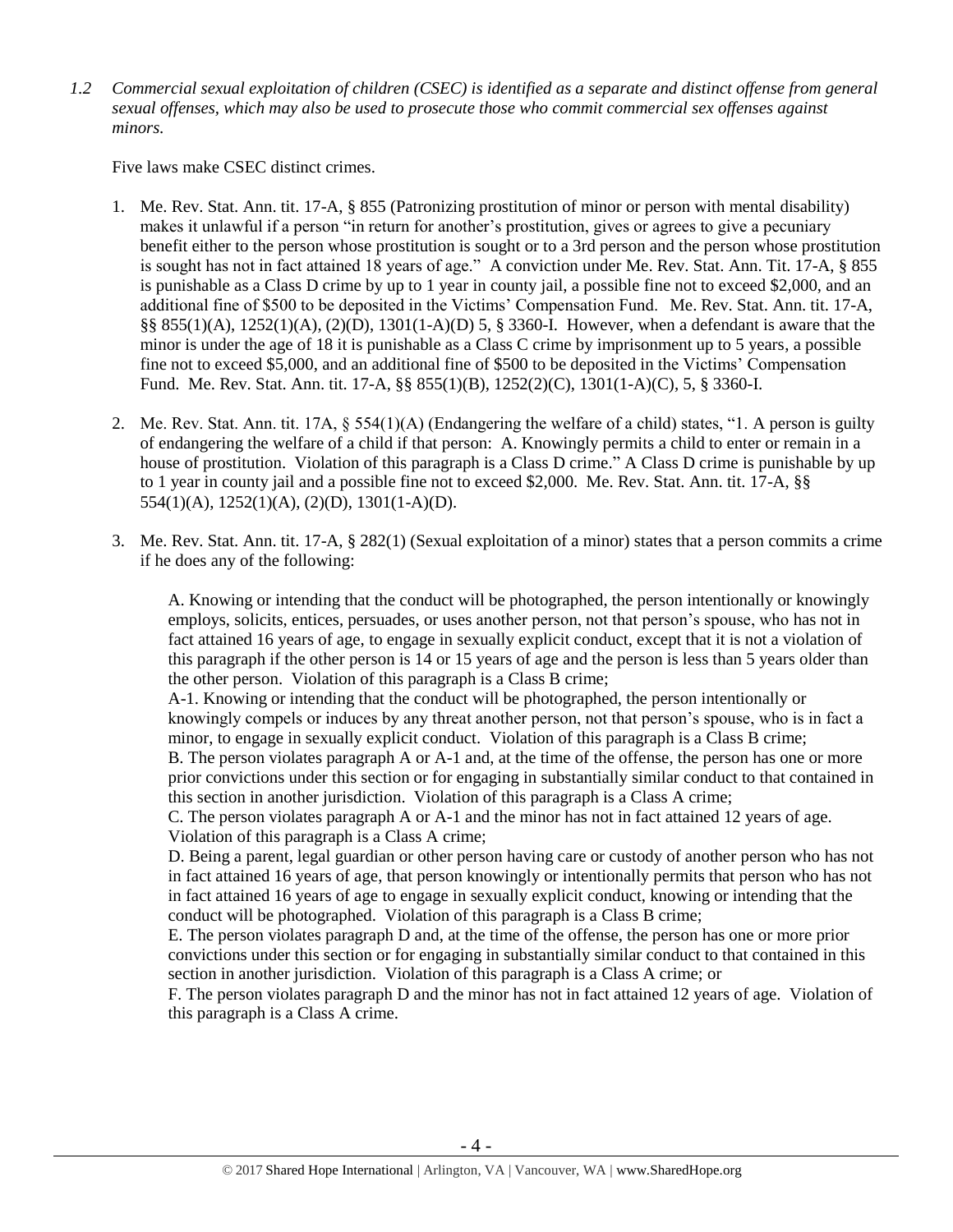Class B crimes are punishable by imprisonment up to 10 years and a possible fine not to exceed \$20,000, while Class A crimes are punishable by imprisonment up to 30 years and a possible fine not to exceed \$50,000. Me. Rev. Stat. Ann. tit. 17-A, §§ 1252(2)(A), (B), 1301(1-A)(A), (B).

4. Me. Rev. Stat. Ann. tit. 17-A, § 259-A (Solicitation of a child to commit a prohibited act) criminalizes the solicitation, in any manner, of minors under the age of 14 by individuals over the age of 16. Me. Rev. Stat. Ann. tit. 17-A, § 259-A states:

A person is guilty of soliciting a child to commit a prohibited act if:

A. The actor, with the intent to engage in a prohibited act with the other person, knowingly solicits directly or indirectly that person by any means to engage in a prohibited act and the actor:

1) Is at least 16 years of age;

2) Know or believes that the other person is less than 14 years of age; and

3) Is at least 3 years old than the age expressed by the other person.

Violation of this paragraph is a Class D crime; or

B. The actor, with the intent to engage in a prohibited act with the other person, knowingly solicits, directly or indirectly that person by any means to engage in a prohibited act and the actor:

- 1) Is at least 16 years of age;
- 2) Knows or believes that the other person is less than 12 years of age; and
- 3) Is at least 3 years older than the age expressed by the other person.

Violation of this subsection is a Class C crime.

"Prohibited act" is defined to include "sexual exploitation of a minor pursuant to section 282." Me. Rev. Stat. Ann. tit. 17-A, § 259-A(2)(A), (B), (C).

Class D crimes are punishable by imprisonment up to 1 year in county jail and a possible fine not to exceed \$2,000. Me. Rev. Stat. Ann. tit. 17-A,  $\S$  $\S$  1252(1)(A), (2)(D), 1301(1-A)(D).<sup>7</sup> Class C crimes are punishable by imprisonment up to 5 years and a possible fine not to exceed \$5,000. Me. Rev. Stat. Ann. tit. 17-A, §§ 1252(2)(C), 1301(1-A)(C).

5. Me. Rev. Stat. Ann. tit. 17-A, § 259-B<sup>8</sup> (Solicitation of a child to engage in prostitution) criminalizes the solicitation of a child to engage in prostitution, stating,

<span id="page-4-0"></span>(1) A person is guilty of soliciting a child to engage in prostitution if the actor knowingly solicits directly or indirectly by any means a person the actor knows or believes is under 18 years of age to engage in prostitution, as defined in section 851.

(2) Violation of this section is a Class D crime.

 $\overline{a}$ 

Class D crimes are punishable by imprisonment up to 1 year in county jail and a possible fine not to exceed \$2,000. Me. Rev. Stat. Ann. tit. 17-A, §§ 1252(1)(A), (2)(D), 1301(1-A)(D).

Certain sexual offenses also may apply in cases involving the commercial sexual exploitation of a child. These include the following:

 $<sup>7</sup>$  Unless otherwise noted, the fines listed in this document reflect the fine structure for natural persons convicted of</sup> crimes pursuant to Me. Rev. Stat. tit. 17-A, § 1301(1-A).

<sup>&</sup>lt;sup>8</sup> The text of Me. Rev. Stat. Ann. tit. 17-A § 259-B cited here and elsewhere in this report includes amendments made by the enactment of Legislative Document 1261 during the 128th Maine Legislature (effective September 25, 2017).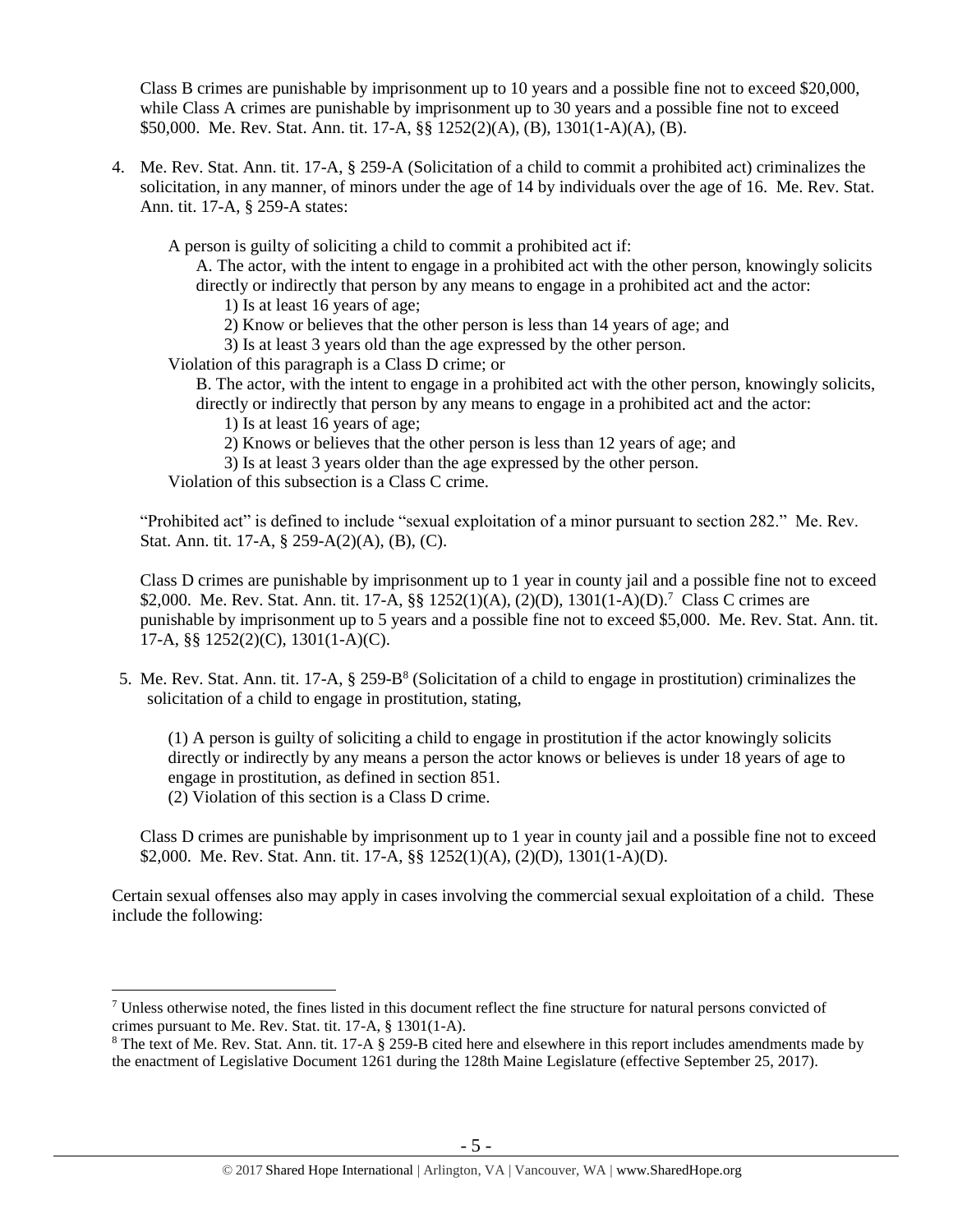- 1. Me. Rev. Stat. Ann. tit. 17-A, § 254(1)(A) (Sexual abuse of minors) provides that a Class D crime occurs when a person "engages in a sexual act<sup>9</sup> with another person, not the actor's spouse, who is either 14 or 15 years of age and the actor is at least 5 years older than the other person." A Class D crime is punishable by up to 1 year in county jail and a possible fine not to exceed \$2,000. Me. Rev. Stat. Ann. tit. 17-A, §§ 1252(1)(A), (2)(D), 1301(1-A)(D). If the offender is 10 or more years older than the victim, then it is a Class C crime punishable by imprisonment up to 5 years and a possible fine not to exceed \$5,000. Me. Rev. Stat. Ann. tit. 17-A, §§ 254(1)(A-2), 1252(2)(C), 1301(1-A)(C).
- 2. A defendant can be convicted under Me. Rev. Stat. Ann. tit. 17-A, § 253 (Gross sexual assault) for engaging in a "sexual act"<sup>10</sup> with a minor under 14 who is not his or her spouse. Me. Rev. Stat. Ann. tit. 17-A, § 253(1)(B). Gross sexual conduct is a Class A crime, punishable by imprisonment up to 30 years and a possible fine not to exceed \$50,000. Me. Rev. Stat. Ann. tit. 17-A, §§ 253(1)(B), 1252(2)(A), 1301(1-  $A)(A)$ .
- 3. Me. Rev. Stat. Ann. tit. 17-A, § 255-A (Unlawful sexual contact) makes it illegal if a person "intentionally subjects another person to any sexual contact<sup>"11</sup> when, among other circumstances, the offender is at least 3 years older than the victim who is under the age of 14. Me. Rev. Stat. Ann. tit. 17-A, § 255-A(1)(E). When the victim is 12-14, a violation is a Class C crime punishable by imprisonment up to 5 years and a possible fine not to exceed \$5,000; however, when the victim is younger than 12 the violation increases to a Class B crime punishable by imprisonment up to 10 years and a possible fine not to exceed \$20,000. Me. Rev. Stat. Ann. tit. 17-A, §§ 255-A(1)(E), (E-1), 1252(2)(B), (C), 1301(1-A)(B), (C). The violation increases further when the sexual contact includes penetration. Defendants who engage in sexual contact that includes penetration with a victim 12-14 years old will be guilty of a Class B crime punishable by imprisonment up to 10 years and a possible fine not to exceed \$20,000; however, when the victim is under 12 and the act includes penetration, defendants will face a Class A crime punishable by imprisonment up to 30 years and a possible fine not to exceed \$50,000. Me. Rev. Stat. Ann. tit. 17-A, §§ 255-A(1)(F), (F-1), 1252(2)(A), (B),  $1301(1-A)(A)$ , (B).
- 4. Under Me. Rev. Stat. Ann. tit. 17-A, § 260(1)(C) (Unlawful sexual touching), a person who is at least 5 years older than his victim and intentionally subjects a child under 14 (who is not his spouse) to sexual touching<sup>12</sup> will be guilty of a Class D crime. When found guilty of a Class D crime, defendants face up to 1 year in county jail and a possible fine not to exceed \$2,000. Me. Rev. Stat. Ann. tit. 17-A, §§ 1252(1)(A),  $(2)(D), 1301(1-A)(D).$
- 5. Under Me. Rev. Stat. Ann. tit. 17-A, § 256(1)(A) (Visual sexual aggression against child),

A person is guilty of visual sexual aggression against a child if:

A. For the purpose of arousing or gratifying sexual desire or for the purpose of causing affront or alarm, the actor, having in fact attained 18 years of age, exposes the actor's genitals to another person or causes the other person to expose that person's genitals to the actor and the other person, not the actor's spouse, has not in fact attained 14 years of age. Violation of this paragraph is a Class D crime.

<sup>9</sup> *See supra* note [3.](#page-1-0)

<sup>10</sup> *See supra* note [3.](#page-1-0)

<sup>&</sup>lt;sup>11</sup> Me. Rev. Stat. Ann. tit 17-A,  $\S 251(1)(D)$  (Definitions and general provisions) defines "sexual contact" as "any touching of the genitals or anus, directly or through clothing, other than as would constitute a sexual act, for the purpose of arousing or gratifying sexual desire or for the purpose of causing bodily injury or offensive physical contact."

 $12$  "Sexual touching" is defined as "any touching of the breasts, buttocks, groin or inner thigh, directly or through clothing, for the purpose of arousing or gratifying sexual desire." Me. Rev. Stat. Ann. tit. 17-A, § 251(G).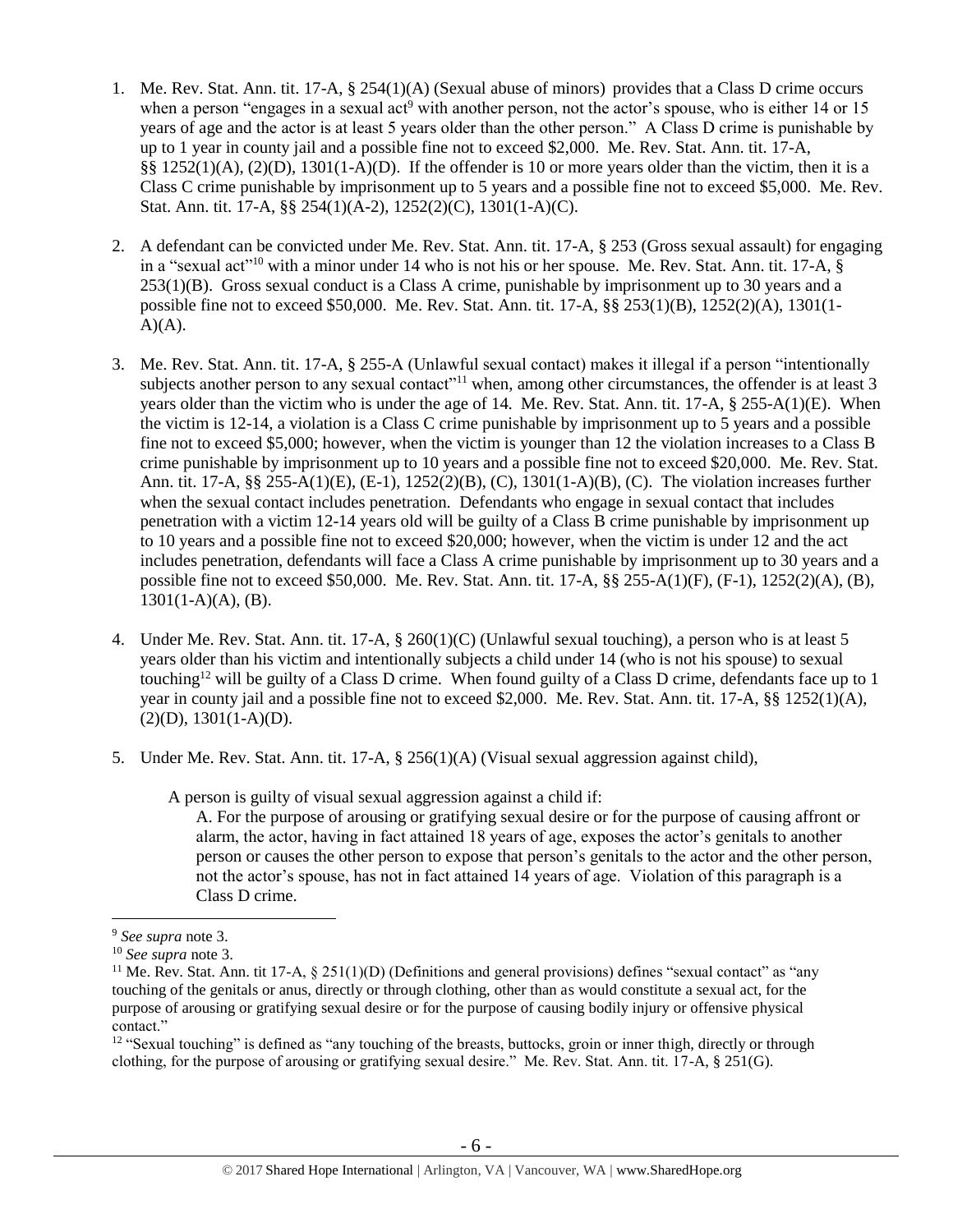Class D crimes are punishable by up to 1 year in county jail and a possible fine not to exceed \$2,000. Me. Rev. Stat. Ann., tit. 17-A,  $\S$ § 1252(2)(D), 1301(1-A)(D). However, when the victim is less than 12 years old, defendants will be guilty of a Class C crime punishable by imprisonment up to 5 years and a possible fine not to exceed \$5,000. Me. Rev. Stat. Ann. tit. 17-A, §§ 256(1)(B), 1252(2)(C), 1301(1-A)(C).

*1.3 Prostitution statutes refer to the sex trafficking statute to acknowledge the intersection of prostitution with trafficking victimization.* 

Me. Rev. Stat. Ann. tit. 17-A, § 853-A(4) (Engaging in prostitution) refers to Me. Rev. Stat. Ann. tit. 17-A, § 852 (Aggravated sex trafficking) to clarify that minors engaged in commercial sex are victims of trafficking crimes by providing an affirmative defense to victims of aggravated sex trafficking. Me. Rev. Stat. Ann. tit. 17- A, § 853-A(4) (Engaging in prostitution) states that "[i]t is an affirmative defense to prosecution under this section that the person engaged in prostitution because the person was compelled to do so as described in section 852, subsection 2."

*1.4 The state racketeering or gang crimes statute includes sex trafficking or commercial sexual exploitation of children (CSEC) offenses as predicate acts allowing the statute to be used to prosecute child sex trafficking crimes.* 

Maine has not enacted a racketeering statute.

1.4.1 Recommendation: Enact a racketeering statute that includes human trafficking and CSEC offenses as predicate crimes so the racketeering statute may be used to prosecute trafficking enterprises.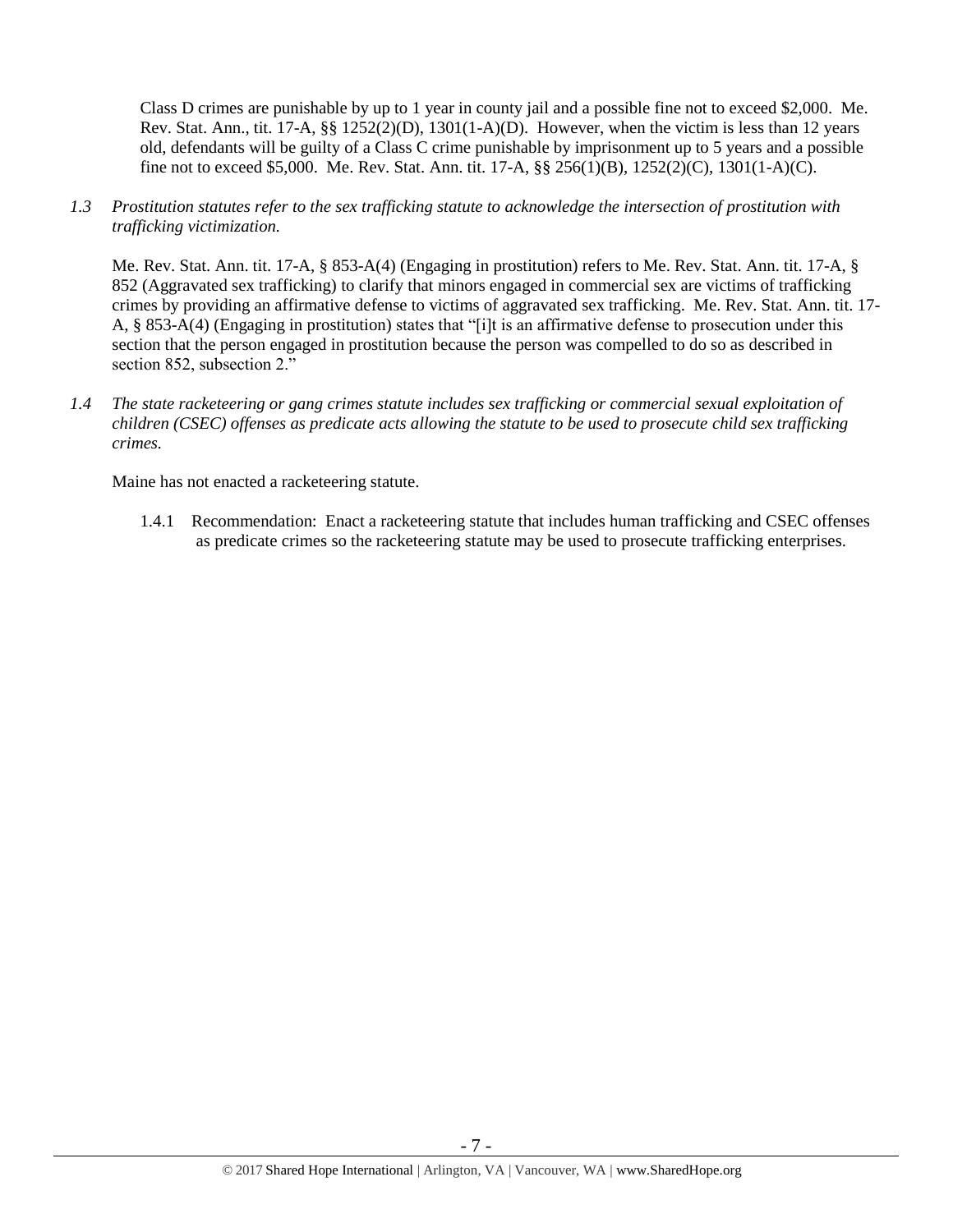#### *Legal Components:*

- *2.1 The state sex trafficking law can be applied to buyers of commercial sex acts with a minor.*
- *2.2 Buyers of commercial sex acts with a minor can be prosecuted under commercial sexual exploitation of children (CSEC) laws.*
- *2.3 Solicitation of prostitution laws differentiate between buying sex acts with an adult and buying sex acts with a minor under 18.*
- *2.4 Penalties for buyers of commercial sex acts with minors are as high as federal penalties.*
- *2.5 Using the Internet or electronic communications to lure, entice, or purchase, or attempt to lure, entice, or purchase commercial sex acts with a minor is a separate crime or results in an enhanced penalty for buyers.*
- *2.6 No age mistake defense is permitted for a buyer of commercial sex acts with any minor under 18.*
- *2.7 Base penalties for buying sex acts with a minor under 18 are sufficiently high and not reduced for older minors.*
- *2.8 Financial penalties for buyers of commercial sex acts with minors are sufficiently high to make it difficult for buyers to hide the crime.*
- *2.9 Buying and possessing images of child sexual exploitation carries penalties as high as similar federal offenses.*

\_\_\_\_\_\_\_\_\_\_\_\_\_\_\_\_\_\_\_\_\_\_\_\_\_\_\_\_\_\_\_\_\_\_\_\_\_\_\_\_\_\_\_\_\_\_\_\_\_\_\_\_\_\_\_\_\_\_\_\_\_\_\_\_\_\_\_\_\_\_\_\_\_\_\_\_\_\_\_\_\_\_\_\_\_\_\_\_\_\_\_\_\_\_

*2.10 Convicted buyers of commercial sex acts with minors are required to register as sex offenders.*

## *Legal Analysis:*

 $\overline{a}$ 

*2.1 The state sex trafficking law can be applied to buyers of commercial sex acts with a minor.* 

Me. Rev. Stat. Ann. tit. 17-A, § 852 (Aggravated sex trafficking) does not apply to buyers of commercial sex with minors, as the definition of "Promotes prostitution" under Me. Rev. Stat. Ann. tit. 17-A, § 851(2) (Definitions) specifically excludes buyers. Under Me. Rev. Stat. Ann. tit. 17-A, § 851(2)(A), "Promotes prostitution" is defined as, "Causing or aiding another to commit or engage in prostitution, other than a patron.".<sup>13</sup>

- 2.1.1 Recommendation: Amend Me. Rev. Stat. Ann. tit. 17-A, § 852 (Aggravated sex trafficking) to make the statute applicable to the actions of buyers of commercial sex with minors.<sup>14</sup>
- *2.2 Buyers of commercial sex acts with a minor can be prosecuted under commercial sexual exploitation of children (CSEC) laws.*

Buying sex with a minor is illegal under Me. Rev. Stat. Ann. tit. 17-A, § 855(1)(A) (Patronizing prostitution of minor or person with mental disability), which states that it is illegal when a person "in return for another's prostitution, gives or agrees to give a pecuniary benefit either to the person whose prostitution is sought or to a 3rd person and the person whose prostitution is sought has not in fact attained 18 years of age." This offense is a Class D crime except that subsection (1)(B) enhances the penalty to a Class C crime when the buyer "knows that the person whose prostitution is sought has not yet attained 18 years of age." A Class D crime is punishable by up to 1 year in county jail, a possible fine not to exceed \$2,000, and an additional fine of \$500 to

<sup>13</sup> *See* discussion of relevant provisions *supra* Component 1.1.

<sup>&</sup>lt;sup>14</sup> See generally SHARED HOPE INTERNATIONAL, "Eliminating the Third Party Control Barrier to Identifying Juvenile Sex Trafficking Victims," JuST Response Policy Paper (2015), [http://sharedhope.org/wp](http://sharedhope.org/wp-content/uploads/2015/08/Policy-Paper_Eliminating-Third-Party-Control_Final1.pdf)[content/uploads/2015/08/Policy-Paper\\_Eliminating-Third-Party-Control\\_Final1.pdf](http://sharedhope.org/wp-content/uploads/2015/08/Policy-Paper_Eliminating-Third-Party-Control_Final1.pdf) (discussing need to include buyer conduct in core sex trafficking offense regardless of whether victim is under control of a third party and explaining negative impact on victims and victim-identification when buyers are excluded as sex trafficking offenders).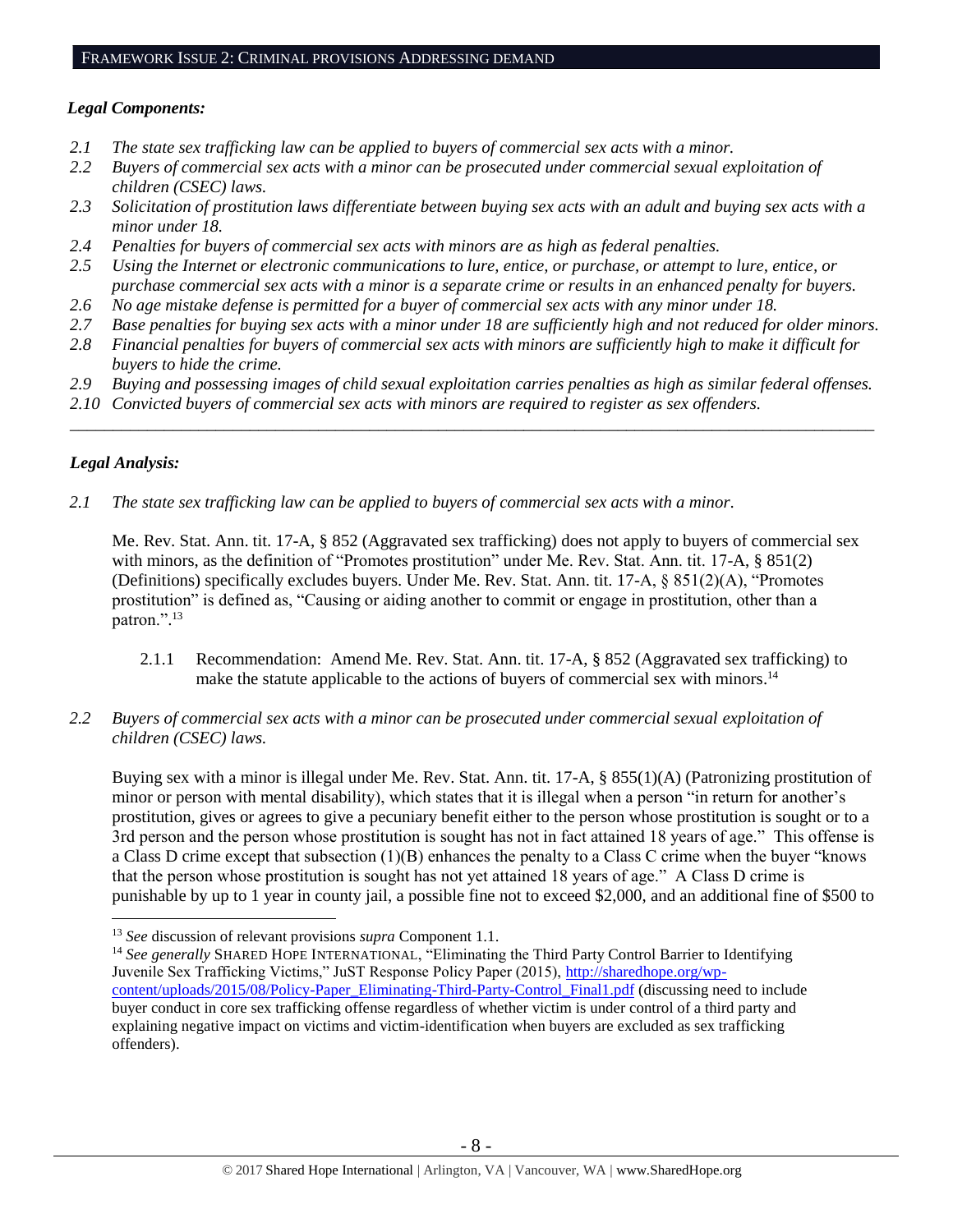be deposited in the Victims' Compensation Fund, while a Class C crime is punishable by imprisonment up to 5 years, a possible fine not to exceed \$5,000, and an additional fine of \$500 to be deposited in the Victims' Compensation Fund, Me. Rev. Stat. Ann. tit. 17-A, §§ 1252(1)(A), (2)(C), (D), 1301(1-A)(C), (D), 5 § 3360-I.

Further, Me. Rev. Stat. Ann. tit. 17-A,  $\S 259-B(1)$ <sup>15</sup> (Solicitation of a child to engage in prostitution) criminalizes the solicitation of a minor for prostitution, stating,

A person is guilty of soliciting a child to engage in prostitution if the actor knowingly solicits directly or indirectly by any means a person the actor knows or believes is under 18 years of age to engage in prostitution, as defined in section 851.

A violation of Me. Rev. Stat. Ann. tit. 17-A, § 259-B(1) is punishable as a Class D crime by imprisonment up to 1 year in county jail and a possible fine not to exceed \$2,000. Me. Rev. Stat. Ann. tit. 17-A, §§ 259-B(2), 1252(1)(A), (2)(D), 1301(1-A)(D).

Several sexual offenses could be used to prosecute a buyer of commercial sex acts with a minor but do not specifically criminalize the purchase of commercial sex acts with a minor.

## *2.3 Solicitation of prostitution laws differentiate between buying sex acts with an adult and buying sex acts with a minor under 18.*

Solicitation laws make buying sex with a minor a separate crime from that of buying sex with an adult.

Me. Rev. Stat. Ann. tit 17-A, § 853-B(1)(A) (Engaging a prostitute) makes it a Class E crime if a person "engages a prostitute" who is an adult. "Engages a prostitute" is defined for the purpose of this statute in Me. Rev. Stat. Ann. tit. 17-A, § 851(1-A) as "providing or agreeing to provide, either to the person whose prostitution is sought or to a 3rd person, pecuniary benefit in return for a sexual act or sexual contact." Class E crimes are punishable by up to 6 months in county jail and a possible fine not to exceed \$1,000.<sup>16</sup> Me. Rev. Stat. Ann. tit. 17-A, §§ 1252(1)(A), (2)(E), 1301(1-A)(E). An offender convicted under Me. Rev. Stat. Ann. tit 17-A, § 853-B(1)(A) (Engaging a prostitute) is also required to pay a fine of \$500 to be deposited in the Victims' Compensation Fund pursuant to Me. Rev. Stat. Ann. tit 5, § 3360-I (Funding sources).

In contrast, under Me. Rev. Stat. Ann. tit. 17-A, § 855 (Patronizing prostitution of minor or person with mental disability), the buyer will be guilty of, at a minimum, a Class D crime punishable by up to 1 year in county jail, a possible fine not to exceed \$2,000, and an additional fine of \$500 to be deposited in the Victims' Compensation Fund. Me. Rev. Stat. Ann. tit. 17-A, §§ 855(1)(A), 1252(1)(A), (2)(D), 1301(1-A)(D), 5 § 3360- I. When the buyer "knows that the person whose prostitution is sought has not yet attained 18 years of age," the violation increases to a Class C crime punishable by imprisonment up to 5 years, a possible fine not to exceed \$5,000, and an additional fine of \$500 to be deposited in the Victims' Compensation Fund. Me. Rev. Stat. Ann. tit. 17-A, §§ 855(1)(B), 1252(2)(C), 1301(1-A)(C), 5, § 3360-I.

Maine law further criminalizes the solicitation of a minor for prostitution under Me. Rev. Stat. Ann. tit. 17-A, §  $259-B(1)^{17}$  (Solicitation of a child to engage in prostitution), which states,

<sup>15</sup> *See supra* note [8.](#page-4-0)

<sup>&</sup>lt;sup>16</sup> If the defendant has been convicted of Me. Rev. Stat. Ann. tit. 17-A, § 853-B within the prior 2 years, the violation increases to a Class D crime punishable by up to 1 year in county jail and a possible fine not to exceed \$2,000. Me. Rev. Stat. Ann. tit.17-A, §§ 853-B(1)(B), 1252(1)(A), (2)(D), 1301(1-A)(D). <sup>17</sup> *See supra* note [8.](#page-4-0)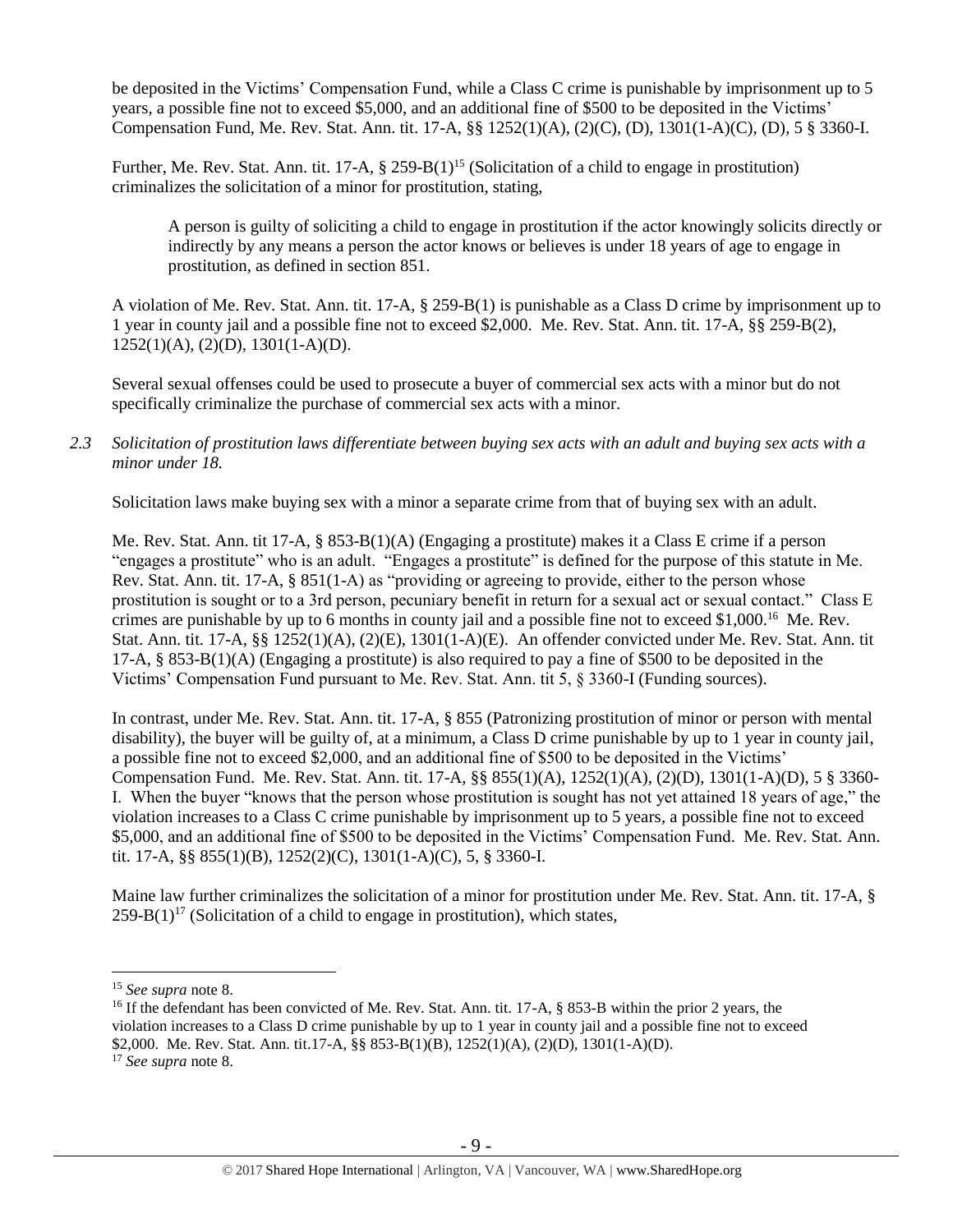A person is guilty of soliciting a child to engage in prostitution if the actor knowingly solicits directly or indirectly by any means a person the actor knows or believes is under 18 years of age to engage in prostitution, as defined in section 851.

A violation of Me. Rev. Stat. Ann. tit. 17-A, § 259-B(1) is a Class D crime punishable by imprisonment up to 1 year in county jail and a possible fine not to exceed \$2,000. Me. Rev. Stat. Ann. tit. 17-A, §§ 259-B(2), 1252(1)(A), (2)(D), 1301(1-A)(D).

## *2.4 Penalties for buyers of commercial sex acts with minors are as high as federal penalties.*

A conviction under Me. Rev. Stat. Ann. tit. 17-A, § 855 (Patronizing prostitution of minor or person with mental disability) is punishable as a Class D crime by up to 1 year in county jail, a possible fine not to exceed \$2,000, and an additional fine of \$500 to be deposited in the Victims' Compensation Fund. Me. Rev. Stat. Ann. tit. 17-A, §§ 855(1)(A), 1252(1)(A), (2)(D), 1301(1-A)(D), 5, § 3360-I<sup>18</sup>. However, when the buyer "knows that the person whose prostitution is sought has not yet attained 18 years of age," the crime is punishable as a Class C crime by imprisonment up to 5 years, a possible fine not to exceed \$5,000, and an additional fine of \$500 to be deposited in the Victims' Compensation Fund. Me. Rev. Stat. Ann. tit. 17-A, §§ 855(1)(B), 1252(2)(C), 1301(1-A)(C), 5, § 3360-I. A conviction under Me. Rev. Stat. Ann. tit. 17-A, § 259-B<sup>19</sup> (Solicitation of a child to engage in prostitution) is punishable as a Class D crime by up to 1 year in county jail and a possible fine not to exceed \$2,000. Me. Rev. Stat. Ann. tit. 17-A, § 259-B(2).

In comparison, if the victim is under the age of 14, a conviction under the Trafficking Victims Protection Act  $(TVPA)<sup>20</sup>$  for child sex trafficking is punishable by 15 years to life imprisonment and a fine not to exceed \$250,000. 18 U.S.C. §§ 1591(b)(1), 3559(a)(1), 3571(b)(3). If the victim is between the ages of 14–17, a conviction is punishable by 10 years to life imprisonment and a fine not to exceed \$250,000. 18 U.S.C. §§ 1591(b)(2), 3559(a)(1), 3571(b)(3). A conviction is punishable by mandatory life imprisonment, however, if the buyer has a prior conviction for a federal sex offense<sup>21</sup> against a minor. 18 U.S.C. § 3559(e)(1). To the extent buyers can be prosecuted under other federal CSEC laws,<sup>22</sup> a conviction is punishable by penalties ranging from a fine not to exceed \$250,000 to life imprisonment and a fine not to exceed \$250,000.<sup>23</sup>

<span id="page-9-0"></span>an offense under section 1591 [18 USCS § 1591] (relating to sex trafficking of children), 2241 [18 USCS § 2241] (relating to aggravated sexual abuse),  $2242$  [18 USCS § 2242] (relating to sexual abuse),  $2244(a)(1)$ [18 USCS  $\S 2244(a)(1)$ ] (relating to abusive sexual contact), 2245 [18 USCS  $\S 2245$ ] (relating to sexual abuse resulting in death), 2251 [18 USCS § 2251] (relating to sexual exploitation of children), 2251A [18 USCS § 2251A] (relating to selling or buying of children), 2422(b) [18 USCS § 2422(b)] (relating to coercion and enticement of a minor into prostitution), or  $2423(a)$  [18 USCS § 2423(a)] (relating to transportation of minors).

<sup>22</sup> 18 U.S.C. §§ 2251A(b) (Selling or buying of children), 2251(a) (Sexual exploitation of children), 2423(a) (Transportation of a minor with intent for minor to engage in criminal sexual activity), 2422(a) (Coercion and enticement), 2252(a)(2), (a)(4) (Certain activities relating to material involving the sexual exploitation of minors). <sup>23</sup> 18 U.S.C. §§ 2251A(b) (conviction punishable by imprisonment for 30 years to life and a fine), 2251(e) (conviction punishable by imprisonment for 15–30 years and a fine), 2423(a) (conviction punishable by imprisonment for 10 years to life and a fine), 2422(a) (conviction punishable by a fine, imprisonment up to 20 years, or both), 2252(b) (stating that a conviction under subsection (a)(2) is punishable by imprisonment for  $5-20$  years and a fine, while a conviction under subsection  $(a)(4)$  is punishable by imprisonment up to 10 years, a fine, or both.);

 $\overline{a}$ <sup>18</sup> *Id.*

<sup>19</sup> *See supra* note [8.](#page-4-0)

<sup>&</sup>lt;sup>20</sup> Trafficking Victims Protection Act (TVPA) of 2000, Pub. L. No. 106-386, 114 Stat. 1464, 1466 (codified in scattered sections of 18 and 22 U.S.C.).

<sup>&</sup>lt;sup>21</sup> Pursuant to 18 U.S.C. § 3559(e)(2), "federal sex offense" is defined as,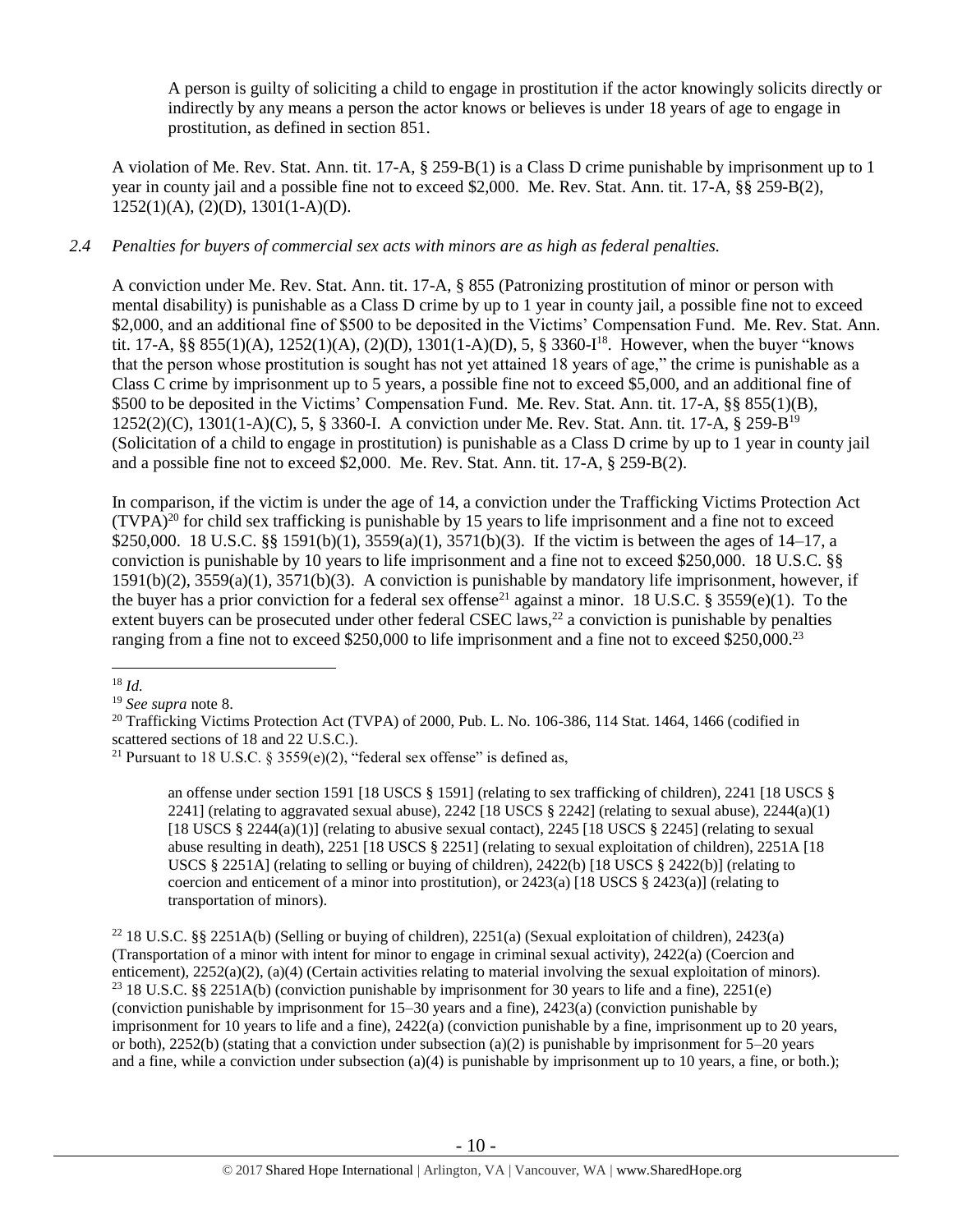- 2.4.1 Recommendation: Amend Me. Rev. Stat. Ann. tit. 17-A, § 855 (Patronizing prostitution of minor or person with mental disability) and § 259-B (Solicitation of a child to engage in prostitution) to raise penalties to reflect the seriousness of the offense.
- *2.5 Using the Internet or electronic communications to lure, entice, or purchase, or attempt to lure, entice, or purchase commercial sex acts with a minor is a separate crime or results in an enhanced penalty for buyers.*

Maine does not have a law that criminalizes use of the Internet or electronic communications to lure, entice, or purchase, or attempt to lure, entice, or purchase commercial sex acts with a minor. Although broad enough to potentially apply to use of the Internet to entice or solicit any sexual act from a minor under the age of 14, including solicitation for the purpose of committing sexual exploitation of a minor, Me. Rev. Stat. Ann. tit. 17- A, § 282(1) (Sexual exploitation of minor), § 259-B(1)<sup>24</sup> (Solicitation of a child to engage in prostitution), and § 259-A (Solicitation of a child to commit a prohibited act) do not specify use of the Internet to accomplish these crimes as a specific criminal action. Pursuant to Me. Rev. Stat. Ann. tit. 17-A, § 259-A,<sup>25</sup>

A person is guilty of soliciting a child to commit a prohibited act if:

A. The actor, with the intent to engage in a prohibited act with the other person, knowingly solicits directly or indirectly that person by any means to engage in a prohibited act and the actor:

1) Is at least 16 years of age;

2) Know or believes that the other person is less than 14 years of age; and

3) Is at least 3 years old than the age expressed by the other person.

Violation of this paragraph is a Class D crime; or

B. The actor, with the intent to engage in a prohibited act with the other person, knowingly solicits, directly or indirectly that person by any means to engage in a prohibited act and the actor:

- 1) Is at least 16 years of age;
- 2) Knows or believes that the other person is less than 12 years of age; and
- 3) Is at least 3 years older than the age expressed by the other person.

Violation of this subsection is a Class C crime.

"Prohibited act" means a sexual act, sexual contact or sexual exploitation of a minor pursuant to section 282. Me. Rev. Stat. Ann. tit. 17-A, § 259-A(2)(A), (B), (C).

Class C crimes are punishable by imprisonment up to 5 years and a possible fine not to exceed \$5,000. Me. Rev. Stat. Ann. tit. 17-A,  $\S$ § 1252(2)(C), 1301(1-A)(C). A Class D crime is punishable by up to 1 year in county jail and a possible fine not to exceed \$2,000. Me. Rev. Stat. Ann. tit. 17-A, §§ 1252(1)(A), (2)(D), 1301(1-A)(D). If the victim is under 12, the buyer is guilty of a Class C crime punishable by imprisonment up to 5 years and a possible fine not to exceed \$5,000. Me. Rev. Stat. Ann. tit. 17-A, §§ 259-A(1)(B), 1252(2)(C), 1301(1-A)(C). In addition, pursuant to Me. Rev. Stat. Ann. tit. 15, § 5821(7-A) (Subject property), buyers may

*see also* 18 U.S.C §§ 3559(a)(1) (classifying all of the above listed offenses as felonies), 3571(b)(3) (providing a fine up to \$250,000 for any felony conviction).

<sup>24</sup> *See supra* note [8.](#page-4-0)

<sup>&</sup>lt;sup>25</sup> Legislative Document 1673 enacted during the Second Regular Session of the 125th Legislative Assembly repealed Me. Rev. Stat. Ann. tit. 17-A, § 259 (Solicitation of child by computer to commit a prohibited act) which expressly prohibited use of "a computer knowingly to solicit, entice, persuade or compel another person" under the age of 14 with "the intent to engage in any one of the following prohibited acts with the other person: (1) A sexual act; (2) Sexual contact; or (3) Sexual exploitation of a minor pursuant to section 282." During 2012, L.D. 1673 reenacted this provision as Me. Rev. Stat. Ann. tit. 17-A, § 259-A (Solicitation of a child to commit a prohibited act), however, as re-enacted, this offense no longer contains an express reference to solicitation of a minor through use of a computer or the Internet.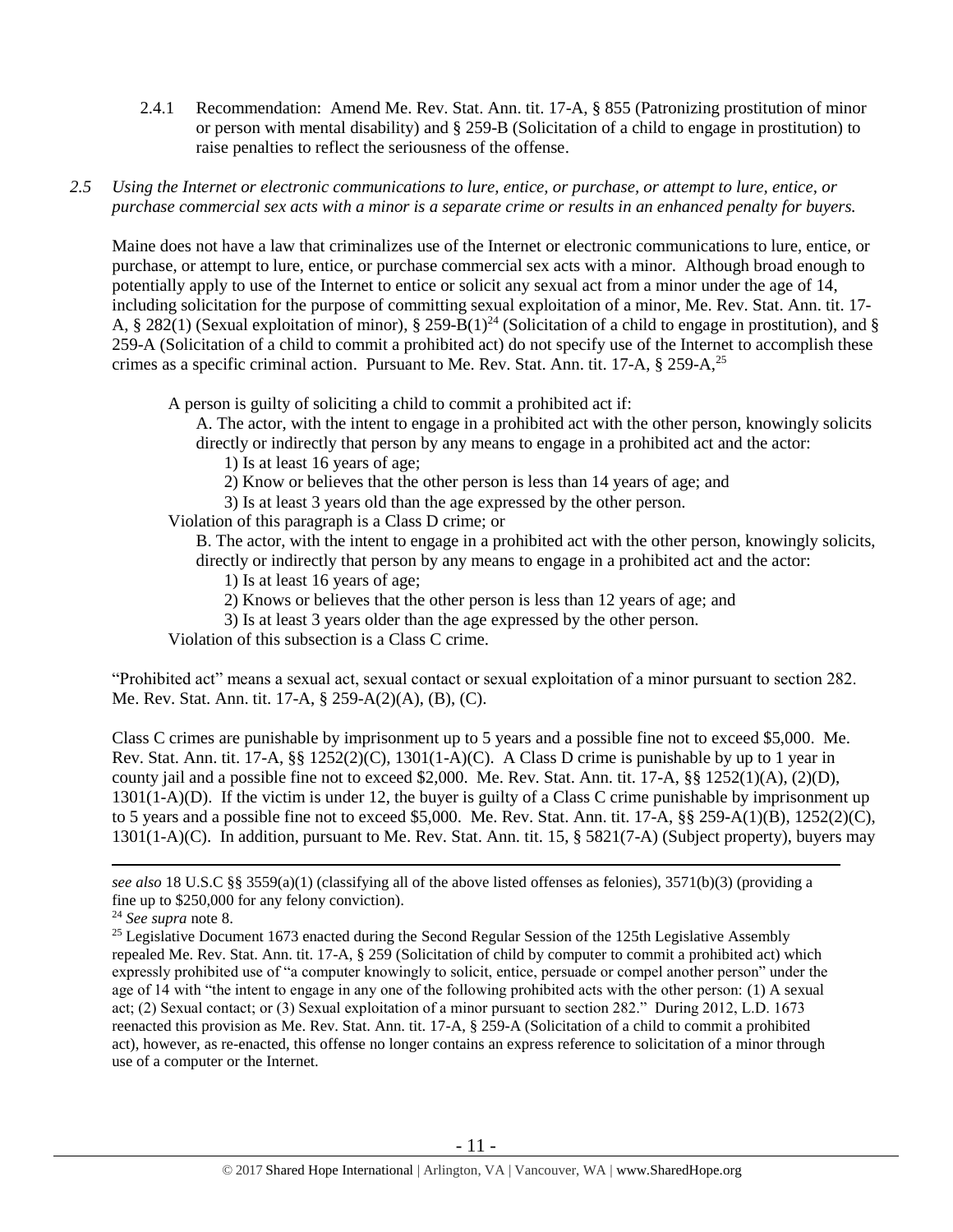be ordered to forfeit all computers and computer equipment used in connection with a violation of Me. Rev. Stat. Ann. tit. 17-A, § 259-A.

2.5.1 Recommendation: Enact a separate law that criminalizes the use of the Internet or electronic communications to lure, entice, recruit or purchase commercial sex acts with a minor.

## *2.6 No age mistake defense is permitted for a buyer of commercial sex acts with any minor under 18.*

Buyers of sex with minors can be convicted of Me. Rev. Stat. Ann. tit. 17-A, § 855(1)(A) (Patronizing prostitution of minor or person with mental disability) without regard to whether they knew that the child was under 18 years old. Subsection (1)(B), however, establishes that knowledge of age results in an enhanced crime classification. Therefore, a mistake of age defense could be asserted to avoid the enhanced crime classification, but not ultimate liability. Finding that Me. Rev. Stat. Ann. tit. 17-A, § 855(1)(A) mandates an enhanced penalty when the offender has knowledge of the minor's status, the offense is presumed to be one of strict liability.

- 2.6.1 Recommendation: Amend Me. Rev. Stat. Ann. tit. 17-A, § 852(1) (Aggravated sex trafficking) to expressly prohibit a mistake of age defense for buyers who purchase sex with a minor under 18 years old. 26
- *2.7 Base penalties for buying sex acts with a minor under 18 are sufficiently high and not reduced for older minors.*

Maine's buyer-applicable CSEC law, Me. Rev. Stat. Ann. tit. 17-A, § 855 (Patronizing prostitution of minor or person with mental disability), does not stagger penalties based on a minor's age, but buyers face minimal penalty under this provision. Patronizing prostitution of a minor is a Class D crime punishable by up to 1 year in county jail, or a Class C crime punishable by imprisonment up to 5 years if the defendant "knows that the person whose prostitution is sought has not yet attained 18 years of age." Me. Rev. Stat. Ann. tit. 17-A, §§ 855(1)(B), 1252(1)(A), (2)(C), (D), 1301(1-A)(C), (D), 5, § 3360-I.

- 2.7.1 Recommendation: Amend Me. Rev. Stat. Ann. tit. 17-A, § 855 (Patronizing prostitution of minor or person with mental disability) to raise penalties for purchasing sex with a minor to reflect the seriousness of the offense.
- *2.8 Financial penalties for buyers of commercial sex acts with minors are sufficiently high to make it difficult for buyers to hide the crime.*

Buyers convicted of sexual offense crimes may be required to pay fines or make restitution to the victim.

Under Maine's criminal laws, buyers of sex with minors may be required to pay fines between \$500 and \$50,000. A buyer convicted of Me. Rev. Stat. Ann. tit. 17-A, § 855 (Patronizing prostitution of minor or person with mental disability) may be required to pay a fine up to \$2,000 or, if the buyer knows the victim is under 18, the fine may be increased to \$5,000, and in either case the buyer must pay a fine of \$500 to be deposited in the Victims' Compensation Fund. Me. Rev. Stat. Ann. tit. 17-A, §§ 855(1)(A), (B), 1301(1-A)(D), (C), 5, § 3360-I. Sexual offenses carry possible fines of \$2,000 to \$50,000. Me. Rev. Stat. Ann. tit. 17-A, §§ 1301(1-A)(A), (D),  $254(1)(A)$ ,  $253(1)(B)$  - (C),  $255$ -A(1)(F), (F-1). A violation of Me. Rev. Stat. Ann. tit. 17-A,  $\S 259$ -B<sup>27</sup> (Solicitation of a child to engage in prostitution) is a punishable by a fine up to \$2,000. Me. Rev. Stat. Ann. tit. 17-A, § 259-B(2).

<sup>&</sup>lt;sup>26</sup> This recommendation in this component is predicated on previous or simultaneous enactment of the recommendation in Component 2.1.

<sup>27</sup> *See supra* note [8.](#page-4-0)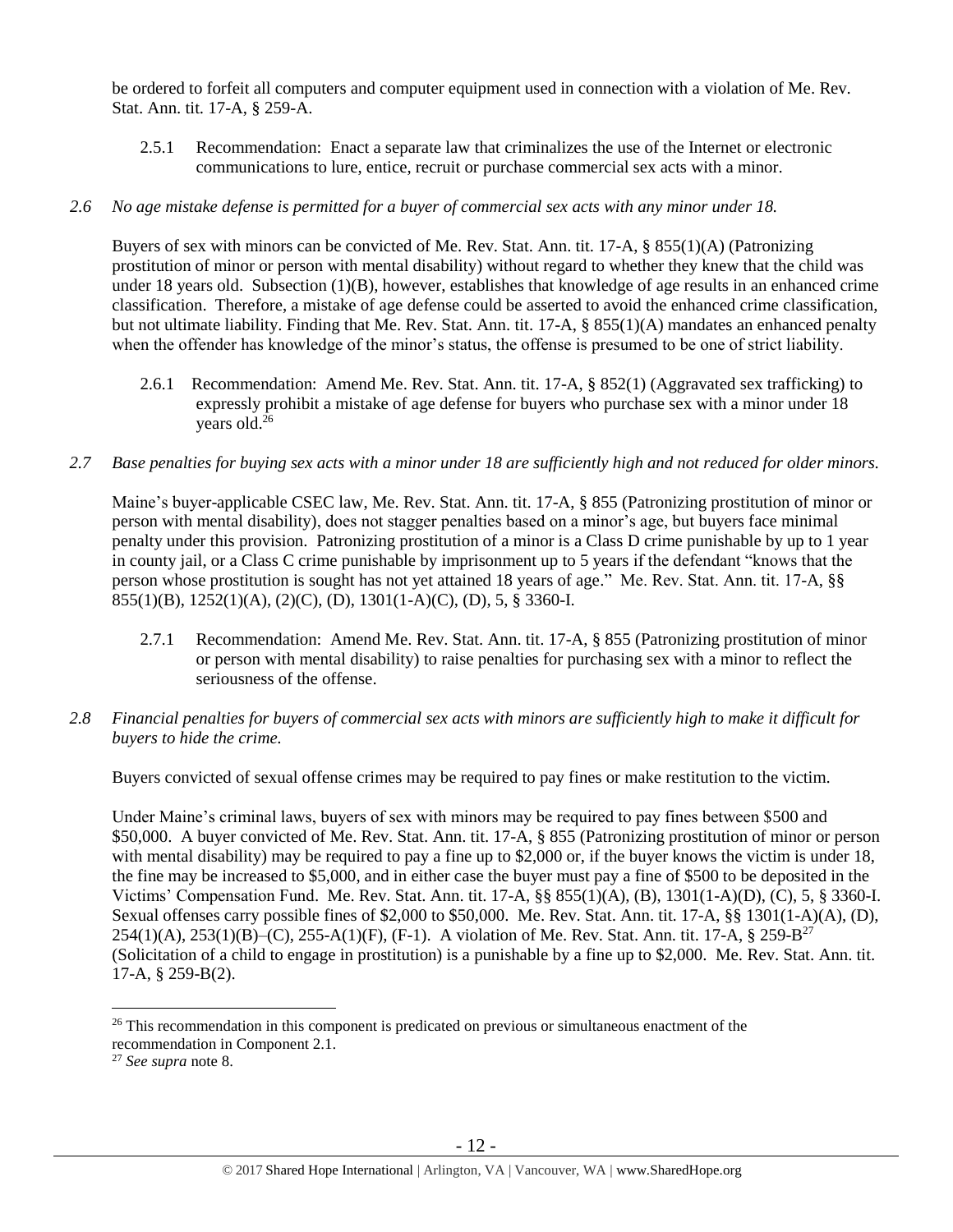While it may not be applicable in all cases of buyers, some buyers may fall under Maine's discretionary restitution provisions. Pursuant to Me. Rev. Stat. Ann. tit. 17-A, § 1325(1) (Criteria for restitution),

Restitution may be authorized, in whole or in part, as compensation for economic loss. In determining the amount of restitution authorized, the following shall be considered:

A. The contributory misconduct of the victim;

B. Failure to report the crime to a law enforcement officer within 72 hours after its occurrence, without good cause for failure to report within that time; and

C. The present and future financial capacity of the offender to pay restitution.

Me. Rev. Stat. Ann. tit. 17-A, § 1322(3) states in part,

"Economic loss" includes economic detriment consisting of environmental clean-up expense, property loss, allowable expense,<sup>28</sup> work loss, replacement services loss and, if injury causes death, dependent's economic loss and dependent's replacement services loss. Noneconomic detriment is not loss. Economic detriment is loss although caused by pain and suffering or physical impairment. "Economic loss" includes expenses of an emergency response by any public agency and critical investigation expenses.

However, Me. Rev. Stat. Ann. tit. 17-A, § 1325(2) prohibits the award of restitution, among others,

. . . .

B. To a victim who is an accomplice of the offender;

C. To a victim who has otherwise been compensated from a collateral source, but economic loss in excess of the collateral compensation may be authorized; and

D. When the amount and method of payment of monetary restitution or the performance of service restitution creates an excessive financial hardship on the offender or dependent of the offender. In making this determination, all relevant factors must be considered . . .

. . . .

 $\overline{a}$ 

If buyers of sex with minors are found guilty of Me. Rev. Stat. Ann. tit. 17-A, § 284 (Possession of sexually explicit material), a prosecutor may request that the court order forfeiture "to the State of any equipment, including computers, that may have facilitated the commission of the offense" if the State can prove "by a preponderance of the evidence that the equipment was used to facilitate the commission of a violation." Me. Rev. Stat. Ann. tit. 17-A, § 285(1), (3), (4). In addition, any image of child sexual exploitation (ICSE) in the possession of a buyer "that depicts a person who has not attained 18 years of age engaging in sexually explicit conduct is declared to be contraband and may be seized by the State." Me. Rev. Stat. Ann. tit. 17-A, § 284(4). Also, pursuant to Me. Rev. Stat. Ann. tit. 15, § 5821(7-A) (Subject property), buyers may be ordered to forfeit

<sup>&</sup>lt;sup>28</sup> Me. Rev. Stat. Ann. tit. 17-A,  $\S$  1322(3)(A) defines "allowable expense" as,

reasonable charges incurred for reasonably needed products, services and accommodations, including those for medical care, rehabilitation, rehabilitative occupational training, counseling services and other remedial treatment and care, and nonmedical remedial care and treatment rendered in accordance with a recognized religious method of healing. The term includes reasonable and customary charges incurred for expenses in any way related to funeral, cremation and burial. It does not include that portion of a charge for a room in a hospital, clinic, convalescent or nursing home, or any other institution engaged in providing nursing care and related services, in excess of a reasonable and customary charge for semiprivate accommodations, unless other accommodations are medically required.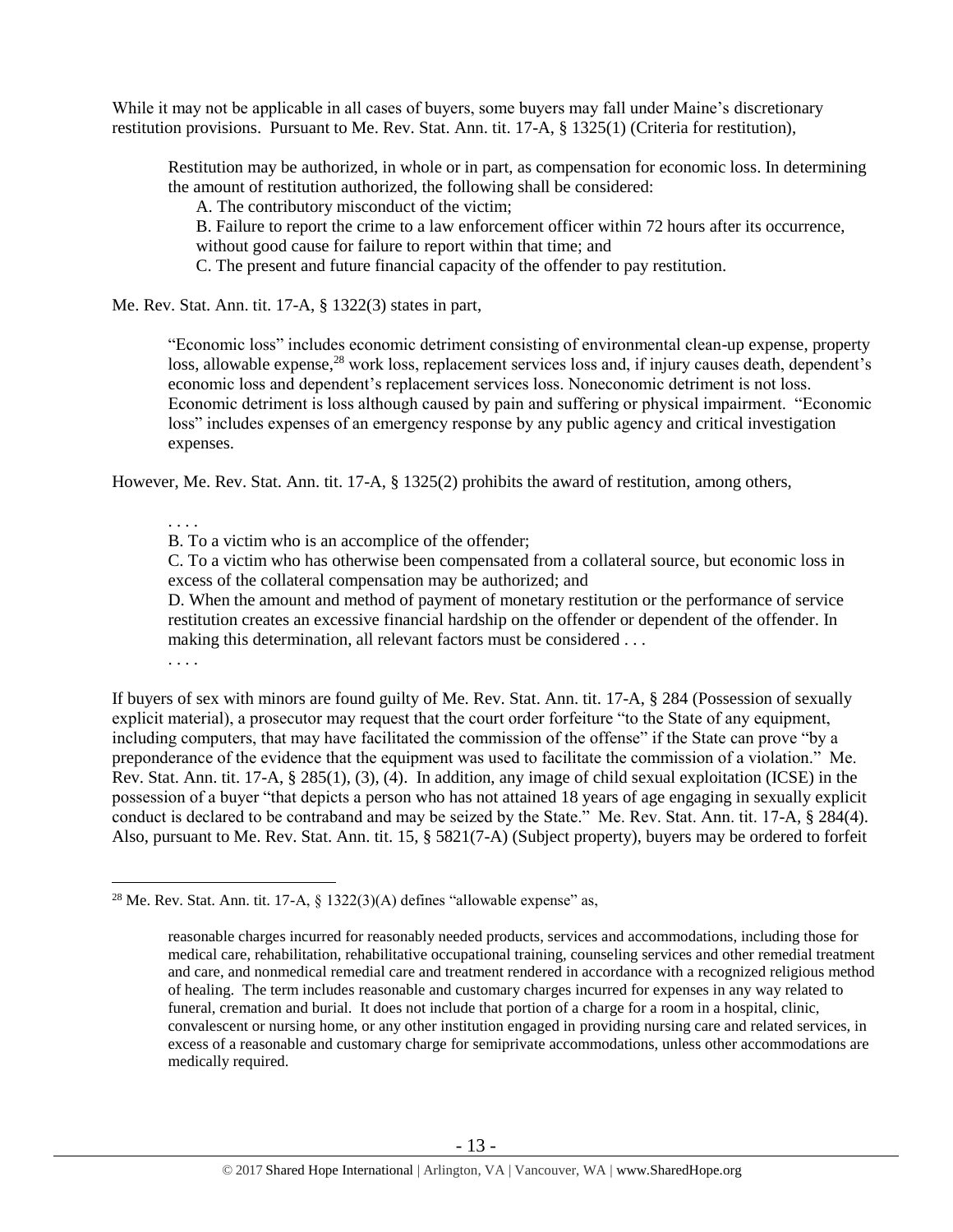all computers and computer equipment used in connection with a violation of Me. Rev. Stat. Ann. tit. 17-A, § 259-A (Solicitation of a child to commit a prohibited act).

*2.9 Buying and possessing images of child sexual exploitation carries penalties as high as similar federal offenses.*

Pursuant to Me. Rev. Stat. Ann. tit. 17-A, § 284(1)(A) (Possession of sexually explicit material),

A person is guilty of possession of sexually explicit material if that person:

A. Intentionally or knowingly transports, exhibits, purchases, possesses or accesses with intent to view any book, magazine, newspaper, print, negative, slide, motion picture, computer data file, videotape or other mechanically, electronically or chemically reproduced visual image or material that the person knows or should know depicts another person engaging in sexually explicit conduct, and:

1) The other person has not in fact attained 16 years of age; or

2) The person knows or has reason to know that the other person has not attained 16 years of age.

Possession of sexually explicit material is a Class D crime punishable by up to 1 year in county jail and a possible fine not to exceed \$2,000, but, if the defendant has a prior conviction for "engaging in substantially similar conduct," the classification is increased to a Class C crime punishable by imprisonment up to 5 years and a possible fine not to exceed \$5,000. Me. Stat. Rev. Ann. tit. 17-A, §§ 284(1)(A), (B), 1252(1)(A), (2)(C), (D), 1301(1-A)(C), (D). In addition, if the sexually exploited minor is under 12, or the defendant believes the person to be under 12, the defendant will be guilty of a Class C crime punishable by imprisonment up to 5 years and a possible fine not to exceed \$5,000, or a Class B crime if the defendant has a prior conviction, punishable by imprisonment up to 10 years and a possible fine not to exceed \$20,000. Me. Rev. Stat. Ann. tit. 17-A, §§  $284(1)(C)$ , (D),  $1252(2)(B)$ , (C),  $1301(1-A)(B)$ , (C).

In comparison, a federal conviction for possession of images of child sexual exploitation  $(ICSE)^{29}$  is generally punishable by imprisonment for 5–20 years and a fine not to exceed \$250,000.<sup>30</sup> Subsequent convictions, however, are punishable by imprisonment up to 40 years and a fine not to exceed \$250,000.<sup>31</sup>

<sup>&</sup>lt;sup>29</sup> 18 U.S.C. §§ 2252(a)(2), (a)(4) (Certain activities relating to material involving the sexual exploitation of minors),  $2252A(a)(2)$ –(3) (Certain activities relating to material constituting or containing child pornography), 1466A(a), (b) (Obscene visual representations of the sexual abuse of children).

<sup>&</sup>lt;sup>30</sup> 18 U.S.C. §§ 2252(b) (stating that a conviction under subsection (a)(2) is punishable by imprisonment for 5–20 years and a fine, while a conviction under subsection (a)(4) is punishable by imprisonment up to 10 years, a fine, or both),  $2252A(b)(1)$  (a conviction is punishable by imprisonment for 5–20 years and a fine),  $1466A(a)$ , (b) (stating that a conviction under subsection (a) is "subject to the penalties provided in section  $2252A(b)(1)$ ," imprisonment for 5–20 years and a fine, while a conviction under subsection (b) is "subject to the penalties provided in section 2252A(b)(2)," imprisonment up to 10 years, a fine, or both); *see also* 18 U.S.C §§ 3559(a)(1) (classifying all of the above listed offenses as felonies), 3571(b)(3) (providing a fine up to \$250,000 for any felony conviction).  $31\,18$  U.S.C. §§ 2252(b) (stating if a person has a prior conviction under subsection (a)(2), or a list of other statutes, a conviction is punishable by a fine and imprisonment for 15–40 years, but if a person has a prior conviction under subsection (a)(4), or a list of other statutes, a conviction is punishable by a fine and imprisonment for  $10-20$  years),  $2252A(b)(1)$  (stating if a person has a prior conviction under subsection (a)(2), (a)(3), or a list of other statutes, a conviction is punishable by a fine and imprisonment for  $15-40$  years),  $1466A(a)$ , (b) (stating that the penalty scheme for section 2252A(b) applies); *see also* 18 U.S.C §§ 3559(a)(1) (classifying all of the above listed offenses as felonies), 3571(b)(3) (providing a fine up to \$250,000 for any felony conviction).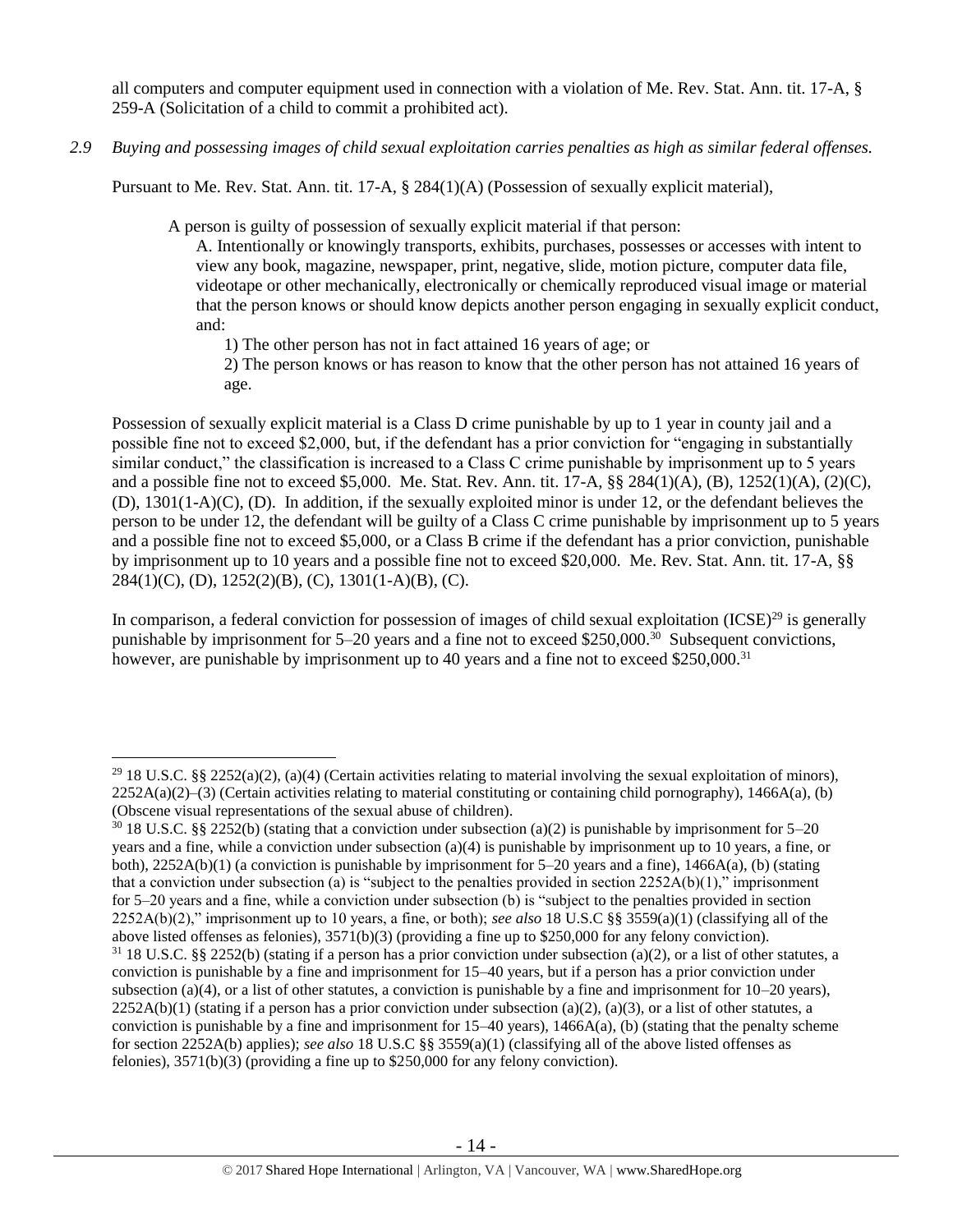2.9.1 Recommendation: Amend Me. Rev. Stat. Ann. tit. 17-A, § 284(1)(A) (Possession of sexually explicit material) to raise the age of protected minors to 18 and increase the penalties to reflect the seriousness of the offense.

## *2.10 Convicted buyers of commercial sex acts with minors are required to register as sex offenders.*

<span id="page-14-0"></span>Maine's Sex Offender Registration and Notification Act of 1999, Me. Rev. Stat Ann. title 34-A, requires buyers sentenced for sex offenses and sexually violent offenses to register as sex offenders, unless they fall under the exceptions in Me. Rev. Stat. Ann. tit. 34-A, § 11202-A.<sup>32</sup> Me. Rev. Stat. Ann. tit. 34-A, § 11202. "Sex offenses" is defined as "a conviction for one of the following offenses or for an attempt or solicitation of one of the following offenses if the victim was less than 18 years of age at the time of the criminal conduct." Me. Rev. Stat. Ann. tit. 34-A, § 11203(6). The listed offenses include Me. Rev. Stat. Ann. tit. 17-A, § 255-A (Unlawful sexual contact) (certain provisions), § 852(1) (Aggravated sex trafficking), § 256 (Visual sexual aggression against child), § 258 (Sexual misconduct with a child under 14 years of age), § 259 (Solicitation of a child to commit a prohibited act), § 284 (Possession of sexually explicit material), and § 855 (Patronizing prostitution of minor or person with mental disability). Me. Rev. Stat. Ann. tit. 34-A, § 11203(6)(B). Me. Rev. Stat. Ann. tit. 34-A, § 11203(6-A) further labels the following offenses as qualifying as a "sex offense": Me. Rev. Stat. Ann. tit. 17-A, § 253(2)(J)–(L) (Gross sexual assault), § 255-A(1)(C), (G), (Q), (R), (R-1), (R-2), (W), and (X) (Unlawful sexual conduct). "Sexually violent offense" is defined as including, "A conviction for one of the offenses or for an attempt to commit" certain offenses, including Me. Rev. Stat. Ann. tit. 17-A, § 253 (Gross sexual assault) and certain provisions of § 255-A (Unlawful sexual contact). Me. Rev. Stat. Ann. tit. 34-A, § 11203 (7)(A). In addition, Me. Rev. Stat. Ann. tit. 34-A, § 11203(6-B) provides,

For persons convicted and sentenced on or after October 1, 2012, "sex offense" means, in addition to the offenses listed in subsections 6 and 6-A:

. . . .

C. At the time of the offense, the person had not been previously sentenced in this State as an adult or as a juvenile sentenced as an adult for a sex offense or a sexually violent offense;

D. At the time of the offense, the person had not been previously sentenced in another jurisdiction as an adult or as a juvenile sentenced as an adult for an offense that contains the essential elements of a sex offense or a sexually violent offense;

E. Subsequent to the conviction for the sex offense or sexually violent offense, the person has not been convicted of and sentenced for a crime under Title 17 or Title 17-A in this State that is punishable by imprisonment for a term of one year or more; and

F. Subsequent to the conviction for the sex offense or sexually violent offense, the person has not been convicted of and sentenced for a crime under the laws of any other jurisdiction that is punishable by a term of imprisonment exceeding one year. This paragraph does not include a crime under the laws of another jurisdiction that is classified by the laws of that jurisdiction as a misdemeanor and is punishable by a term of imprisonment of 2 years or less.

 $\overline{a}$  $32$  Me. Rev. Stat. Ann. tit. 34-A,  $\S$  11202-A(1) (Exception) states,

<sup>1.</sup> EXCEPTION. Notwithstanding section 11202, a person is not required to register under this chapter if that person submits to the bureau, in a form to be determined by the bureau, documentation to establish the following:

B. The person's convictions do not include more than one Class A sex offense or sexually violent offense or more than one conviction in another jurisdiction for an offense that contains the essential elements of a Class A sex offense or sexually violent offense, whether or not the convictions occurred on the same date;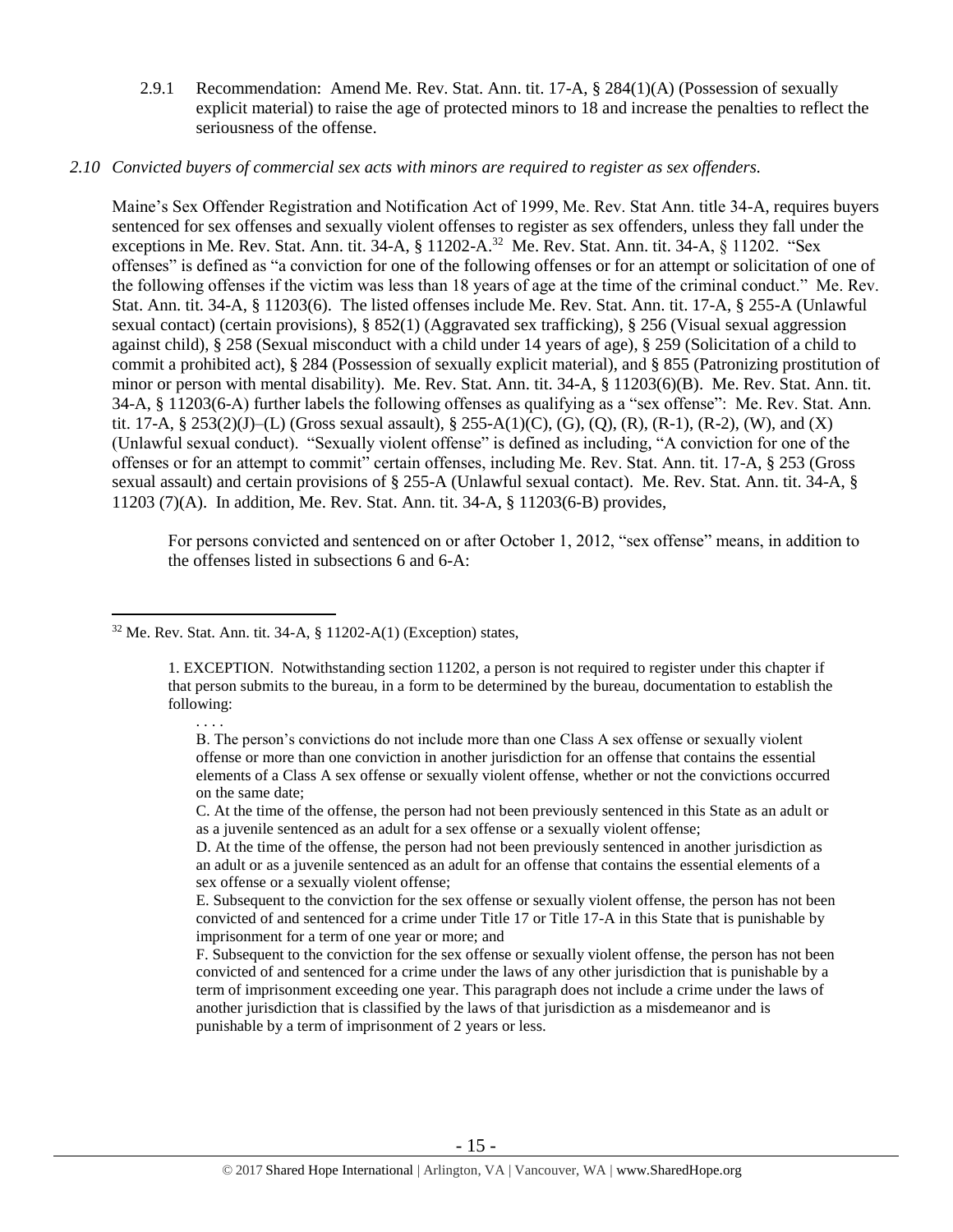A. A conviction for an offense under Title 17-A, section 259-A or for an attempt or conspiracy to commit an offense under Title 17-A, section 259-A;

B. A violation in another jurisdiction that includes the essential elements of an offense listed under Title 17-A, section 259-A; or

- C. A conviction for a military, tribal or federal offense requiring registration pursuant to:
	- (1) The Jacob Wetterling Crimes Against Children and Sexually Violent Offender Registration Act, also known as the Jacob Wetterling Act, Section 170101 of the Violent Crime Control and Law Enforcement Act of 1994, Public Law 103-322, as amended; or

(2) The Adam Walsh Child Protection and Safety Act of 2006, Public Law 109-248.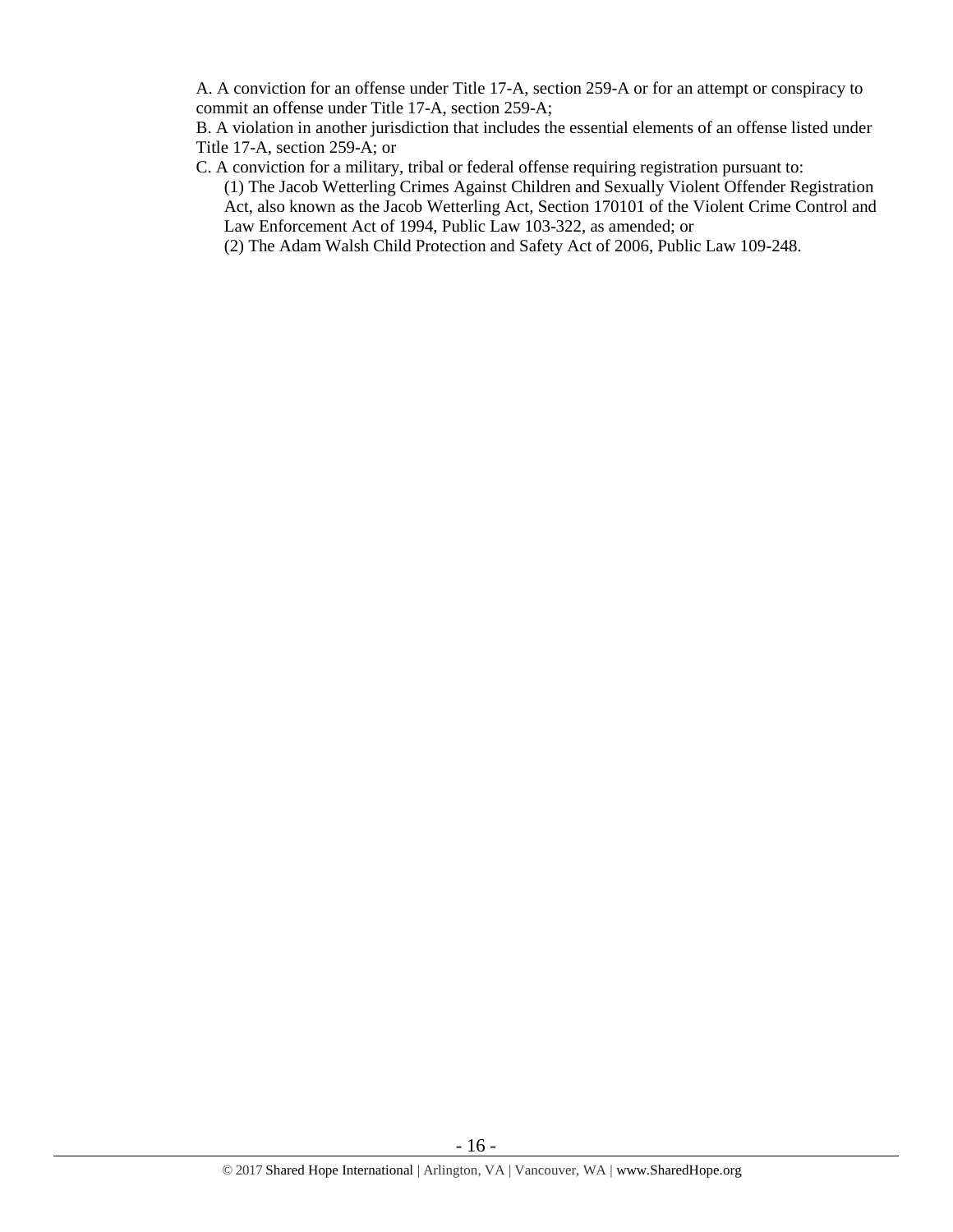#### FRAMEWORK ISSUE 3: CRIMINAL PROVISIONS FOR TRAFFICKERS

#### *Legal Components:*

- *3.1 Penalties for trafficking a child for sexual exploitation are as high as federal penalties.*
- *3.2 Creating and distributing images of child sexual exploitation carries penalties as high as similar federal offenses.*
- *3.3 Using the Internet or electronic communications to lure, entice, recruit, or sell commercial sex acts with a minor is a separate crime or results in an enhanced penalty for traffickers.*
- *3.4 Financial penalties for traffickers, including asset forfeiture, are sufficiently high*.
- *3.5 Convicted traffickers are required to register as sex offenders.*
- *3.6 Laws relating to termination of parental rights include sex trafficking or commercial sexual exploitation of children (CSEC) offenses as grounds for termination in order to prevent traffickers from exploiting their parental rights as a form of control.*

*\_\_\_\_\_\_\_\_\_\_\_\_\_\_\_\_\_\_\_\_\_\_\_\_\_\_\_\_\_\_\_\_\_\_\_\_\_\_\_\_\_\_\_\_\_\_\_\_\_\_\_\_\_\_\_\_\_\_\_\_\_\_\_\_\_\_\_\_\_\_\_\_\_\_\_\_\_\_\_\_\_\_\_\_\_\_\_\_\_\_\_\_\_\_*

## *Legal Analysis:*

*3.1 Penalties for trafficking a child for sexual exploitation are as high as federal penalties.* 

Me. Rev. Stat. Ann. tit. 17-A, § 852 (Aggravated sex trafficking) is a Class B crime punishable by imprisonment up to 10 years, a possible fine not to exceed \$20,000, and an additional fine of \$1,000 to be deposited in the Victims' Compensation Fund. Me. Rev. Stat. Ann. tit. 17-A, §§ 852(3), 1252(2)(A), (B), 1301(1-A)(A), (B), 5, § 3360-I.

A trafficker convicted under Me. Rev. Stat. Ann. tit. 17-A, § 259-A (Solicitation of a child to commit a prohibited act) will be guilty of a Class D crime punishable by Class D crime punishable by up to 1 year in county jail and a possible fine not to exceed \$2,000 if the minor is, or is believed to be, under 14, or a Class C crime punishable by imprisonment up to 5 years and a possible fine not to exceed \$5,000 if the minor is, or is believed to be, under 12. Me. Rev. Stat. Ann. tit. 17-A, §§ 259-A(A), (B), 1252(1)(A), (2)(C), (D), 1301(1-  $A)(C)$ ,  $(D)$ .

Me. Rev. Stat. Ann. tit. 17A, § 554(1)(A) (Endangering the welfare of a child) states, "1. A person is guilty of endangering the welfare of a child if that person: A. Knowingly permits a child to enter or remain in a house of prostitution. Violation of this paragraph is a Class D crime;" a Class D crime is punishable by up to 1 year in county jail and a possible fine not to exceed \$2,000. Me. Rev. Stat. Ann. tit. 17-A, §§ 1252(1)(A), (2)(D), 1301(1-A)(D).

In comparison, if the victim is under the age of 14, a conviction under the Trafficking Victims Protection Act (TVPA) for child sex trafficking is punishable by 15 years to life imprisonment and a fine not to exceed \$250,000. 18 U.S.C. §§ 1591(b)(1), 3559(a)(1), 3571(b)(3). If the victim is between the ages of 14–17, a conviction is punishable by 10 years to life imprisonment and a fine not to exceed \$250,000. 18 U.S.C. §§ 1591(b)(2), 3559(a)(1), 3571(b)(3). A conviction is punishable by mandatory life imprisonment, however, if the trafficker has a prior conviction for a federal sex offense<sup>33</sup> against a minor. 18 U.S.C. § 3559(e)(1).

<sup>33</sup> *See supra* note [21.](#page-9-0)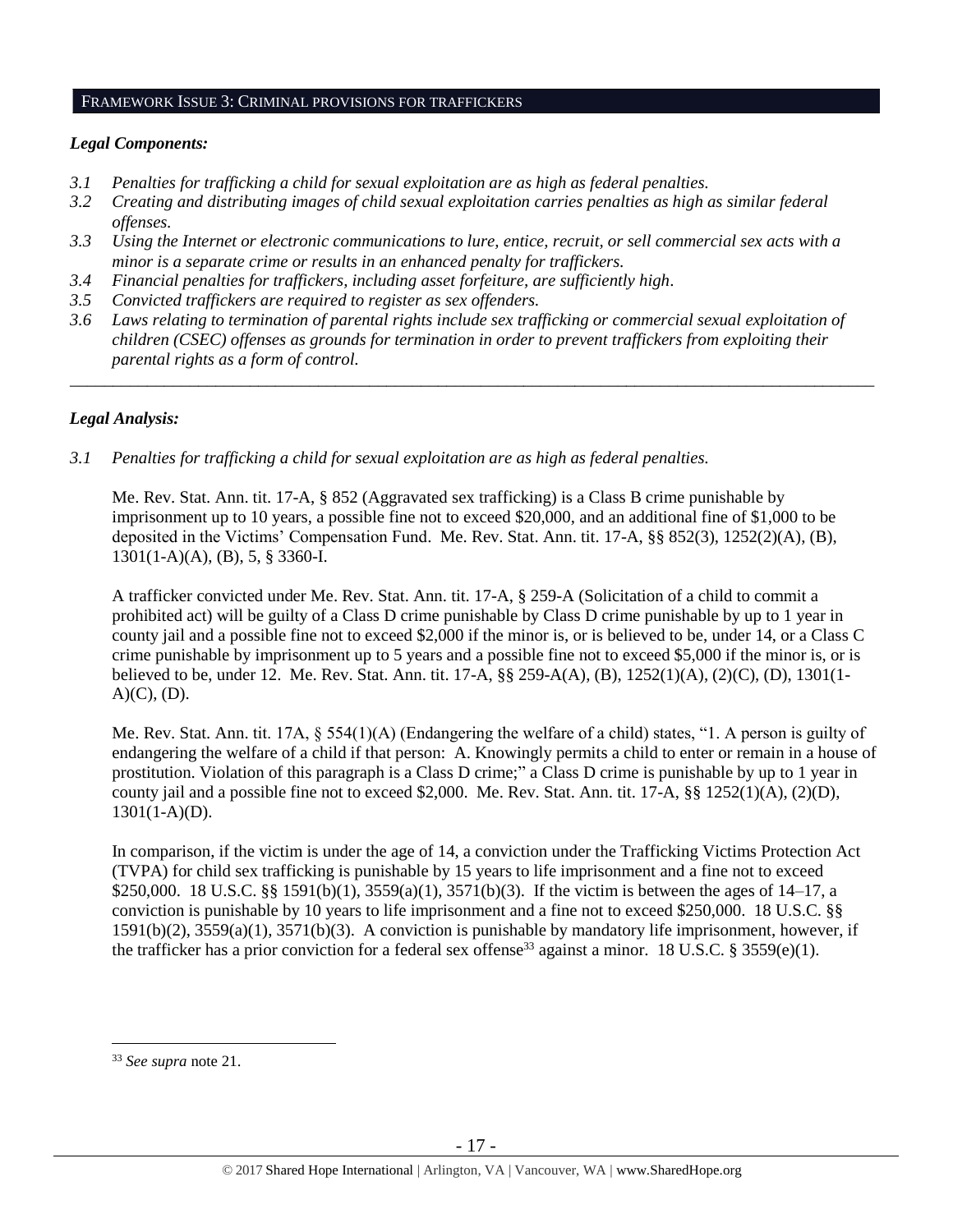# *3.2 Creating and distributing images of child sexual exploitation carries penalties as high as similar federal offenses.*

A trafficker who "[k]nowing or intending that the conduct will be photographed . . . intentionally or knowingly employs, solicits, entices, persuades, or uses another person, not that person's spouse, who has not in fact attained 16 years of age to engage in sexually explicit conduct" will be guilty of sexual exploitation of a minor. Me. Rev. Stat. Ann. tit. 17-A, § 282(1)(A) (Sexual exploitation of a minor). Additionally, a trafficker who "[k]nowing or intending that the conduct will be photographed, the person intentionally or knowingly compels or induces by any threat another person, not that person's spouse, who is in fact a minor, to engage in sexually explicit conduct will be guilty of sexual exploitation of a minor. Me. Rev. Stat. Ann. tit. 17-A, § 282(1)(A-1). A violation Me. Rev. Stat. Ann. tit. 17-A, § 282 is a Class B crime, except in situations where the trafficker has a prior conviction "for engaging in substantially similar conduct" or where the victim is less than 12 years old, the violation increases to a Class A crime. Me. Rev. Stat. Ann. tit. 17-A, § 282(1)(B), (C).

In addition, a parent-trafficker "or other person having care or custody" of a child younger than 16 who knowingly or intentionally permits the a child younger than 16 to engage in "sexually explicit conduct, knowing or intending that the conduct will be photographed" will be guilty of a Class B crime punishable by an imprisonment term of 5–10 years, with a mandatory minimum of 5 years, and a possible fine not to exceed \$20,000, which can increase to a Class A crime punishable by an imprisonment term of 10-30 years, with a mandatory minimum of 10 years, and a fine not to exceed \$50,000 if the defendant has a prior conviction for "substantially similar conduct" or if the child is under 12. Me. Rev. Stat. Ann. tit.  $17-A$ ,  $\S$  $\S$   $282(1)(D)$ ,  $(F)$ ,  $(2)$ (Sexual exploitation of a child), 1252(2)(A), (B), 1301(1-A)(A), (B).

Additionally, a trafficker may be convicted under Me. Rev. Stat. Ann. tit. 17-A, § 283(1)(A) (Dissemination of sexually explicit material) is the trafficker:

intentionally or knowingly disseminates or possesses with intent to disseminate any book, magazine, newspaper, print, negative, slide, motion picture, videotape, computer data file or other mechanically, electronically or chemically reproduced visual image or material that depicts any person who has not in fact attained 16 years of age who the person knows or has reason to know is a person under 16 years of age engaging in sexually explicit conduct, except that it is not a violation of this paragraph if the person depicted is 14 or 15 years of age and the person is less than 5 years older than the person depicted.

A violation is a Class C crime punishable by imprisonment up to 5 years and a possible fine not to exceed \$5,000, except if the trafficker has a prior conviction "for engaging in substantially similar conduct" or if the victim is less than 12 years old, the violation increases to a Class B crime punishable by imprisonment up to 10 years and a fine not to exceed \$20,000. Me. Rev. Stat. Ann. tit. 17-A, §§ 283(1)(A)–(C), 1252(2)(B), (C), 1301(1-A)(B), (C). In addition, if the defendant both has a prior conviction for "substantially similar conduct" and the child is under 12, the violation increases to a Class A crime punishable by imprisonment up to 30 years and a possible fine not to exceed \$50,000. Me. Rev. Stat. Ann. tit. 17-A, §§ 283(1)(D), 1252(2)(A), 1301(1-  $A)(A)$ .

In comparison, if the victim is under the age of 14, a conviction under the TVPA for child sex trafficking is punishable by 15 years to life imprisonment and a fine not to exceed \$250,000. 18 U.S.C. §§ 1591(b)(1),  $3559(a)(1)$ ,  $3571(b)(3)$ . If the victim is between the ages of  $14-17$ , a conviction is punishable by 10 years to life imprisonment and a fine not to exceed \$250,000. 18 U.S.C. §§ 1591(b)(2), 3559(a)(1), 3571(b)(3). A conviction is punishable by mandatory life imprisonment, however, if the trafficker has a prior conviction for a federal sex offense<sup>34</sup> against a minor. 18 U.S.C. § 3559 $(e)(1)$ . Additionally, a federal conviction for

<sup>34</sup> *See supra* note [21.](#page-9-0)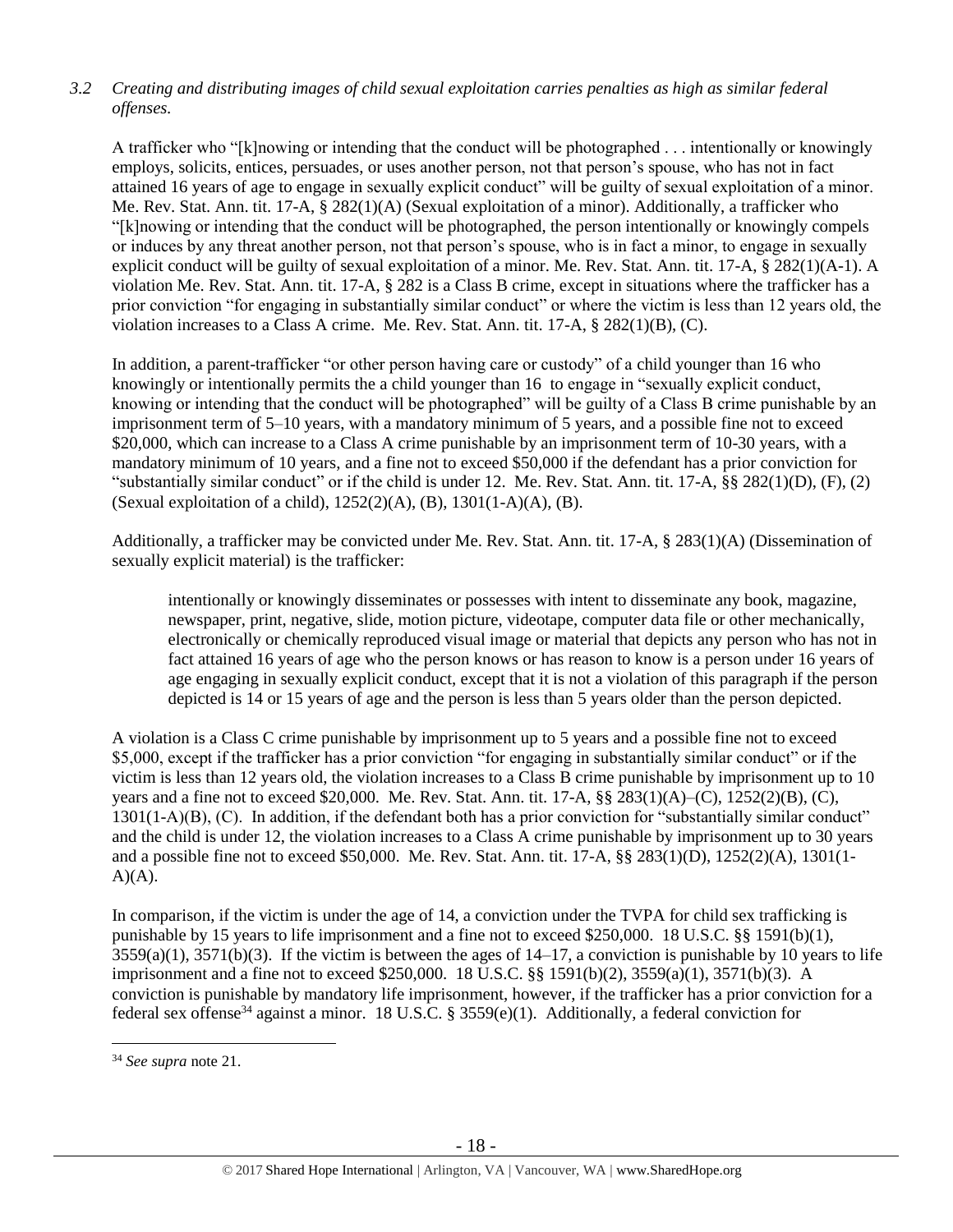distribution of images of child sexual exploitation  $(ICSE)^{35}$  is generally punishable by imprisonment for  $5-20$ years and a fine not to exceed \$250,000.<sup>36</sup> Subsequent convictions, however, are punishable by imprisonment up to 40 years and a fine not to exceed \$250,000.<sup>37</sup>

*3.3 Using the Internet or electronic communications to lure, entice, recruit, or sell commercial sex acts with a minor is a separate crime or results in an enhanced penalty for traffickers.*

Although potentially broad enough to apply to the use of the Internet or electronic communications to entice or solicit any sexual act from a minor under the age of 14, including solicitation for the purpose of committing sexual exploitation of a minor, Me. Rev. Stat. Ann. tit. 17-A, § 282(1) (Sexual exploitation of minor) and § 259- A (Solicitation of a child to commit a prohibited act) do not specify use of the Internet. Pursuant to Me. Rev. Stat. Ann. tit. 17-A, § 259-A,

A person is guilty of soliciting a child to commit a prohibited act if:

A. The actor, with the intent to engage in a prohibited act with the other person, knowingly solicits directly or indirectly that person by any means to engage in a prohibited act and the actor:

- 1) Is at least 16 years of age;
- 2) Know or believes that the other person is less than 14 years of age; and
- 3) Is at least 3 years old than the age expressed by the other person.

Violation of this paragraph is a Class D crime; or

B. The actor, with the intent to engage in a prohibited act with the other person, knowingly solicits, directly or indirectly that person by any means to engage in a prohibited act and the actor:

1) Is at least 16 years of age;

- 2) Knows or believes that the other person is less than 12 years of age; and
- 3) Is at least 3 years older than the age expressed by the other person.

Violation of this subsection is a Class C crime.

 $\overline{a}$ 

A Class D crime is punishable by up to 1 year in county jail and a possible fine not to exceed \$2,000. Me. Rev. Stat. Ann. tit. 17-A,  $\S$ § 1252(1)(A), (2)(D), 1301(1-A)(D). If the victim is under 12, the trafficker is guilty of a Class C crime punishable by imprisonment up to 5 years and a possible fine not to exceed \$5,000. Me. Rev. Stat. Ann. tit. 17-A, §§ 259-A(1)(B), 1252(2)(C), 1301(1-A)(C). In addition, pursuant to Me. Rev. Stat. Ann. tit. 15, § 5821(7-A) (Subject property), traffickers may be ordered to forfeit all computers and computer equipment used in connection with a violation of Me. Rev. Stat. Ann. tit. 17-A, § 259-A.

<sup>&</sup>lt;sup>35</sup> 18 U.S.C. §§ 2252(a)(1), (a)(2), (a)(3) (Certain activities relating to material involving the sexual exploitation of minors),  $2252A(a)(2)$ , (a)(3) (Certain activities relating to material constituting or containing child pornography), 1466A(a) (Obscene visual representations of the sexual abuse of children).

<sup>&</sup>lt;sup>36</sup> 18 U.S.C. §§ 2252(b) (stating that a conviction under subsection (a)(1), (a)(2), or (a)(3) is punishable by imprisonment for 5–20 years and a fine), 2252A(b)(1) (a conviction is punishable by imprisonment for 5–20 years and a fine), 1466A(a), (b) (stating that a conviction under subsection (a) is "subject to the penalties provided in section 2252A(b)(1)," imprisonment for 5–20 years and a fine, while a conviction under subsection (b) is "subject to the penalties provided in section 2252A(b)(2)," imprisonment up to 10 years, a fine, or both); *see also* 18 U.S.C §§  $3559(a)(1)$  (classifying all of the above listed offenses as felonies),  $3571(b)(3)$  (providing a fine up to \$250,000 for any felony conviction).

 $37\,18$  U.S.C. §§ 2252(b) (stating if a person has a prior conviction under subsection (a)(1), (a)(2), or (a)(3) or a list of other statutes, a conviction is punishable by a fine and imprisonment for  $15-40$  years),  $2252A(b)(1)$  (stating if a person has a prior conviction under subsection (a)(2), (a)(3), or a list of other statutes, a conviction is punishable by a fine and imprisonment for  $15-40$  years),  $1466A(a)$ , (b) (stating that the penalty scheme for section  $2252A(b)$ applies); *see also* 18 U.S.C §§ 3559(a)(1) (classifying all of the above listed offenses as felonies), 3571(b)(3) (providing a fine up to \$250,000 for any felony conviction).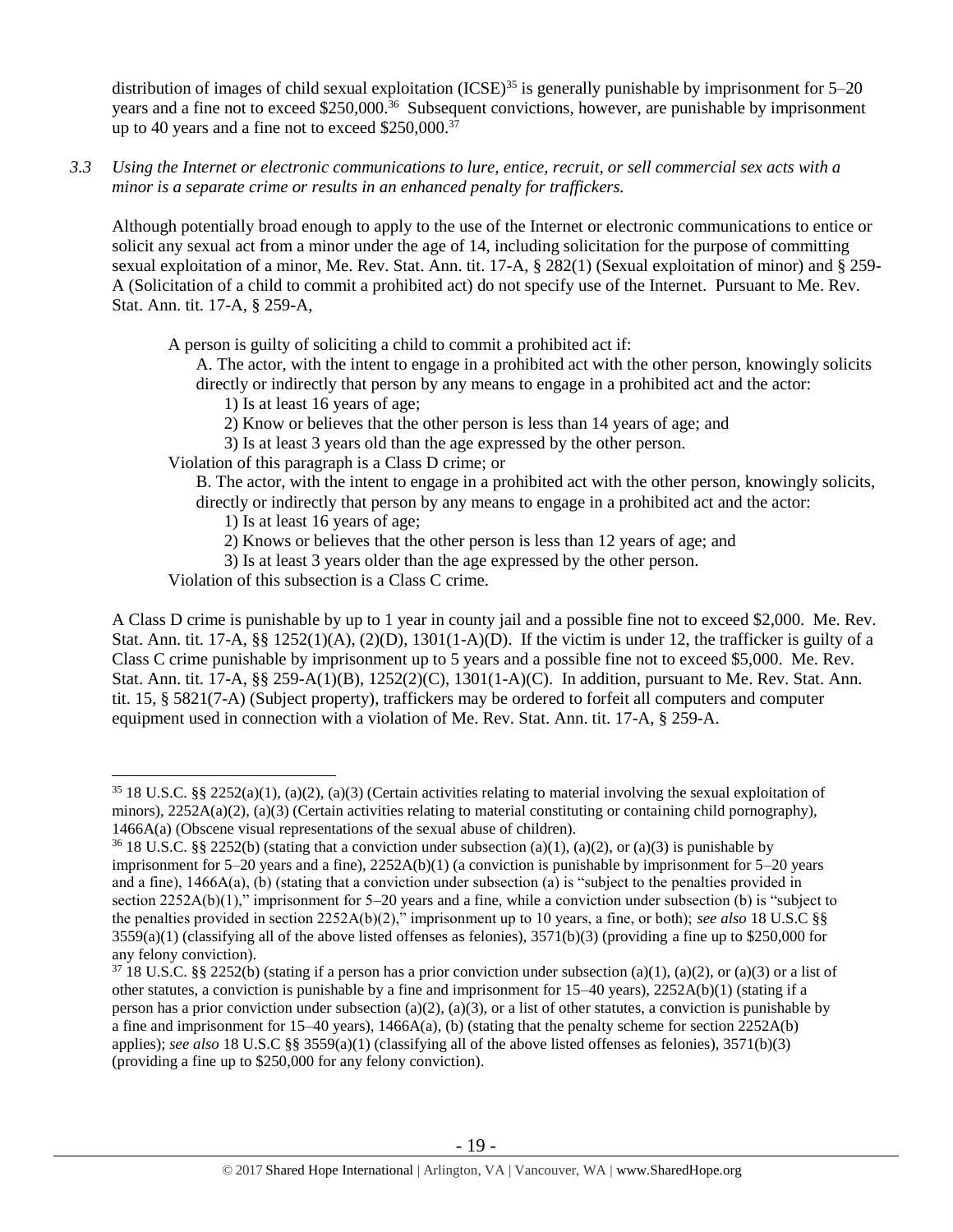- 3.3.1 Recommendation: Enact a law that expressly criminalizes the conduct of traffickers who use the Internet or other electronic communications to lure, entice, recruit, or sell commercial sex acts with a minor under 18.
- *3.4 Financial penalties for traffickers, including asset forfeiture, are sufficiently high.*

Traffickers convicted of offenses related to their involvement in domestic minor sex trafficking face a number of financial penalties, including fines, restitution, and forfeiture.

As violators of Class B through Class D crimes, traffickers convicted of Me. Rev. Stat. Ann. tit. 17-A, §§ 852 (Aggravated sex trafficking), § 282 (Sexual exploitation of a minor), or § 259-A (Solicitation of a child to commit a prohibited act) may be required to pay fines ranging from \$500–\$20,000. Me. Rev. Stat. Ann. tit. 17- A, §§, 852(3), 282, 259-A, 1301(1-A)(B)–(D), 5, § 3360-I.

Additionally, a trafficker convicted of any crime under Maine law can be ordered to make restitution to a victim at the court's discretion.<sup>38</sup> Me. Rev. Stat. Ann. tit. 17-A, §§ 1152(2-A), 1324(1). Pursuant to Me. Rev. Stat. Ann. tit. 17-A, § 1325(1) (Criteria for restitution),

<span id="page-19-0"></span>Restitution may be authorized, in whole or in part, as compensation for economic loss.<sup>39</sup> In determining the amount of restitution authorized, the following shall be considered:

A. The contributory misconduct of the victim;

B. Failure to report the crime to a law enforcement officer within 72 hours after its occurrence, without good cause for failure to report within that time; and

C. The present and future financial capacity of the offender to pay restitution.

Restitution will not be granted:

 $\overline{a}$ 

A. To a victim without that victim's consent;

B. To a victim who is an accomplice of the offender;

C. To a victim who has otherwise been compensated from a collateral source, but economic loss in excess of the collateral compensation may be authorized; and

D. When the amount and method of payment of monetary restitution or the performance of service restitution creates an excessive financial hardship on the offender or dependent of the offender." Me. Rev. Stat. Ann. tit. 17-A, § 1325(2).

Relief granted under this section may include:

 $38$  Restitution may also be ordered in cases of familial abuse, including trafficking, under Me. Rev. Stat. Ann. tit. 19-A,  $\S$ 4007(1)(O) (Relief), which states in part,

<sup>. . . .</sup> With regard to conduct described as aggravated sex trafficking or sex trafficking as described in Title 17-A, section 852 or 853, respectively, entering any other orders determined necessary or appropriate in the discretion of the court, including, but not limited to, requiring the defendant to pay economic damages related to . . . any debts of the [victim] arising from the trafficking relationship; . . . .

The text of Me. Rev. Stat. Ann. tit. 19-A § 4007 cited here and elsewhere in this report includes amendments made by the enactment of Legislative Document 1616 during the 128th Maine Legislature (effective July 15, 2017). <sup>39</sup> *See supra* Component 2.8 for definition of "economic loss."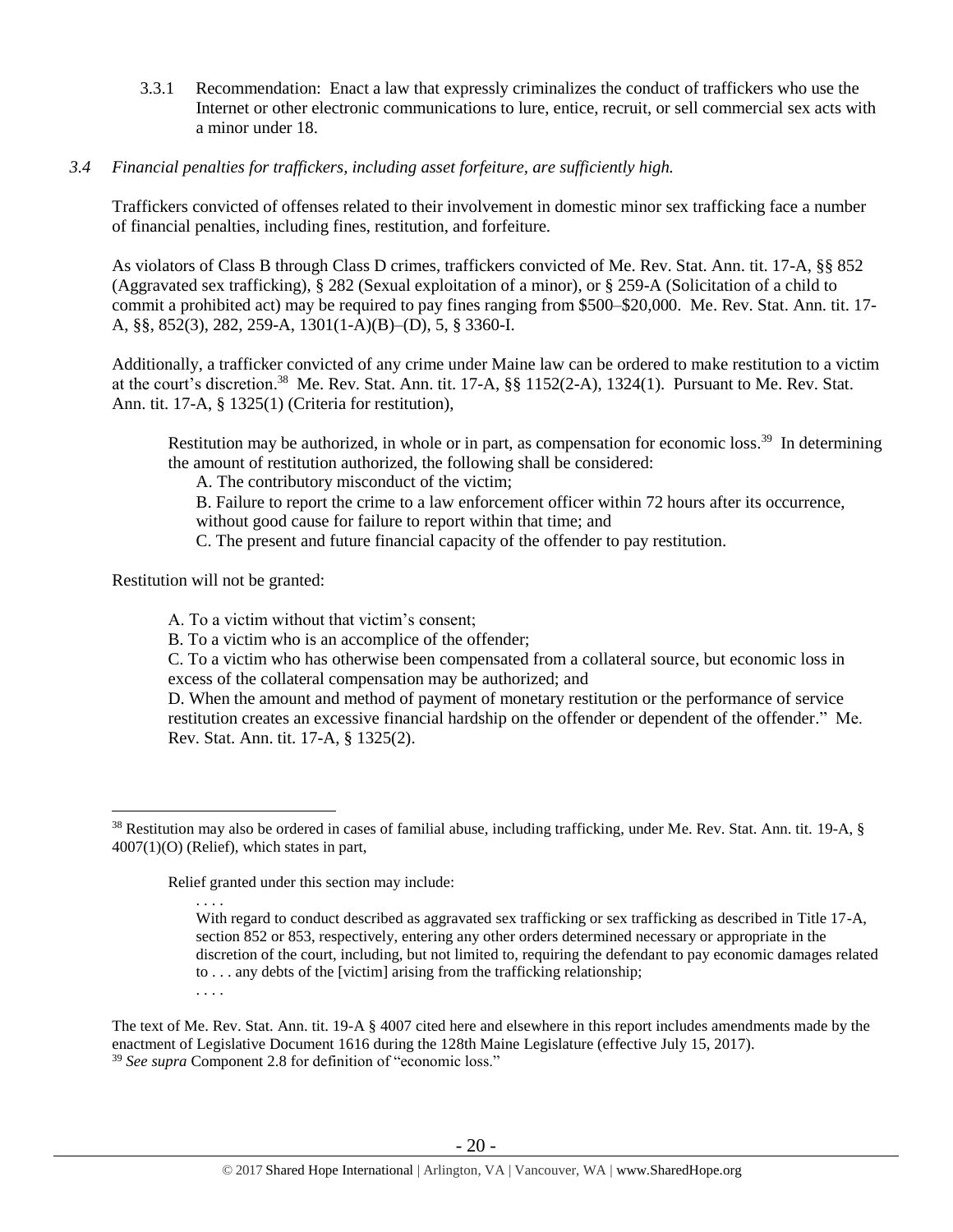Several civil, discretionary asset forfeiture provisions also apply to traffickers. Pursuant to Me. Rev. Stat. Ann. tit. 15, § 5821(9) (Subject property), "All assets, including money instruments, personal property and real property, used or intended for use in or traceable to a human trafficking offense as defined in Title 5, section 4701, subsection 1, paragraph C [Remedies for human trafficking]" are subject to forfeiture. These assets may be seized upon process or without process where the seizure is incident to a lawful arrest, a search under a valid search warrant or inspection under a valid inspection warrant, where the property has been the subject of a prior judgment in favor of the state, or where there is probable cause to believe that the property is dangerous or has been used or intended to be used in violation of criminal law. Me. Rev. Stat. Ann. tit. 15 § 5822(6). The property is then deposited in the General Fund. Me. Rev. Stat. Ann. tit. 15 § 5822(4).

In addition, if traffickers are convicted of Me. Rev. Stat. Ann. tit. 17-A, § 282 (Sexual exploitation of minor) or § 283 (Dissemination of sexually explicit material), they shall be subject to mandatory, criminal forfeiture. A prosecutor may request that the court order the forfeiture of "any equipment, including computers, that may have facilitated the commission of the offense," pursuant to Me. Rev. Stat. Ann. tit. 17-A, § 285(1) (Forfeiture of equipment used to facilitate violations). If a preponderance of the evidence shows that the equipment "was used to facilitate the commission of a violation" of Me. Rev. Stat. Ann. tit. 17-A, § 282 or § 283, the court shall order that the equipment be forfeited to the state and may provide for "the disposition or use of the equipment by any state, county or municipal law enforcement agency that made a substantial contribution to the investigation or prosecution of the case. Any equipment forfeited that is not transferred to an investigating or prosecuting agency must be sold and the proceeds deposited in the General Fund." Me. Rev. Stat. Ann. tit. 17- A, § 285(4). In addition, any image of child sexual exploitation (ICSE) "that depicts a person who has not attained 16 years of age engaging in sexually explicit conduct is declared to be contraband and may be seized by the State." Me. Rev. Stat. Ann. tit. 17-A, § 284(4).

A trafficker convicted of a "human trafficking offense" is subject to civil liability under Me. Rev. Stat. Ann. tit. 5, § 4701 (Remedies for human trafficking). Me. Rev. Stat. Ann. tit. 5, § 4701(1)(C)(1), (2) states that a "human trafficking offense" includes "aggravated sex trafficking and sex trafficking under Title 17-A, sections 852<sup>40</sup> and 853, <sup>41</sup> respectively" and

the destruction, concealment, removal, confiscation or possession of any actual or purported passport or other immigration document or other actual or purported government identification document of the other person or done using any scheme, plan or pattern intended to cause the other person to believe that if that person does not perform certain labor or services, including prostitution, that the person or a 3rd person will be subject to a harm to their health, safety or immigration status.

Further, Me. Rev. Stat. Ann. tit. 5, § 4701(2) provides that

a trafficked person<sup>42</sup> may bring a civil action for actual damages, compensatory damages, punitive damages, injunctive relief, any combination of those or any other appropriate relief. A prevailing plaintiff is entitled to an award of attorney's fees and costs.

<sup>40</sup> *See* discussion of relevant provisions *supra* Component 1.1.

<sup>41</sup> *See supra* note [6](#page-2-0) for a discussion on the limitations in applicability of Me. Rev. Stat. Ann. tit. 17-A, § 853 to domestic minor sex trafficking.

<sup>&</sup>lt;sup>42</sup> Me. Rev. Stat. Ann. tit. 5,  $\S$  4701(1)(A) defines "trafficked person" as a "victim of a human trafficking offense."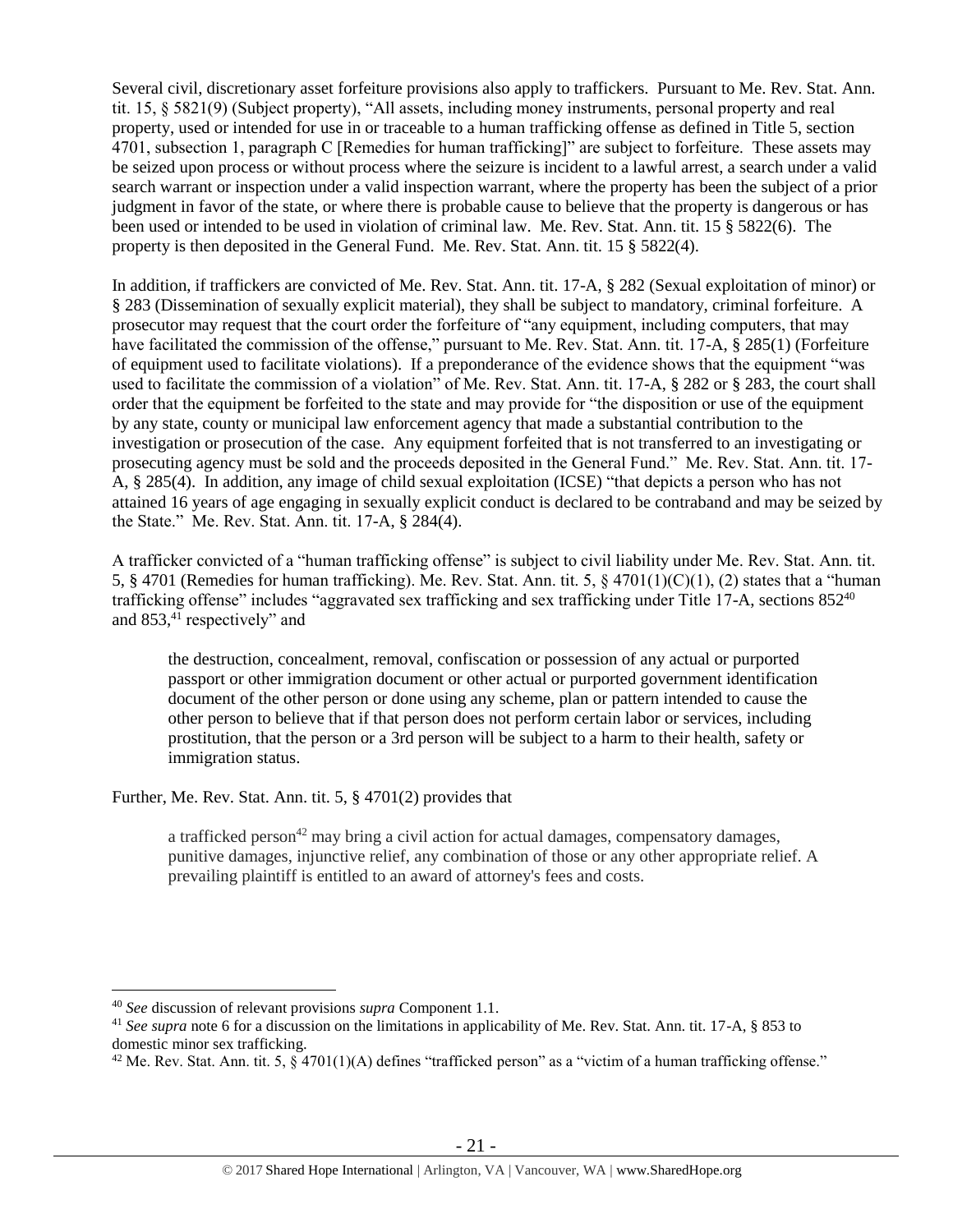# *3.5 Convicted traffickers are required to register as sex offenders.*

Maine's Sex Offender Registration and Notification Act of 1999, Me. Rev. Stat Ann. title 34-A, requires traffickers sentenced for sex offenses and sexually violent offenses to register as sex offenders, unless they fall under the exceptions in Me. Rev. Stat. Ann. tit. 34-A, § 11202-A.<sup>43</sup> "Sex offenses" is defined as "a conviction for one of the following offenses or for an attempt or solicitation of one of the following offenses if the victim was less than 18 years of age at the time of the criminal conduct." Me. Rev. Stat. Ann. title 34-A, § 11203(6) (Definitions). The listed offenses include Me. Rev. Stat. Ann. tit. 17-A, § 255-A (Unlawful sexual contact) (certain provisions), § 256 (Visual sexual aggression against child), § 258 (Sexual misconduct with a child under 14 years of age), § 259 (Solicitation of a child to commit a prohibited act), § 282 (Sexual exploitation of a minor), § 283 (Dissemination of sexually explicit material), § 284 (Possession of sexually explicit material), § 852(1)(B) (Aggravated sex trafficking), and § 855 (Patronizing prostitution of minor or person with mental disability). Me. Rev. Stat. Ann. tit. 34-A, § 11203(6)(B). Me. Rev. Stat. Ann. tit. 34-A, § 11203(6-A) further labels the following offenses as qualifying as a "sex offense": Me. Rev. Stat. Ann. tit. 17-A, § 253(2)(J)–(L) (Gross sexual assault),  $\S 255-A(1)(C)$ , (G), (Q), (R), (R-1), (R-2), (W), (X) (Unlawful sexual conduct). "Sexually violent offense" is defined as including "A conviction for one of the offenses or for an attempt to commit" certain offenses, including Me. Rev. Stat. Ann. tit. 17-A, § 253 (Gross sexual assault) and certain provisions of § 255-A (Unlawful sexual contact). Me. Rev. Stat. Ann. tit. 34-A, § 11203 (7)(A).

*3.6 Laws relating to termination of parental rights include sex trafficking or commercial sexual exploitation of children (CSEC) offenses as grounds for termination in order to prevent traffickers from exploiting their parental rights as a form of control.* 

Me. Rev. Stat. Ann. tit. 22, § 4055(1) (Grounds for termination) states, among other things,

The court may order termination of parental rights if:

A. One of the following conditions has been met:

1) Custody has been removed from the parent under:

a) Section 4035 [Hearing on jeopardy order petition] or 4038 [Mandated review; review on motion];

b) Title 19-A, section 1502 [Either parent dead or guilty of abandonment, rights devolve on other] or 1653 [Parental rights and responsibilities];

c) Section 3792 [Repealed] prior to the effective date of this chapter; or

d) Title 15, section 3314, subsection 1, paragraph C-1 [Disposition]; or

2) The petition has been filed as part of an adoption proceeding in Title 18-A, article IX [Adoption]; and

# B. Either:

1) The parent consents to the termination. Consent shall be written and voluntarily and knowingly executed in court before a judge. The judge shall explain the effects of a termination order; or

2) The court finds, based on clear and convincing evidence, that:

a) Termination is in the best interest of the child; and

b) Either:

i) The parent is unwilling or unable to protect the child from jeopardy and these circumstances are unlikely to change within a time which is reasonably calculated to meet the child's needs;

ii) The parent has been unwilling or unable to take responsibility for the child within a time which is reasonably calculated to meet the child's needs

<sup>43</sup>*See supra* note [32.](#page-14-0)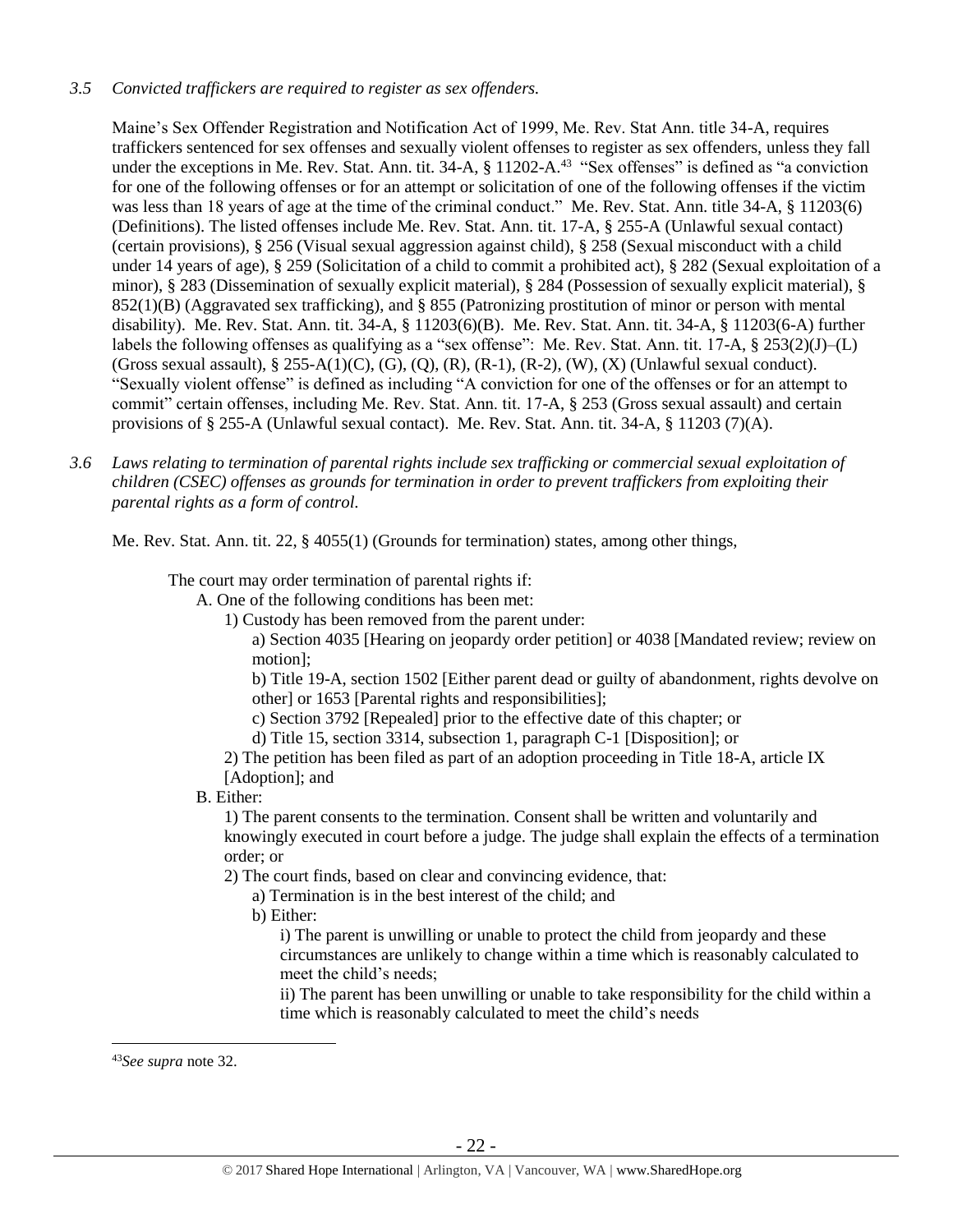Subsection (1-A) states that "[t]he court may presume that the parent is unwilling or unable to protect the child from jeopardy and these circumstances are unlikely to change within a time which is reasonably calculated to meet the child's needs if," among other things, under (1-A)(B),

The victim of any of the following crimes was a child for whom the parent was responsible or the victim was a child who was a member of a household lived in or frequented by the parent and the parent has been convicted of:

7) Gross sexual misconduct or gross sexual assault;

8) Sexual abuse of minors;

. . . .

. . . .

. . . .

10) Kidnapping;

11) Promotion of prostitution, sexual exploitation of a minor, sex trafficking or aggravated sex trafficking; or

12) A comparable crime in another jurisdiction.

Additionally, and while not commercial in nature, "[t]he parental rights and responsibilities with respect to a specific child conceived as a result of sexual assault by the parent of that child must be terminated in accordance with this section." Me. Rev. Stat. Ann. 19-A, § 1658 (Termination of parental rights and responsibilities in cases involving sexual assault). Acts constituting sexual assault under Me. Rev. Stat. Ann. 19-A, §§ 1658 include Me. Rev. Stat. Ann. 17-A, § 253 (Gross sexual assault), § 254 (Sexual abuse of minors), or § 556 (Incest).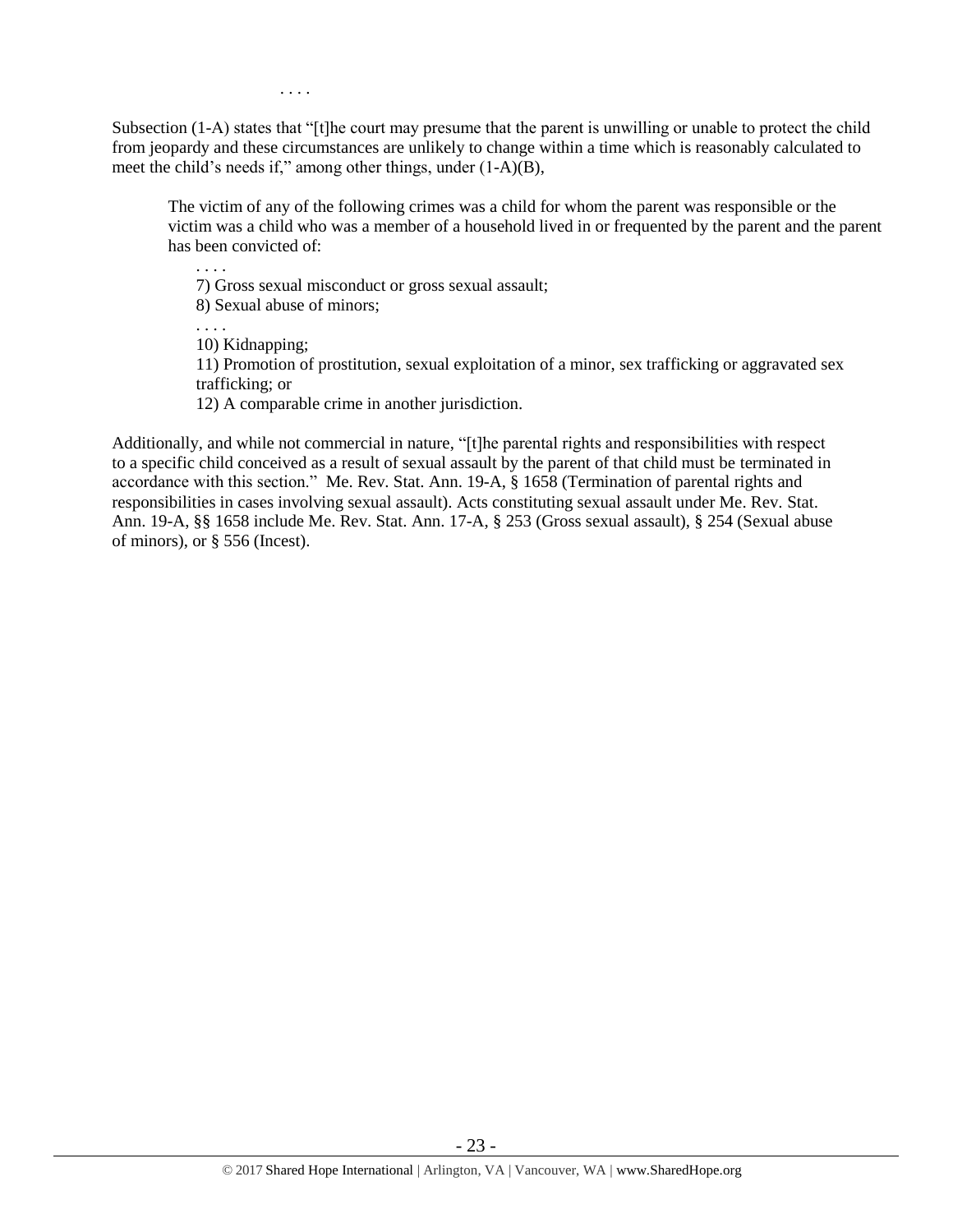#### FRAMEWORK ISSUE 4: CRIMINAL PROVISIONS FOR FACILITATORS

#### *Legal Components:*

- *4.1 The acts of assisting, enabling, or financially benefitting from child sex trafficking are included as criminal offenses in the state sex trafficking statute.*
- *4.2 Financial penalties, including asset forfeiture laws, are in place for those who benefit financially from or aid and assist in committing domestic minor sex trafficking.*
- *4.3 Promoting and selling child sex tourism is illegal.*
- *4.4 Promoting and selling images of child sexual exploitation carries penalties as high as similar federal offenses. \_\_\_\_\_\_\_\_\_\_\_\_\_\_\_\_\_\_\_\_\_\_\_\_\_\_\_\_\_\_\_\_\_\_\_\_\_\_\_\_\_\_\_\_\_\_\_\_\_\_\_\_\_\_\_\_\_\_\_\_\_\_\_\_\_\_\_\_\_\_\_\_\_\_\_\_\_\_\_\_\_\_\_\_\_\_\_\_\_\_\_\_\_\_*

## *Legal Analysis:*

 $\overline{a}$ 

*4.1 The acts of assisting, enabling, or financially benefitting from child sex trafficking are included as criminal offenses in the state sex trafficking statute.*

Facilitators may be charged under Me. Rev. Stat. Ann. tit. 17-A, § 852(1)(A), (B) (Aggravated sex trafficking), which makes it illegal if a person knowingly "[p]romotes prostitution by compelling<sup>44</sup> a person to enter into, engage in, or remain in prostitution," or who "[p]romotes prostitution of a person less than 18 years old."

"Promoting prostitution" is defined in Me. Rev. Stat. Ann. tit. 17-A, § 851(2) as,

A. Causing or aiding another to commit or engage in prostitution, other than as a patron;

. . . .

D. Leasing or otherwise permitting a place controlled by the defendant, alone or in association with others, to be regularly used for prostitution;

E. Owning, controlling, managing, supervising or otherwise operating, in association with others, a house of prostitution or a prostitution business;

F. Transporting a person into or within the State with the intent that such other person engage in prostitution; or

G. Accepting or receiving, or agreeing to accept or receive, a pecuniary benefit pursuant to an agreement or understanding with any person, other than with a patron, whereby the person participates or the person is to participate in the proceeds of prostitution.

Violation of Me. Rev. Stat. Ann. tit. 17-A, § 852 (Aggravated sex trafficking) is a Class B crime punishable by imprisonment up to 10 years, a possible fine not to exceed \$20,000, and an additional fine of \$1,000 to be deposited in the Victims' Compensation Fund. Me. Rev. Stat. Ann. tit. 17-A, §§ 852(3), 1252(2)(B), 1301(1- A)(B), 5, 3306-I.

*4.2 Financial penalties, including asset forfeiture laws, are in place for those who benefit financially from or aid and assist in committing domestic minor sex trafficking.*

Facilitators convicted of Me. Rev. Stat. Ann. tit. 17-A, § 852 (Aggravated sex trafficking) may be required to pay a fine up to \$20,000. Me. Rev. Stat. Ann. tit. 17-A, §§ 852(3), 1301(1-A)(B). Me. Rev. Stat. Ann. tit. 5, § 3360-I imposes additional fines for sex trafficking between \$500 and \$1000 and requires that they be deposited in the Victims' Compensation Fund.

<sup>44</sup> *See supra* Component 1.1 for full discussion of Me. Rev. Stat. Ann. tit. 17-A, § 852(1)(B) (Aggravated sex trafficking) and definition of "compelling."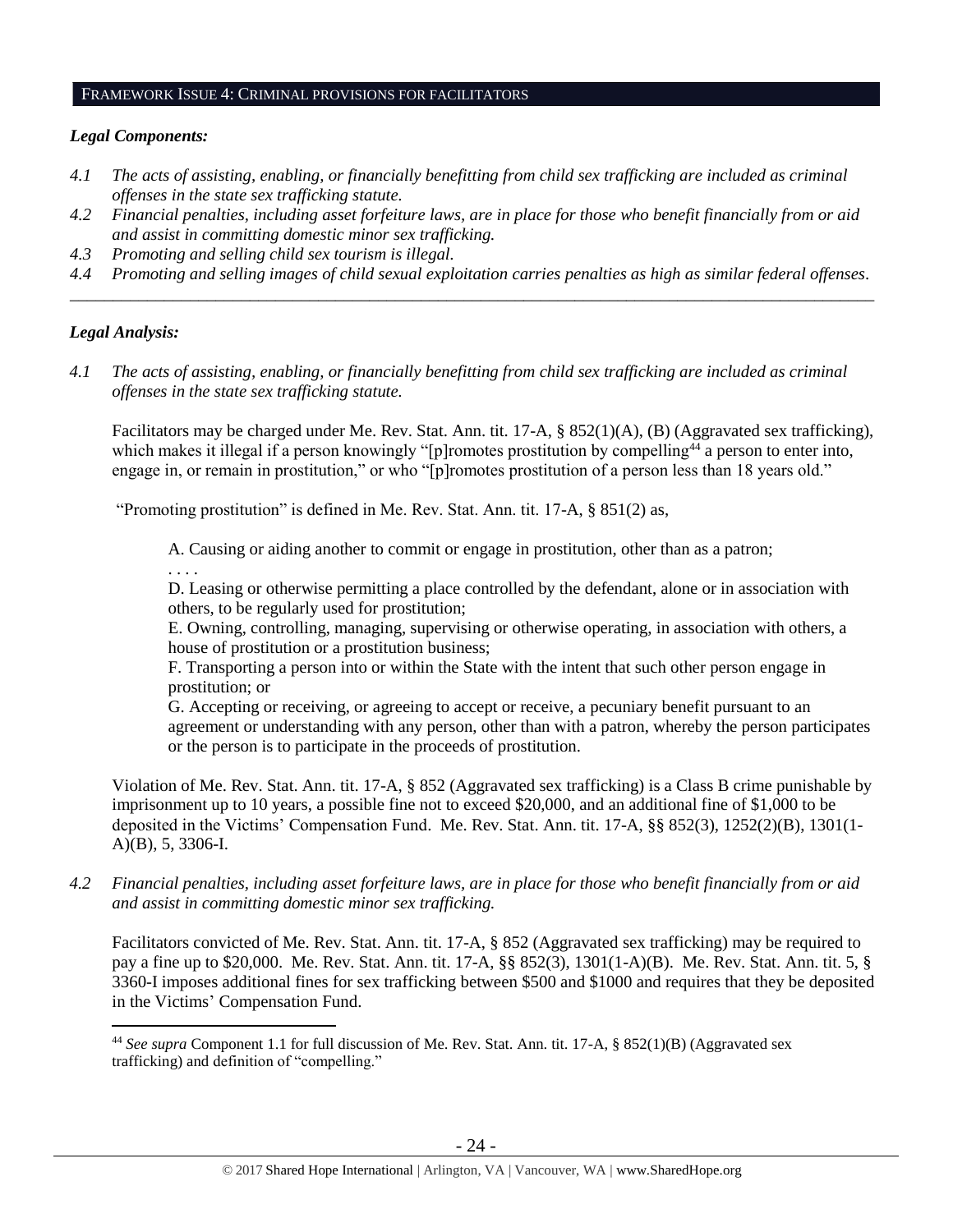Additionally, facilitators convicted of any crime under Maine law may be ordered to make restitution to a victim.<sup>45</sup> Me. Rev. Stat. Ann. tit. 17-A, §§ 1152(2-A), 1324(1). Pursuant to Me. Rev. Stat. Ann. tit. 17-A, § 1325(1) (Criteria for restitution),

Restitution may be authorized, in whole or in part, as compensation for economic loss.<sup>46</sup> In determining the amount of restitution authorized, the following shall be considered:

A. The contributory misconduct of the victim;

B. Failure to report the crime to a law enforcement officer within 72 hours after its occurrence, without good cause for failure to report within that time; and

C. The present and future financial capacity of the offender to pay restitution.<sup>47</sup>

Facilitators are subject to civil liability for human trafficking offenses. Me. Rev. Stat. Ann. tit. 5, §  $4701(1)(C)(1)$ , (2)(Remedies for human trafficking). Similarly, the asset forfeiture provisions applicable to human trafficking offenders under Me. Rev. Stat. Ann. tit. 15, § 5821(9)<sup>48</sup> (Subject property) are likely applicable to facilitators.

Limited, but mandatory, criminal forfeiture provisions also apply to facilitators. Pursuant to Me. Rev. Stat. Ann. tit. 17-A, § 285(1) (Forfeiture of equipment used to facilitate violations), a prosecutor may request the court order the forfeiture of "any equipment, including computers, that may have facilitated the commission of" Me. Rev. Stat. Ann. tit. 17-A, § 282 (Sexual exploitation of minor) or § 283 (Dissemination of sexually explicit material) if the State can prove "by a preponderance of the evidence that the equipment was used to facilitate the commission of a violation." Me. Rev. Stat. Ann. tit. 17-A, § 285(1), (3), (4). Where that is proven, the court 'shall order the equipment forfeited." Me. Rev. Stat. Ann. tit. 17-A, § 285. The court 'may, upon the written recommendation of the attorney for the State, provide in its order for the disposition or use of the equipment by any state, county or municipal law enforcement agency that made a substantial contribution to the investigation or prosecution of the case. Any equipment forfeited that is not transferred to an investigating or prosecuting agency must be sold and the proceeds deposited in the General Fund." Me. Rev. Stat. Ann. tit. 17- A, § 285. In addition, any image of child sexual exploitation (ICSE) in the possession of a facilitator "that depicts a person who has not attained 16 years of age engaging in sexually explicit conduct is declared to be contraband and may be seized by the State." Me. Rev. Stat. Ann. tit. 17-A, § 284(4).

Relief granted under this section may include:

With regard to conduct described as aggravated sex trafficking or sex trafficking as described in Title 17-A, section 852 or 853, respectively, entering any other orders determined necessary or appropriate in the discretion of the court, including, but not limited to, requiring the defendant to pay economic damages related to . . . any debts of the [victim] arising from the trafficking relationship;

*See supra* note [38.](#page-19-0)

. . . .

. . . .

<sup>45</sup> Restitution may also be ordered in cases of familial abuse, including trafficking, under Me. Rev. Stat. Ann. tit. 19-A, § 4007(1)(O) (Relief), which states in part,

<sup>46</sup> *See supra* Component 2.8 for the definition of "economic loss."

<sup>&</sup>lt;sup>47</sup> See infra Component 5.10 for limitations on access to restitution by domestic minor sex trafficking victims. <sup>48</sup> Me. Rev. Stat. Ann. tit. 15,  $\S$  5821(9) (Subject property) states that "[a]ll assets, including money instruments, personal property and real property, used or intended for use in or traceable to a human trafficking offense as defined in Title 5, section 4701, subsection 1, paragraph C [Remedies for human trafficking]" are subject to forfeiture.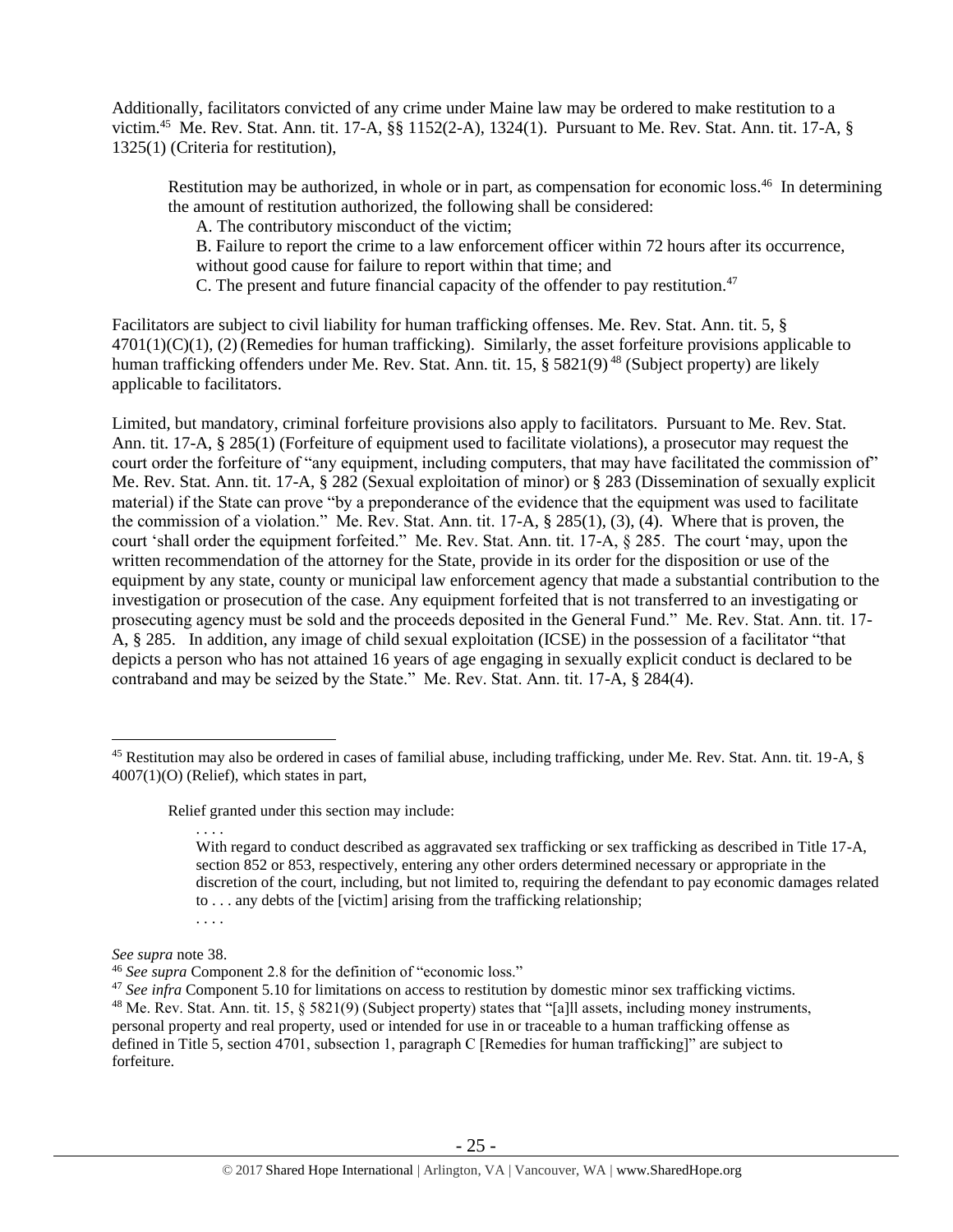## *4.3 Promoting and selling child sex tourism is illegal*.

Maine has no law prohibiting child sex tourism.

4.3.1 Recommendation: Enact a law that prohibits selling or offering to sell travel services that include or facilitate travel for the purpose of engaging in commercial sexual exploitation of a minor or prostitution of a minor, if the travel occurs in Maine.

## *4.4 Promoting and selling images of child sexual exploitation carries penalties as high as similar federal offenses.*

Me. Rev. Stat. Ann. tit 17-A, § 283(1)(A) (Dissemination of sexually explicit material) criminalizes the act of

intentionally or knowingly disseminat [ing] or possess [ing] with intent to disseminate any book, magazine, newspaper, print, negative, slide, motion picture, videotape, computer data file or other mechanically, electronically or chemically reproduced visual image or material that depicts any person who has not in fact attained 16 years of age who the person knows or has reason to know is a person under 16 years of age engaging in sexually explicit conduct, except that it is not a violation of this paragraph if the person depicted is 14 or 15 years of age and the person is less than 5 years older than the person depicted.

Dissemination of sexually explicit material is a Class C crime, but where the facilitator has a prior conviction for "engaging in substantially similar conduct" or where the victim is less than 12 years old, the violation increases to a Class B crime. Me. Rev. Stat. Ann. tit. 17-A, § 283(1)(B), (C). If the crime involves a child under 12 years of age and the facilitator has a prior conviction for "engaging in substantially similar conduct," the violation increases further to a Class A crime. Me. Rev. Stat. Ann. tit. 17-A, § 283(1)(D). Class C crimes are punishable by imprisonment up to 5 years and a possible fine not to exceed \$5,000. Me. Rev. Stat. Ann. tit. 17-A,  $\S$ § 1252(2)(C), 1301(1-A)(C). Class B crimes are punishable by imprisonment up to 10 years and a possible fine not to exceed \$20,000, while Class A crimes are punishable by imprisonment up to 30 years and a possible fine not to exceed \$50,000. Me. Rev. Stat. Ann. tit. 17-A, §§ 1252(2)(A), (B), 1301(1-A)(A), (B).

Me. Rev. Stat. Ann. tit. 17-A, § 284 (Possession of sexually explicit material) also applies to those who "[i]ntentionally or knowingly" transport or exhibit images of child sexual exploitation (ICSE) depicting a child the facilitator knows or has reason to know is under 16 years of age. Me. Rev. Stat. Ann. tit. 17-A, § 284(1)(A). Facilitators who violate Me. Rev. Stat. Ann. tit. 17-A, § 284 may be convicted of a Class D crime punishable by up to 1 year in county jail and a possible fine not to exceed \$2,000. Me. Rev. Stat. Ann. tit. 17-A, §§ 284(1)(A),  $1252(1)(A)$ ,  $(2)(D)$ ,  $1301(1-A)(D)$ . If the facilitator has a prior conviction for "engaging in substantially similar conduct," or the child is less than 12 years old, the violation will be a Class C crime punishable by imprisonment up to 5 years and a possible fine not to exceed \$5,000. Me. Rev. Stat. Ann. tit. 17-A, §§  $284(1)(B)$ , (C),  $1252(2)(C)$ ,  $1301(1-A)(C)$ . If the crime involves a child under 12 and the facilitator has a prior conviction, then the violation increases further to a Class B crime punishable by imprisonment up to 10 years and a possible fine not to exceed \$20,000. Me. Rev. Stat. Ann. tit. 17-A, §§ 284(D), 1252(2)(B), 1301(1-A)(B).

4.4.1 Recommendation: Amend both Me. Rev. Stat. Ann. tit. 17-A, § 283(1)(A) (Dissemination of sexually explicit material) and Me. Rev. Stat. Ann. tit. 17-A, § 284(1)(A) (Possession of sexually explicit material) to raise the age of protected minors to 18 and increase penalties to reflect the seriousness of the offense.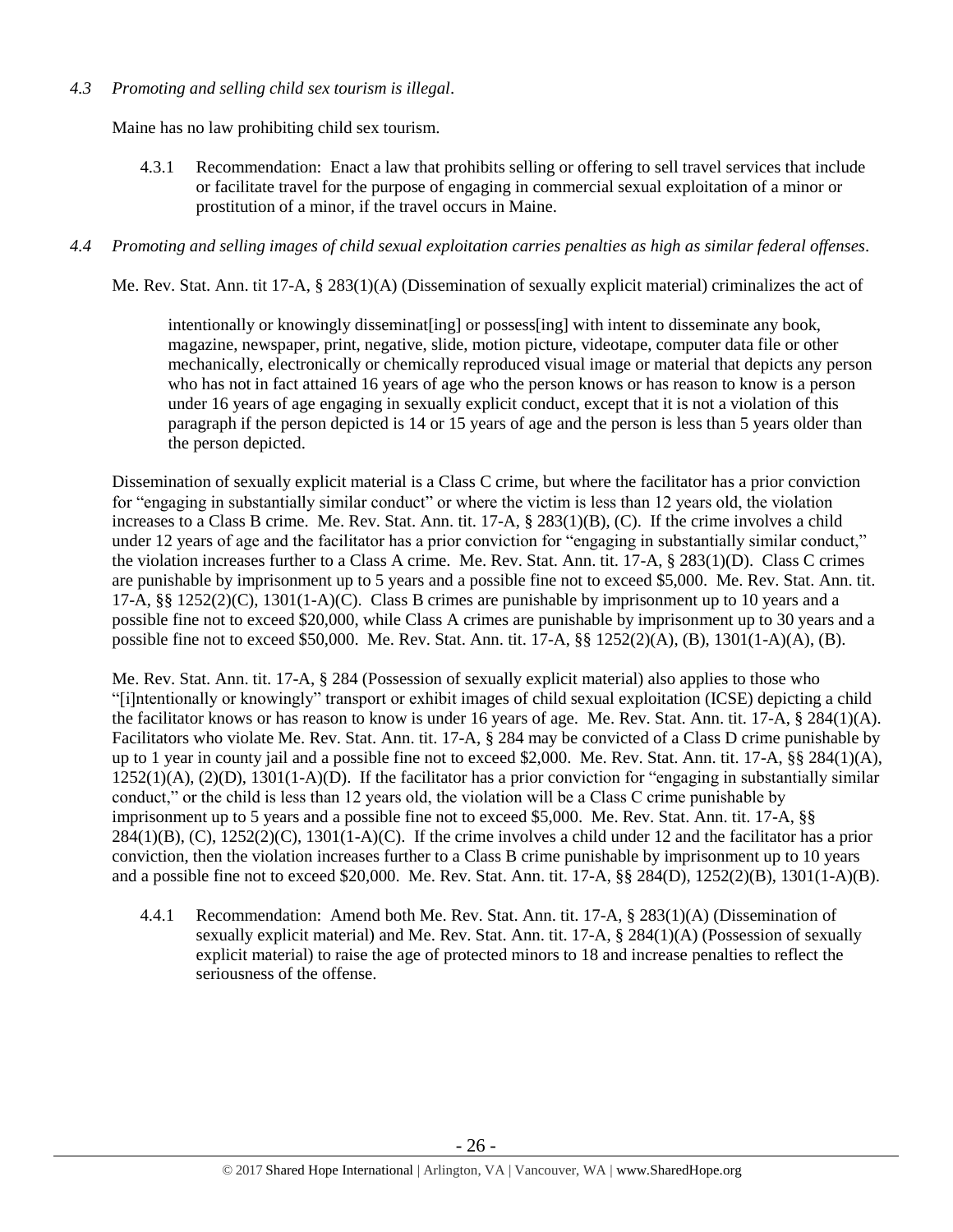#### FRAMEWORK ISSUE 5: PROTECTIVE PROVISIONS FOR THE CHILD VICTIMS

## *Legal Components:*

- *5.1 Victims under the core child sex trafficking offense include all commercially sexually exploited children.*
- *5.2 The state sex trafficking statute expressly prohibits a defendant from asserting a defense based on the willingness of a minor under 18 to engage in the commercial sex act.*
- *5.3 State law prohibits the criminalization of minors under 18 for prostitution offenses.*
- *5.4 State law provides a non-punitive avenue to specialized services through one or more points of entry.*
- *5.5 Child sex trafficking is identified as a type of abuse and neglect within child protection statutes.*
- *5.6 The definition of "caregiver" or another related term in the child welfare statutes is not a barrier to a sex trafficked child accessing the protection of child welfare.*
- *5.7 Crime victims' compensation is specifically available to a child victim of sex trafficking or commercial sexual exploitation of children (CSEC).*
- *5.8 Victim-friendly procedures and protections are provided in the trial process for minors under 18.*
- *5.9 Child sex trafficking victims may vacate delinquency adjudications and expunge related records for prostitution and other offenses arising from trafficking victimization, without a waiting period.*
- *5.10 Victim restitution and civil remedies for victims of domestic minor sex trafficking or commercial sexual exploitation of children (CSEC) are authorized by law.*
- *5.11 Statutes of limitations for civil and criminal actions for child sex trafficking or commercial sexual exploitation of children (CSEC) offenses are eliminated or lengthened to allow prosecutors and victims a realistic opportunity to pursue criminal action and legal remedies.*

*\_\_\_\_\_\_\_\_\_\_\_\_\_\_\_\_\_\_\_\_\_\_\_\_\_\_\_\_\_\_\_\_\_\_\_\_\_\_\_\_\_\_\_\_\_\_\_\_\_\_\_\_\_\_\_\_\_\_\_\_\_\_\_\_\_\_\_\_\_\_\_\_\_\_\_\_\_\_\_\_\_\_\_\_\_\_\_\_\_\_\_\_\_\_*

## *Legal Analysis:*

 $\overline{a}$ 

*5.1 Victims under the core child sex trafficking offense include all commercially sexually exploited children. 49*

Maine's sex trafficking law Me. Rev. Code Ann. tit. 17-A, § 852(1) (Aggravated sex trafficking) does not include all commercial sexual exploitation of minors. Under Me. Rev. Code Ann. tit. 17-A, § 852(1), when the victim is a minor, the means of force, fraud or coercion are not required.<sup>50</sup> However, the offense of sex trafficking law does not apply to buyers; thus, buying sex with a child under eighteen does not constitute human trafficking. Consequently, the offense of human trafficking under Me. Rev. Code Ann. tit. 17-A, § 852(1) (Aggravated sex trafficking) requires that a trafficker or controlling third party be identified.

5.1.1 Recommendation: Amend Me. Rev. Code. Ann. tit. 17-A, § 852 (Aggravated sex trafficking) to ensure that all commercially sexually exploited children are identifiable as victims and eligible for protections pursuant to their victim status.

<sup>49</sup> *See generally* SHARED HOPE INTERNATIONAL, "Eliminating the Third Party Control Barrier to Identifying Juvenile Sex Trafficking Victims," JuST Response Policy Paper (2015), [http://sharedhope.org/wp](http://sharedhope.org/wp-content/uploads/2015/08/Policy-Paper_Eliminating-Third-Party-Control_Final1.pdf)[content/uploads/2015/08/Policy-Paper\\_Eliminating-Third-Party-Control\\_Final1.pdf](http://sharedhope.org/wp-content/uploads/2015/08/Policy-Paper_Eliminating-Third-Party-Control_Final1.pdf) (discussing need to include all commercially sexually exploited children within sex trafficking definitions and corresponding need to include buyer conduct in core sex trafficking offenses regardless of whether victim is under control of a third party). <sup>50</sup> *See supra* discussion in Component 1.1.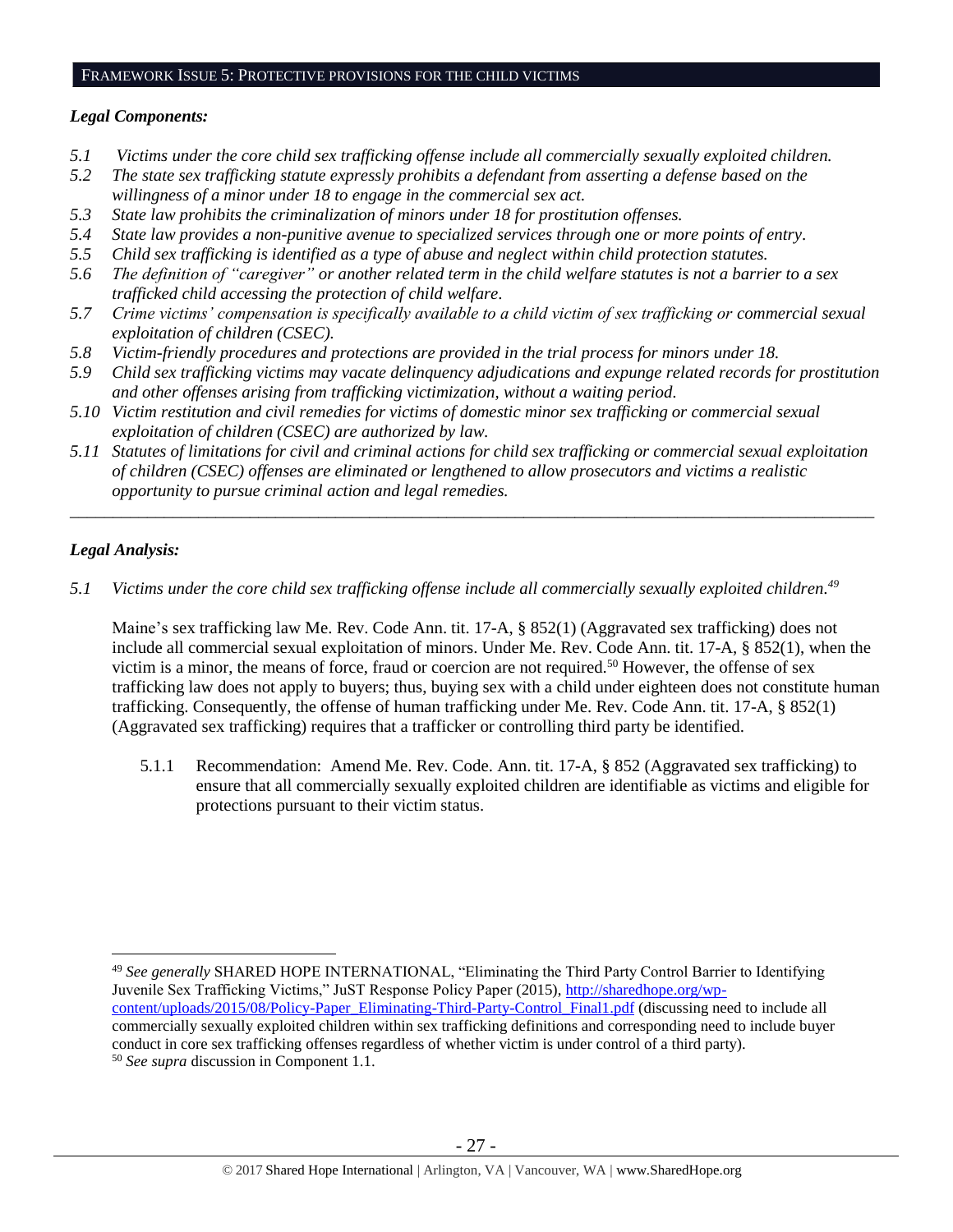*5.2 The state sex trafficking statute expressly prohibits a defendant from asserting a defense based on the willingness of a minor under 18 to engage in commercial sex act.* 

Me. Rev. Stat. Ann. tit. 17-A, § 852 (Aggravated sex trafficking), § 853 (Sex trafficking), § 855 (Patronizing prostitution of minor or person with mental disability), and § 282 (Sexual exploitation of minor) are silent regarding the availability of a defense based on the willingness of a minor to engage in a commercial sex act.

A general defense of consent is available to defendants pursuant to Me. Rev. Stat. Ann. tit. 17-A, § 109(1) (Consent), which states in subsection (1) "It is a defense that, when a defendant engages in conduct which would otherwise constitute a crime against the person or property of another, such other consented to the conduct and an element of the crime is negated as a result of such consent." Pursuant to Me. Rev. Stat. Ann. tit. 17-A, § 109(3),

Consent is not a defense within the meaning of this section if:

A. It is given by a person who is declared by a statute or by a judicial decision to be legally incompetent to authorize the conduct charged to constitute the crime, and such incompetence is B. It is given by a person who, by reason of intoxication, mental illness or defect, or youth, is manifestly unable, or known by the defendant to be unable, to make a reasonable judgment as to the nature or harmfulness of the conduct charged to constitute the crime; or C. It is induced by force, duress or deception.

- 5.2.1 Recommendation: Amend Me. Rev. Stat. Ann. tit. 17-A, § 852 (Aggravated sex trafficking), § 853 (Sex trafficking), and § 855 (Patronizing prostitution of minor or person with mental disability) to expressly prohibit a defense based on the willingness of a minor to engage in a commercial sex act.
- *5.3 State law prohibits the criminalization of minors under 18 for prostitution offense.<sup>51</sup>*

Me. Rev. Stat. Ann. tit. 17-A, § 853-A (Engaging in prostitution) is age-neutral and allows for the arrest and prosecution of a minor for the Class E or D crime of engaging in prostitution. Specifically, Me. Rev. Stat. Ann. tit. 17-A, § 853-A(1)(A) (Engaging in prostitution) states in part, "A person is guilty of engaging in prostitution if: A. The person engages in prostitution as defined in section 851."<sup>52</sup>

- 5.3.1 Recommendation: Amend Me. Rev. Stat. Ann. tit. 17-A, § 853-A (Engaging in prostitution) to ensure that all minors are protected from criminalization for prostitution offenses.
- *5.4 State law provides a non-punitive avenue to specialized services through one or more points of entry.*

# **System response to child engaged in commercial sex act**

Although specialized services are available to sexually exploited children who are identified as homeless youth<sup>53</sup> or as runaways, there is no formal process for connecting youth with these services. Pursuant to Me. Rev. Stat. Ann. tit. 22, § 4099-E(1) (Comprehensive program for homeless youth),

 $51$  For more information regarding recent federal legislation impacting this component see:

http://go.sharedhope.org/stateimpactmemo.

<sup>52</sup> *See supra* note [2.](#page-0-0)

 $53$  Me. Rev. Stat. Ann. tit. 22,  $\S$  4099-D(1) defines "homeless youth" as,

a person 21 years of age or younger who is unaccompanied by a parent or guardian and is without shelter where appropriate care and supervision are available, whose parent or legal guardian is unable or unwilling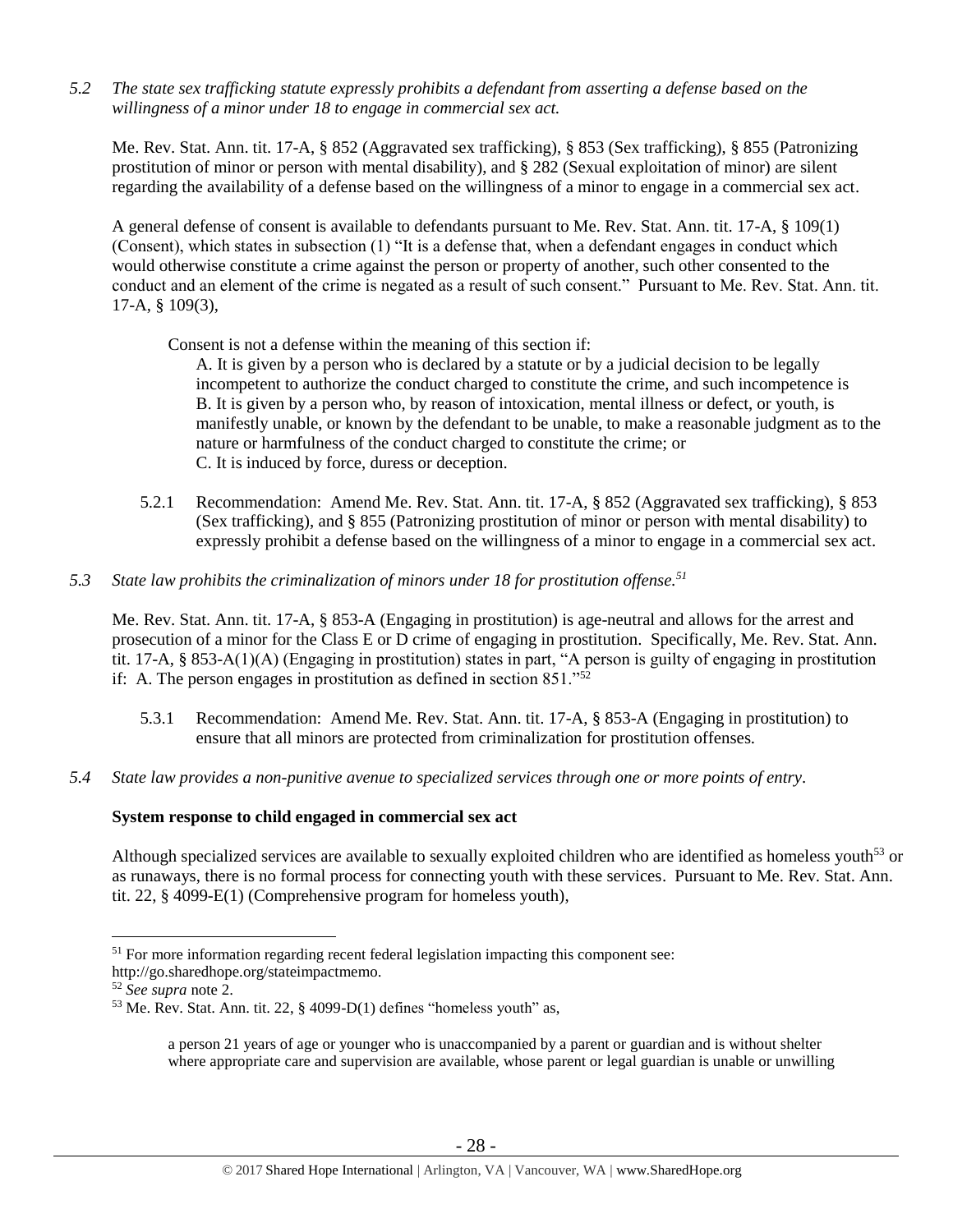The department shall establish and support a comprehensive program for homeless youth in the State by contracting with organizations and agencies licensed by the department that provide street outreach, shelter and transitional living services for homeless youth. The department shall by rule establish licensure requirements and shall establish performance-based contracts with organizations and agencies to provide the following programs and services:

1. STREET AND COMMUNITY OUTREACH AND DROP-IN PROGRAMS. Youth drop-in centers to provide walk-in access to crisis intervention and ongoing supportive services, including one-to-one case management services on a self-referral basis and street and community outreach programs to locate, contact and provide information, referrals and services to homeless youth, youth at risk of homelessness and runaways. Information, referrals and services provided may include, but are not limited to family reunification services; conflict resolution or mediation counseling; assistance in obtaining temporary emergency shelter; case management aimed at obtaining food, clothing, medical care or mental health counseling; counseling regarding violence, prostitution, substance abuse, sexually transmitted diseases, HIV and pregnancy; referrals to other agencies that provide support services to homeless youth, youth at risk of homelessness and runaways; assistance with education, employment and independent living skills; aftercare services; and specialized services for highly vulnerable runaways and homeless youth, including teen parents, sexually exploited youth and youth with mental illness or developmental disabilities.

2. EMERGENCY SHELTER PROGRAM. Emergency shelter programs to provide homeless youth and runaways with referrals and walk-in access to short-term residential care on an emergency basis. The program must provide homeless youth and runaways with safe, dignified, voluntary housing, including private shower facilities, beds and at least one meal each day, and assist a runaway with reunification with family or a legal guardian when required or appropriate. The services provided at emergency shelters may include, but are not limited to, family reunification services or referral to safe, dignified housing; individual, family and group counseling; assistance obtaining clothing; access to medical and dental care and mental health counseling; education and employment services; recreational activities; case management, advocacy and referral services; independent living skills training; and aftercare, follow-up services and transportation; and

3. TRANSITIONAL LIVING PROGRAMS. Transitional living programs to help homeless youth find and maintain safe, dignified housing. The program may also provide rental assistance and related supportive services or may refer youth to other organizations or agencies that provide such services. Services provided may include, but are not limited to, provision of safe, dignified housing; educational assessment and referrals to educational programs; career planning, employment, job skills training and independent living skills training; job placement; budgeting and money management; assistance in securing housing appropriate to needs and income; counseling regarding violence, prostitution, substance abuse, sexually transmitted diseases and pregnancy; referral for medical services or chemical dependency treatment; parenting skills; self-sufficiency support services or life skills training; and aftercare and follow-up services.

#### **Summary**

 $\overline{a}$ 

In addition to not providing a method for connecting juvenile sex trafficking victims with existing specialized services, Maine law does not mandate immunity for offenses committed as a result of the trafficking victimization.

to provide shelter and care or who lacks a fixed, regular and adequate nighttime residence. "Homeless youth" does not include a person incarcerated or otherwise detained under federal or state law.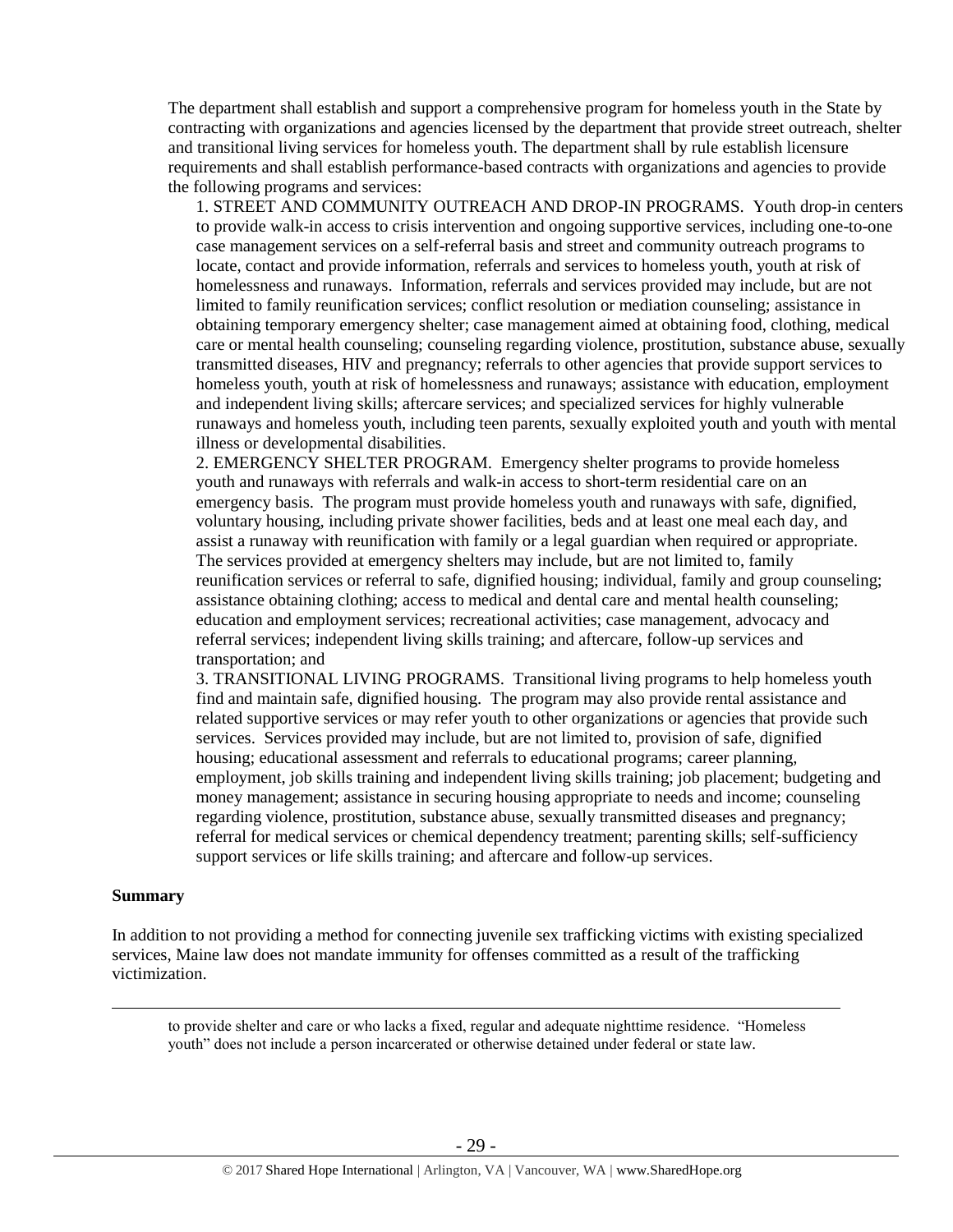5.4.1 Recommendation: Amend Maine's protective response for juvenile sex trafficking victims to include both a method for connecting these children to specialized services and a mandatory mechanism to prevent delinquency adjudications.

# *5.5 Child sex trafficking is identified as a type of abuse and neglect within child protection statutes.<sup>54</sup>*

Child victims of sex trafficking and sexual exploitation are included within the definition of abuse and neglect under Maine's Child and Family Services and Child Protection Act. Me. Rev. Stat. Ann. tit. 22, § 4002(1) (Definitions) defines "abuse or neglect" as "a threat to a child's health or welfare by physical, mental or emotional injury or impairment, sexual abuse or exploitation including under Title 17-A, sections 282 [Sexual exploitation of minor], 852 [Aggravated sex trafficking], 853 [Sex trafficking], and 855 [Patronizing prostitution of minor or person with mental disability], deprivation of essential needs or lack of protection from these or failure to ensure compliance with [specified] school attendance requirements . . . by a person responsible for the child."

This chapter also regularly uses the phrase, "jeopardy to health or welfare," which is defined as "serious abuse or neglect," as indicated by the following:

A. Serious harm or threat of serious harm; 55

B. Deprivation of adequate food, clothing, shelter, supervision or care or education when the child is at least 7 years of age and has not completed grade 6;

B-1. Deprivation of necessary health care when the deprivation places the child in danger of serious harm;

C. Abandonment of the child or absence of any person responsible for the child, which creates a threat of serious harm; or

D. The end of voluntary placement, when the imminent return of the child to his custodian causes a threat of serious harm.

*5.6 The definition of "caregiver" or another related term in the child welfare statutes is not a barrier to a sex trafficked child accessing the protection of child welfare.*

Within Maine's Child and Family Services and Child Protection Act, Me. Rev. Stat. Ann. tit. 22, § 4002(5) (Definitions) defines "custodian" as "the person who has legal custody and power over the person of a child." Additionally, Me. Rev. Stat. Ann. tit. 22, § 4002(9) defines the term "person responsible for the child," as "a person with responsibility for a child's health or welfare, whether in the child's home or another home or a facility which, as a part of its function, provides for care of the child. It includes the child's custodian." Finding that this definition is not broad enough to include all third party, non-familiar offenders who commercially sexually exploit minor victims, child victims of CSEC and trafficking will likely face obstacles in accessing protective services and care.

<sup>&</sup>lt;sup>54</sup> For more information regarding recent federal legislation impacting this component see:

http://go.sharedhope.org/stateimpactmemo.

<sup>&</sup>lt;sup>55</sup> "Serious harm" is defined in Me. Rev. Stat. Ann. tit. 22, § 4002(10) as,

A. Serious injury;

B. Serious mental or emotional injury or impairment which now or in the future is likely to be evidenced by serious mental, behavioral or personality disorder, including severe anxiety, depression or withdrawal, untoward aggressive behavior, seriously delayed development or similar serious dysfunctional behavior; or C. Sexual abuse or exploitation.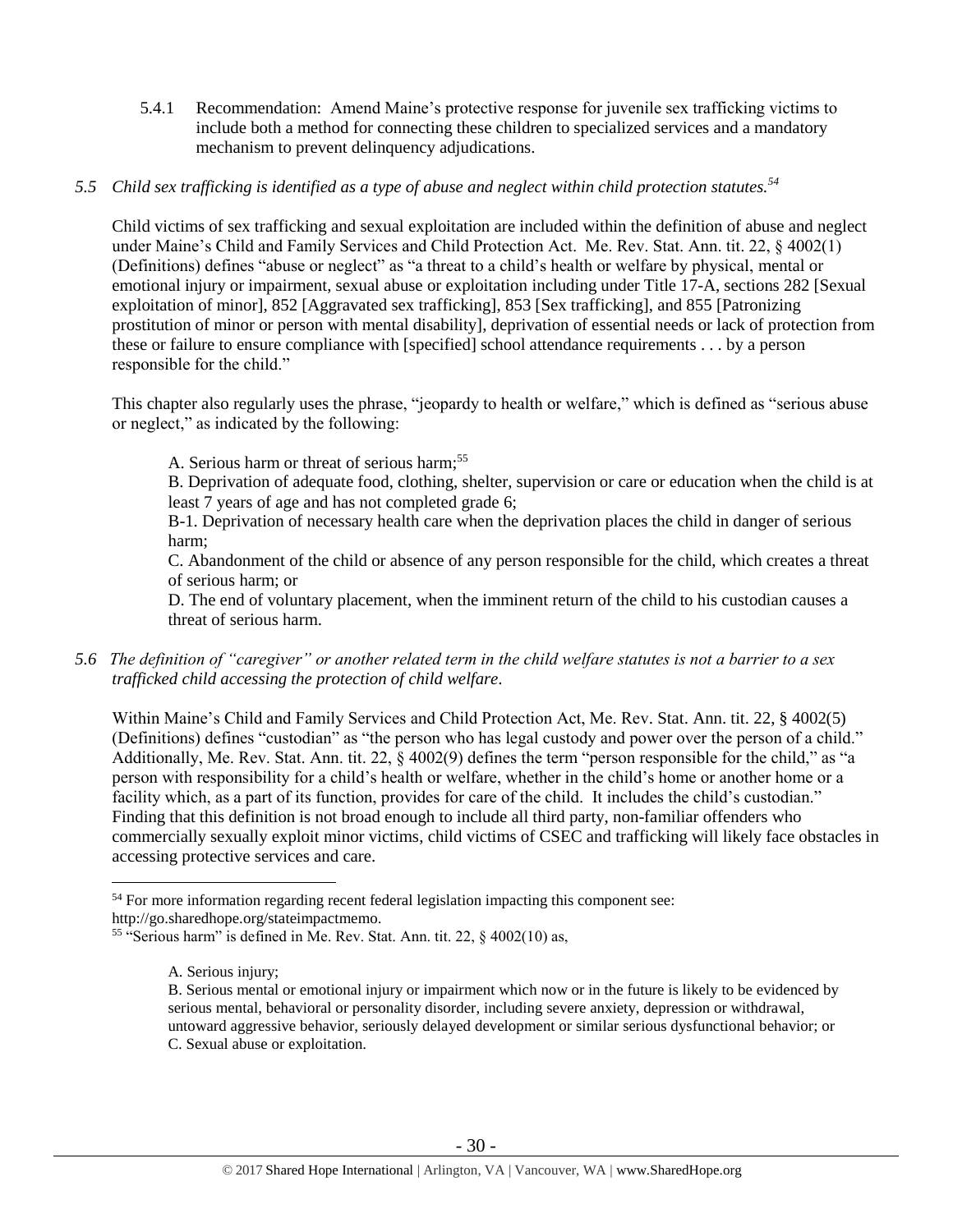- 5.6.1 Recommendation: Amend Me. Rev. Stat. Ann. tit. 22, § 4002 (Definitions) to allow child welfare protection for juvenile sex trafficking victims irrespective of the perpetrator of the abuse.<sup>56</sup>
- *5.7 Crime victims' compensation is specifically available to a child victim of sex trafficking or commercial sexual exploitation of children (CSEC).*

Pursuant to Me. Rev. Stat. Ann. tit. 5, § 3360-B(1)(A), (B) (Award of compensation; eligibility), victim compensation may be awarded to a person who, among other things,

A. Suffers personal injury<sup>57</sup> as a direct result of a crime specified in section 3360,<sup>58</sup> committed within the jurisdiction of the State;

B. Has been sexually assaulted within this State in violation of Title 17-A, chapter  $11^{59}$  without regard to whether bodily injury or the threat of bodily injury occurred.

Several requirements in Me. Rev. Stat. Ann. tit. 5, § 3360-C(1) (Requirements and exclusions) could present difficulties for domestic minor sex trafficking victims, such as requiring that the crime be reported to law enforcement "within 5 days of the occurrence or discovery of the crime or of the resultant injury" and that a claim for compensation be filed within 3 years of the crime's occurrence. However, Me. Rev. Stat. Ann. tit. 5, § 3360-C(3) states that "[t]he board may waive the time requirements of subsection 1 for good cause shown and shall waive the time requirements on behalf of a child or when the claimant is a child and the crime and the claim have been properly reported to law enforcement officers and the board by an adult who becomes aware of the crime and of the compensable injury." Other ineligibility factors, including, under subsection (2)(A) a claimant's failure to "fully cooperate with the board or with the reasonable requests of law enforcement officers or prosecution authorities," or, under subsection  $(2)(B)$ , the claimant's violation of "a criminal law that caused or contributed to the injury or death for which compensation is sought," are not subject to waiver. Me. Rev. Stat. Ann. tit. 5, § 3360-C(2), (3).

- 5.7.1 Recommendation: Amend Me. Rev. Stat. Ann. tit. 5, § 3360-C(3) to provide an exception to the listed ineligibility factors for victims of domestic minor sex trafficking.<sup>60</sup>
- *5.8 Victim-friendly procedures and protections are provided in the trial process for minors under 18.*

 $\overline{a}$ 

In both civil and criminal cases in which the defendant is accused of sexual misconduct, reputation or opinion evidence of the victim's past sexual behavior is not admissible under Me. R. Evid. 412(a) (Past sexual behavior of victim). However, pursuant to Me. R. Evid. 412(b),

<sup>&</sup>lt;sup>56</sup> The recommendation in this component is predicated upon the recommendation in 5.1 being simultaneously or previously enacted.

 $57$  "Personal injury" is defined in Me. Rev. Stat. Ann. tit. 5,  $\S$  3360(6) as "bodily injury as defined in Title 17-A, section 2, subsection 5 or psychological injury incurred by a victim who has sustained the threat of bodily injury."

<sup>58</sup> "Crime" is defined in Me. Rev. Stat. Ann. § 3360(3) as including the following: "A. Offenses against the person as described in Title 17-A, chapter 9; B. Sexual assaults as described in Title 17-A, chapter 11; C. Kidnapping and criminal restraint as described in Title 17-A, chapter 13; . . . H. Sexual exploitation of a minor as described in Title 17-A, chapter 12."

<sup>59</sup> Offenses in this chapter include Me. Rev. Stat. Ann. tit. 17-A, § 254 (Sexual abuse of minors), § 253 (Gross sexual assault), and § 255-A (Unlawful sexual contact).

 $60$  The recommendation in this component is predicated upon the recommendation in 5.1 being previously or simultaneously enacted.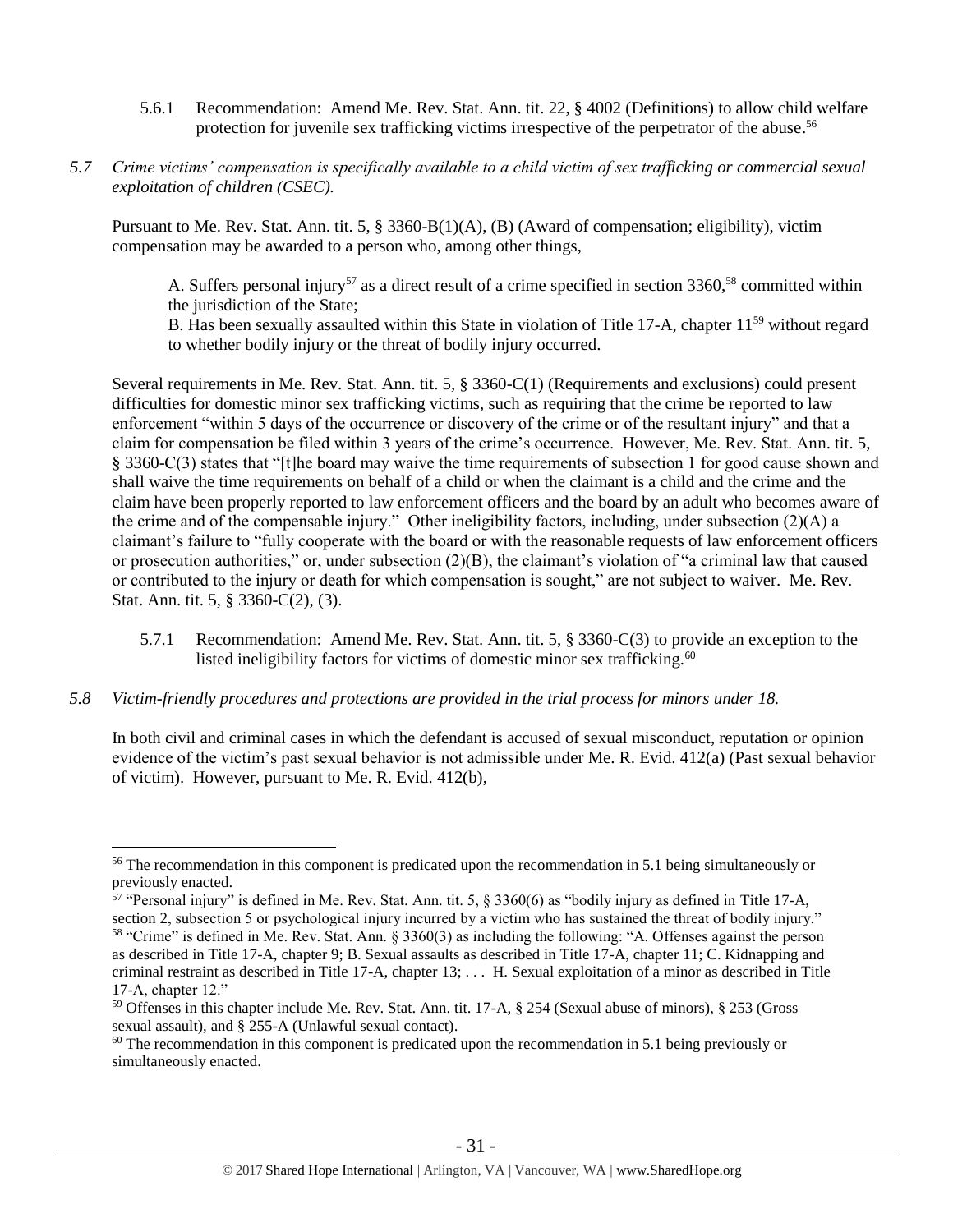In a criminal case in which a person is accused of sexual misconduct toward a victim the only evidence of the alleged victim's past sexual behavior that may be admitted is the following:

(1) Evidence, other than reputation or opinion evidence, of sexual behavior with persons other than the accused, offered by the accused upon the issue of whether the accused was or was not, with respect to the alleged victim, the source of semen or injury; or

(2) Evidence, other than reputation or opinion evidence, of sexual behavior with the accused offered by the accused on the issue of whether the alleged victim consented to the sexual behavior with respect to which the accused is charged.

(3) Evidence the exclusion of which would violate the constitutional rights of the defendant.

In civil cases, "evidence of specific instances of sexual behavior by the individual may only be admitted if the court finds that the probative value of such evidence on a controverted issue outweighs the danger of unfair prejudice, confusion of the issues, misleading the jury and unwarranted harm" to the victim. Me. R. Evid. 412(c).

Additionally, in criminal cases, hearsay statements made by children under the age of sixteen that describe "any incident involving a sexual act or sexual conduct performed with or on the minor or person by another, may not be excluded as evidence" if the court finds that the "mental or physical well-being [of the child under sixteen] will more likely than not be harmed if that person were to testify in open court." Me. Rev. Stat. Ann. tit. 15, § 1205(1). However, the statement still must be "made under oath, subject to all of the rights of confrontation secured to an accused by the Constitution of Maine or the United States Constitution and the statement has been recorded by any means approved by the court, and is made in the presence of a judge or justice." Me. Rev. Stat. Ann. tit. 15, § 1205(2).

In addition, Maine's Victims' Rights Act affords victims of crimes several additional protections. Records relating to a victim's address or location generally must be kept confidential. Me. Rev. Stat. Ann. tit. 17-A, § 1176(1). Communications between a victim of sexual assault and sexual assault counselors, and coordinators also are confidential and privileged from disclosure. Me. Rev. Stat. Ann. tit. 17-A, § 1177. Crime victims are to be informed, if practicable, of the details of any plea agreement reached, the time and place of trial and sentencing, and may participate in sentencing and comment on any plea agreement or proposed early termination of probation. Me. Rev. Stat. Ann. tit. 17-A, §§ 1172–1174. Attorneys for crime victims are permitted to submit a written statement or make an oral statement on the victim's behalf. Me. Rev. Stat. Ann. tit. 17-A, § 1174(1)(B).

*5.9 Child sex trafficking victims may vacate delinquency adjudications and expunge related records for prostitution and other offenses arising from trafficking victimization, without a waiting period.*

Maine law does not provide a mechanism for minors to vacate delinquency adjudications related to their trafficking victimization, and juvenile records may only be sealed after a 3 year waiting period.

Pursuant to Me. Rev. Stat. Ann. tit. 15, § 3308(8) (Court records; inspection),

(A) A person adjudicated to have committed a juvenile crime may petition the court to seal from public inspection all records pertaining to the juvenile crime and its disposition, and to any prior juvenile records and their dispositions if:

(1) At least 3 years have passed since the person's discharge from the disposition ordered for that juvenile crime;

(2) Since the date of disposition, the person has not been adjudicated to have committed a juvenile crime and has not been convicted of committing a crime; and

(3) There are no current adjudicatory proceedings pending for a juvenile or other crime.

. . . .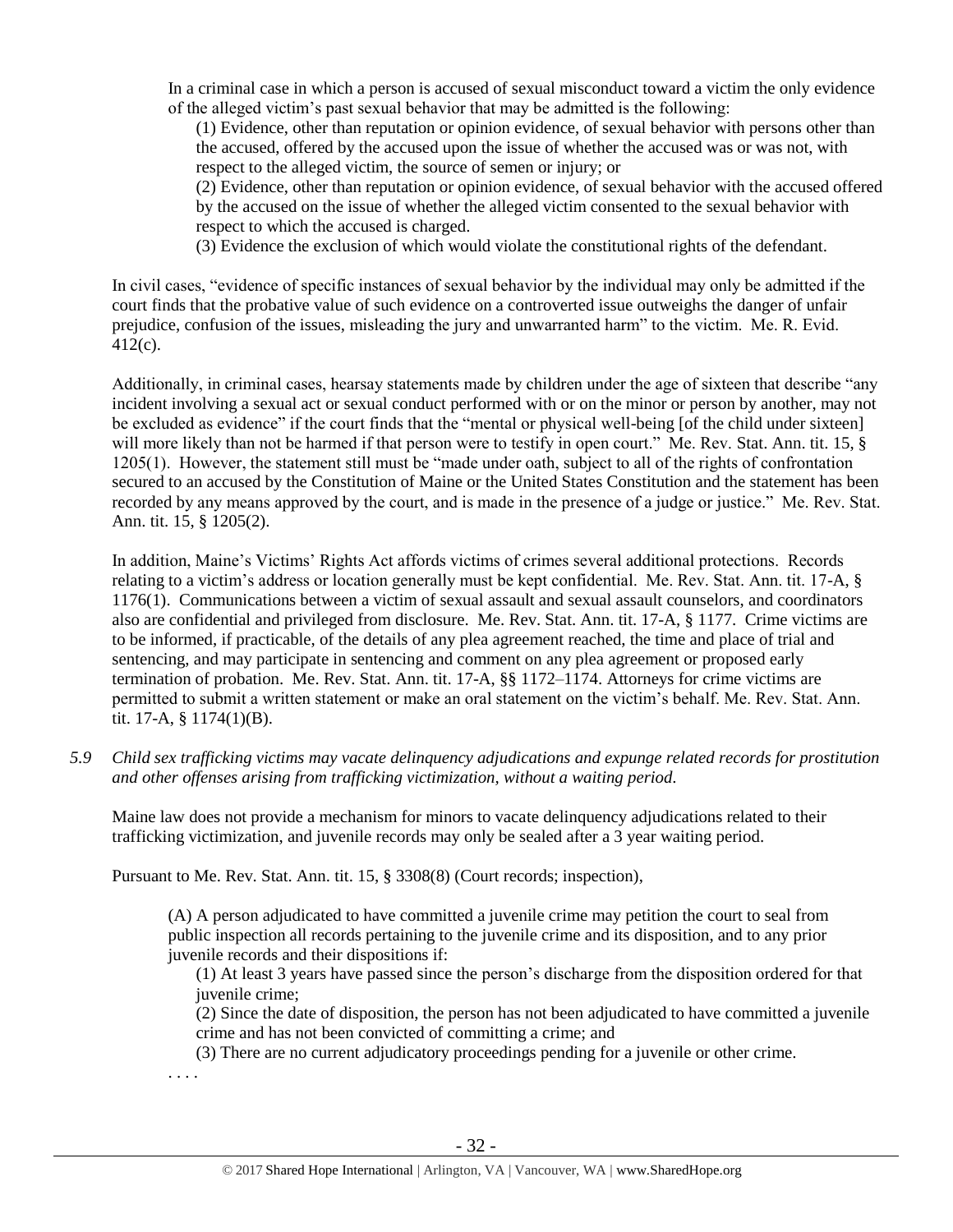(D) If the petition is granted, the person may respond to inquiries from other than the courts and criminal justice agencies about that person's juvenile crimes, the records of which have been sealed, as if the juvenile crimes had never occurred, without being subject to any sanctions.

However, sealed records may still be accessed by the courts, criminal justice agencies, and the Victim's Compensation Board. Me. Rev. Stat. Ann. tit. 15, § 3308(8)(C), (9). Accordingly, child sex trafficking victims may face collateral consequences associated with having accessible delinquency records.<sup>61</sup>

- 5.9.1 Recommendation: Enact a law that allows child sex trafficking victims to vacate delinquency adjudications and expunge related records for prostitution and other offenses related to trafficking victimization, without a waiting period. 62
- *5.10 Victim restitution and civil remedies for victims of domestic minor sex trafficking or commercial sexual exploitation of children (CSEC) are authorized by law.*

Me. Rev. Stat. Ann. tit. 5, § 4701(2) authorizes victims of human trafficking offenses to "bring a civil action for actual damages, compensatory damages, punitive damages, injunctive relief, any combination of those or any other appropriate relief. A prevailing plaintiff is entitled to an award of attorney's fees and costs."

Additionally, victims of any crime under Maine law may be entitled to restitution.<sup>63</sup> Me. Rev. Stat. Ann. tit. 17-A, §§ 1152(2-A), 1324(1). Me. Rev. Stat. Ann. tit. 17-A, § 1323(1) (Mandatory consideration of restitution) states that "[t]he court shall, whenever practicable, inquire of a prosecutor, law enforcement officer or victim with respect to the extent of the victim's financial loss, and shall order restitution when appropriate." Pursuant to Me. Rev. Stat. Ann. tit. 17-A, § 1325(1) (Criteria for restitution),

Restitution may be authorized, in whole or in part, as compensation for economic loss.<sup>64</sup> In determining the amount of restitution authorized, the following shall be considered:

A. The contributory misconduct of the victim;

B. Failure to report the crime to a law enforcement officer within 72 hours after its occurrence, without good cause for failure to report within that time; and

Relief granted under this section may include:

With regard to conduct described as aggravated sex trafficking or sex trafficking as described in Title 17-A, section 852 or 853, respectively, entering any other orders determined necessary or appropriate in the discretion of the court, including, but not limited to, requiring the defendant to pay economic damages related to . . . any debts of the [victim] arising from the trafficking relationship; . . . .

*See supra* note [38.](#page-19-0)

. . . .

<sup>&</sup>lt;sup>61</sup> Maine has a process for reviewing and challenging information in a criminal record. However, this does not appear to be similar to expungement. In fact, while a person may file a Petition for Executive Clemency and request that the Governor grant a pardon for criminal offenses and offenses of juvenile delinquency pursuant to the authority granted in Me. Const. Art. V, Part First, Section 11, a pardoned conviction will still not be expunged from a person's record. *See Criminal Record Challenge Process*, MAINE STATE BUREAU OF IDENTIFICATION, http://www.maine.gov/dps/Sbi/challenge.html (last visited Nov. 9, 2015).

 $62$  The recommendation in this component is predicated upon the recommendation in 5.1 being simultaneously or previously enacted.

 $63$  Restitution may also be ordered in cases of familial abuse, including trafficking, under Me. Rev. Stat. Ann. tit. 19-A,  $\S$ 4007(1)(O) (Relief), which states in part,

<sup>64</sup> *See supra* Component 2.8 for definition of "economic loss."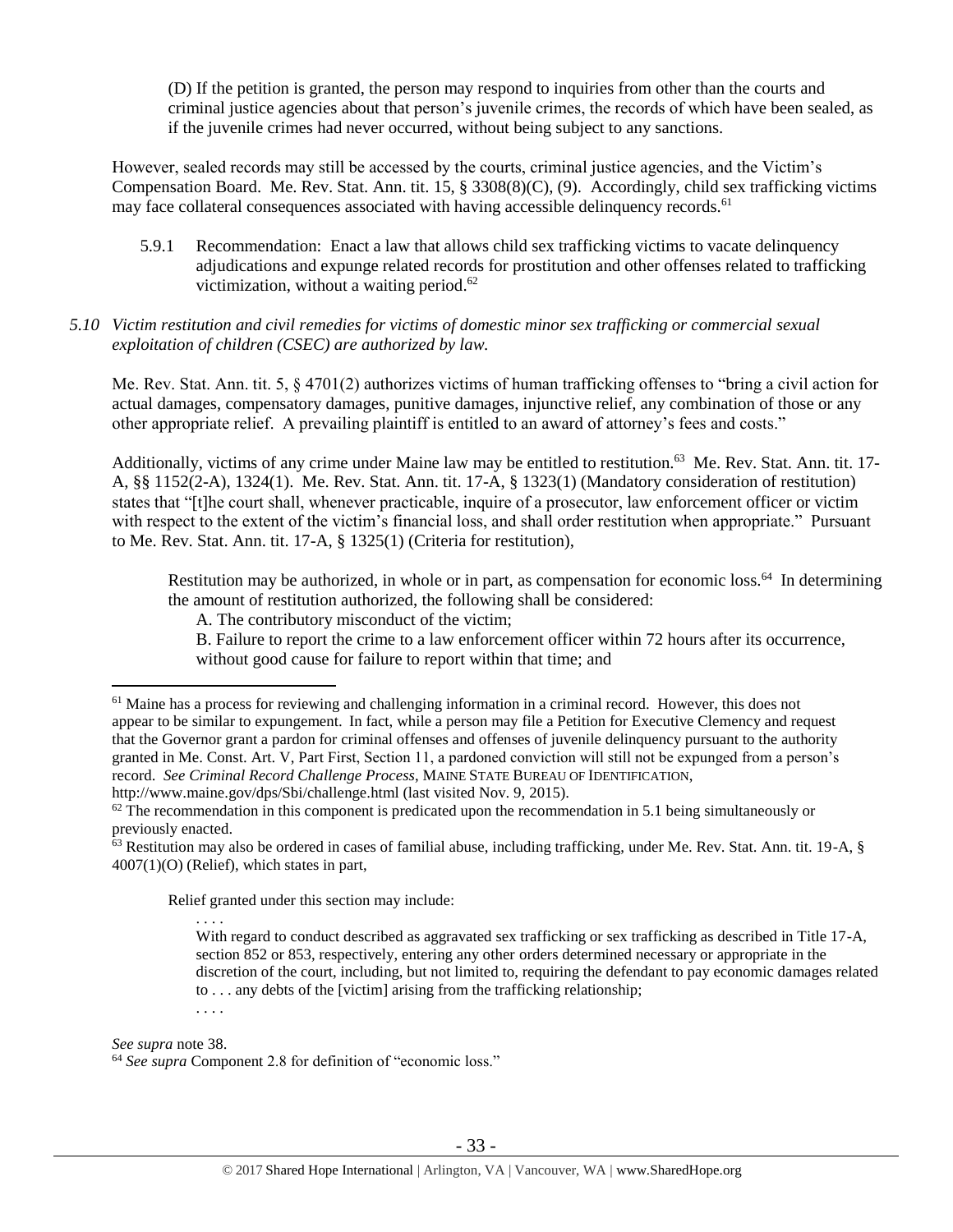C. The present and future financial capacity of the offender to pay restitution.

However, Me. Rev. Stat. Ann. tit. 17-A, § 1330-B (Restitution for benefit of victim) states,

When compensation is awarded from the Victims' Compensation Fund pursuant to Title 5, chapter 316-A, the amount of any restitution ordered to be paid to or for the benefit of the victim and collected as part of a sentence imposed must be paid by the agency collecting the restitution in an amount not to exceed the amount of the payments from the fund, directly to the fund if, when added to the payments from the fund, the restitution exceeds the victim's actual loss.

*5.11 Statutes of limitations for civil and criminal actions for child sex trafficking or commercial sexual exploitation of children (CSEC) offenses are eliminated or lengthened to allow prosecutors and victims a realistic opportunity to pursue criminal action and legal remedies.*

The civil cause of action available to victims of human trafficking offenses under Me. Rev. Stat. Ann. tit. 5, § 4701 (Remedies for human trafficking) is subject to a 10-year statute of limitations that begins on the date the trafficking victim "was freed from the trafficking situation." Me. Rev. Stat. Ann. tit. 5, § 4701(3). The statute of limitation also tolls while the plaintiff is a minor and "during the pendency of any criminal proceedings against the trafficked person." Me. Rev. Stat. Ann. tit. 5, § 4701(3)(B), (D). In addition, the defendant cannot raise a statute of limitations defense if the victim's reason for not filing the claim was because of "1) Conduct by the defendant inducing the plaintiff to delay the filing of the action or preventing the plaintiff from filing the action; or 2) Threats made by the defendant that caused duress to the plaintiff." Me. Rev. Stat. Ann. tit. 5, § 4701(3)(C).

Pursuant to Me. Rev. Stat. Ann. tit. 17-A, § 8(1) (Statute of limitations),

 $\overline{a}$ 

a prosecution for murder or criminal homicide in the first or 2nd degree, or, if the victim had not attained the age of 16 years at the time of the crime, a prosecution for: incest; unlawful sexual contact; sexual abuse of a minor; rape or gross sexual assault, formerly denominated as gross sexual misconduct, may be commenced at any time.

Prosecutions for Class A, B, or C crimes<sup>65</sup> must be commenced within 6 years after commission of the crime. Me. Rev. Stat. Ann. tit. 17-A, § 8(2)(A). Prosecutions for Class D or E crimes<sup>66</sup> must be commenced within 3 years after commission of the crime. Me. Rev. Stat. Ann. tit 17-A, § 8(2)(B).

5.11.1 Recommendation: Amend Me. Rev. Stat. Ann. tit. 17-A, § 8(1) (Statute of limitations) to apply to all minors under 18 years of age at the time of the offense and expressly include Me. Rev. Stat. Ann. tit. 17-A, § 852(1) (Aggravated sex trafficking) as an offense for which the criminal statute of limitations is eliminated.<sup>67</sup>

<sup>&</sup>lt;sup>65</sup> Class A-C crimes include the following: criminal restraint of a victim under 8, kidnapping, aggravated promotion of prostitution, patronizing prostitution of someone that defendant knows is a minor, visual sexual aggression against child under 12, solicitation of child under 12 by computer to commit a prohibited act, dissemination of sexually explicit material, possession of sexually explicit material depicting child under 12, and sexual exploitation of a minor.

<sup>66</sup> Class D or E crimes include the following: criminal restraint of a victim at least 8 years old, patronizing prostitution of someone defendant does not know is a minor, sexual abuse of minors over 16, unlawful sexual touching, visual sexual aggression against child between 12 and 14, solicitation of child between 12 and 14 by computer to commit a prohibited act, and possession of sexually explicit material depicting child between 12 and 16.

 $67$  The recommendation in this component is predicated upon the recommendation in 5.1 being simultaneously or previously enacted.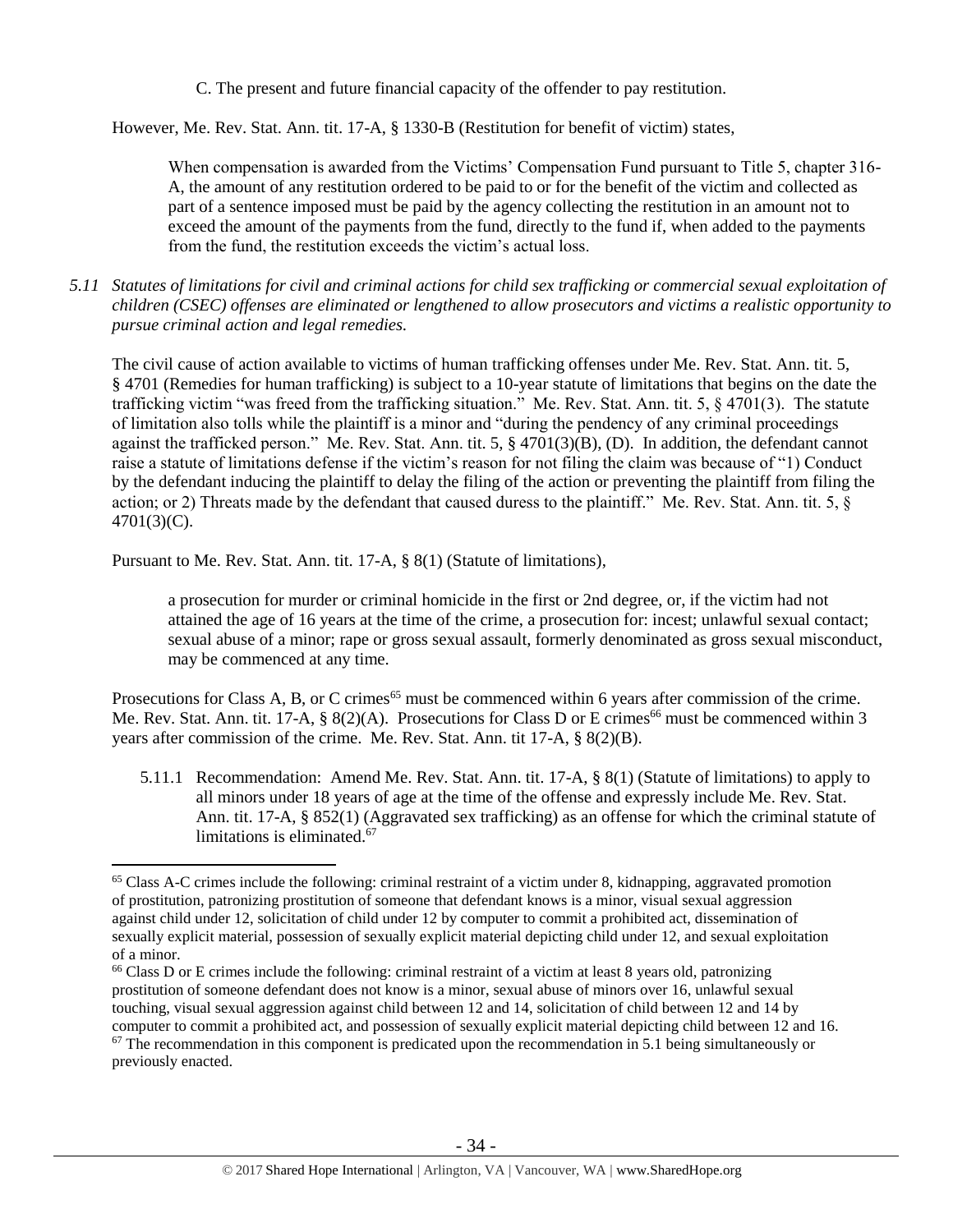#### FRAMEWORK ISSUE 6: CRIMINAL JUSTICE TOOLS FOR INVESTIGATION AND PROSECUTIONS

#### *Legal Components:*

- *6.1 Training on human trafficking and domestic minor sex trafficking for law enforcement is statutorily mandated or authorized.*
- *6.2 Single party consent to audiotaping is permitted in law enforcement investigations.*
- *6.3 Wiretapping is an available tool to investigate domestic minor sex trafficking and commercial sexual exploitation of children (CSEC).*
- *6.4 Using a law enforcement decoy posing as a minor to investigate buying or selling of commercial sex acts is not a defense to soliciting, purchasing, or selling sex with a minor.*

*\_\_\_\_\_\_\_\_\_\_\_\_\_\_\_\_\_\_\_\_\_\_\_\_\_\_\_\_\_\_\_\_\_\_\_\_\_\_\_\_\_\_\_\_\_\_\_\_\_\_\_\_\_\_\_\_\_\_\_\_\_\_\_\_\_\_\_\_\_\_\_\_\_\_\_\_\_\_\_\_\_\_\_\_\_\_\_\_\_\_\_\_\_\_*

- *6.5 Using the Internet or electronic communications to investigate buyers and traffickers is a permissible investigative technique.*
- *6.6 State law requires reporting of missing children and recovered missing children.*

## *Legal Analysis:*

 $\overline{a}$ 

*6.1 Training on human trafficking and domestic minor sex trafficking for law enforcement is statutorily mandated or authorized.*

Law enforcement officers in Maine must complete a "basic training course at the Maine Criminal Justice Academy approved by the board" within their first year of employment. Me. Rev. Stat. Ann. tit. 25, § 2804- C(1). While Me. Rev. Stat. Ann. tit. 25, § 2804-C (Basic law enforcement training; core curriculum requirements) does not impose any training requirements regarding human trafficking or domestic minor sex trafficking, the statute does mandate training on other issues, such as homelessness and mental illness. Me. Rev. Stat. Ann. tit. 25, § 2804-C(2-B), (2-D). Although it is not statutorily mandated, the Maine Criminal Justice Academy's current basic training curriculum includes training on both child abuse and domestic violence,<sup>68</sup> and training documents regarding human trafficking have already been prepared for use by the Maine Criminal Justice Academy.<sup>69</sup>

- 6.1.1 Recommendation: Enact a law that authorizes or mandates training for law enforcement on human trafficking in Maine.
- *6.2 Single party consent to audiotaping is permitted in law enforcement investigations.*

Single party consent to audio recording and interception of oral communications is permitted in Maine. "Interception" in general is forbidden by Me. Rev. Stat. Ann. tit. 15, § 710 (Offenses). However, Me. Rev. Stat. Ann. tit. 15, § 709(4) (Definitions) defines the term "intercept" as "to hear, record or aid another to hear or record the contents of any wire or oral communication through the use of any intercepting device by any person other than: A. The sender or receiver of that communication; B. A person within the range of normal unaided hearing or subnormal hearing corrected to not better than normal; or C. A person given prior authority by the sender or receiver." Because recording the contents of a conversation by one of the parties to the conversation

<sup>68</sup> *See Curriculum*, MAINE CRIMINAL JUSTICE ACADEMY, http://www.maine.gov/dps/mcja/training/preservice/ curriculum.htm (last visited Nov. 21, 2012).

<sup>69</sup> *See* JOHN B. ROGERS, MAINE CRIMINAL JUSTICE ACADEMY, HUMAN TRAFFICKING LESSON PLAN (2010), *available at*

http://www.maine.gov/dps/mcja/training/mandatory/documents/HumanTraffickingLessonPlanfor2010MandatoryTra ining3-1-2010.doc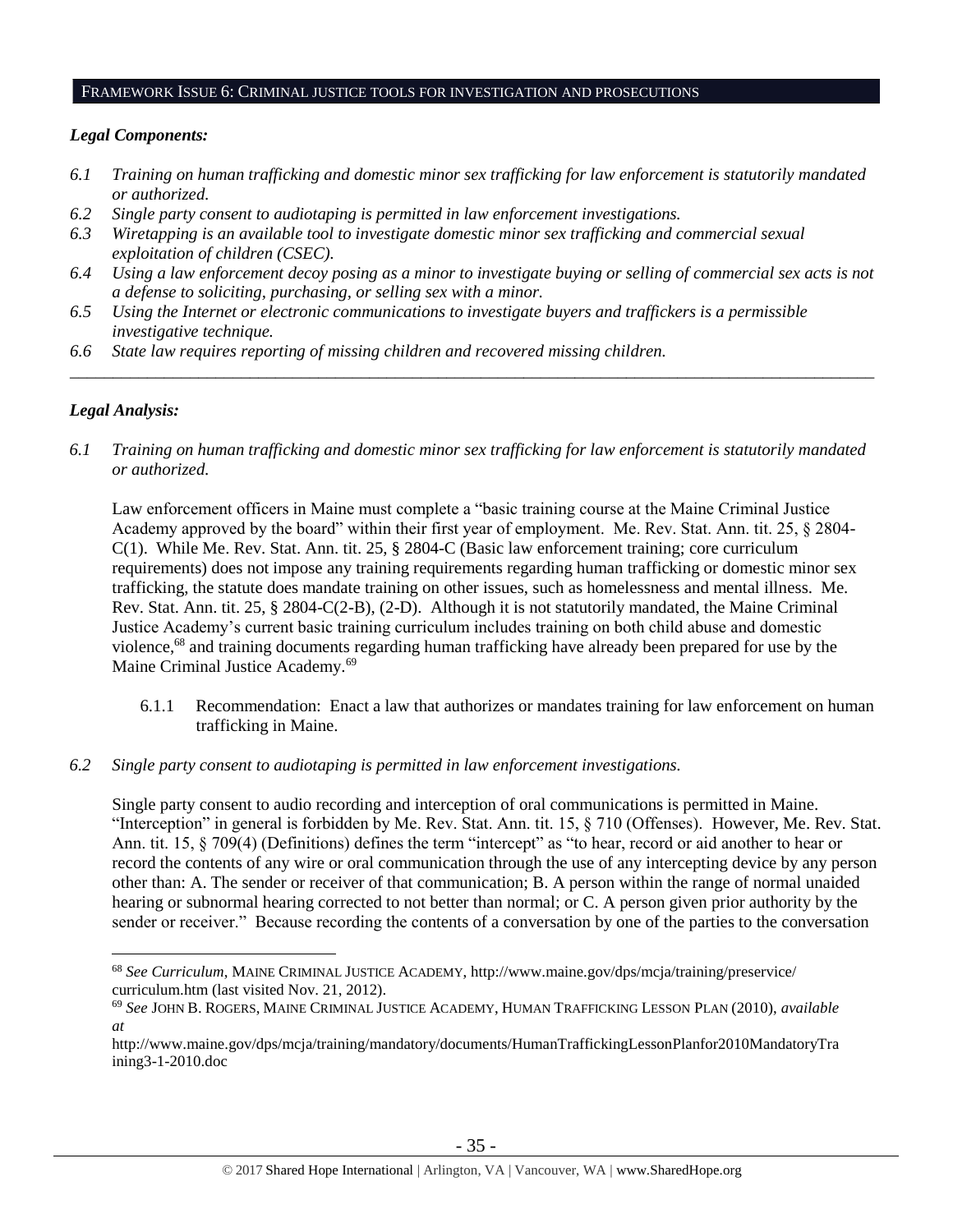is not considered an actual "interception," single party consent to audio-taping does not appear to be forbidden. Therefore, in an investigation by law enforcement, the consent of the officer as a party to the communication is sufficient to remove the intercepted communication from the restrictions contained in Me. Rev. Stat. Ann. tit. 15, § 710 (Offenses).

## *6.3 Wiretapping is an available tool to investigate domestic minor sex trafficking and commercial sexual exploitation of children (CSEC).*

Me. Rev. Stat. Ann. tit. 15, § 709(4) (Definitions) defines the term "intercept" as "to hear, record or aid another to hear or record the contents of any wire or oral communication through the use of any intercepting device by any person other than: A. The sender or receiver of that communication; B. A person within the range of normal unaided hearing or subnormal hearing corrected to not better than normal; or C. A person given prior authority by the sender or receiver." Therefore, in an investigation by law enforcement, the consent of the officer as a party to the communication is sufficient to remove the intercepted communication from the restrictions contained in Me. Rev. Stat. Ann. tit. 15, § 710 (Offenses).

However, Me. Rev. Stat. Ann. tit. 15, § 713 (Evidence) states,

The contents of an interception are not admissible in court, except that the contents of an interception of any oral or wire communication that has been legally obtained under the laws of another jurisdiction in which the interception occurred or that has been legally obtained pursuant to section 712, subsection 2 or 3 [interception of communications within a Department of Correction (DOC) facility or a county jail by an investigative officer or DOC staff] is admissible in the courts of this State, subject to the Maine Rules of Evidence.

- 6.3.1 Recommendation: Maine should enact a law authorizing wiretapping by law enforcement in investigations related to Me. Rev. Stat. Ann. tit. 17-A, § 852 (Aggravated sex trafficking), § 853 (Sex trafficking), § 855 (Patronizing prostitution of minor or person with mental disability), and § 282(1) (Sexual exploitation of minor).
- *6.4 Using a law enforcement decoy posing as a minor to investigate buying or selling of commercial sex acts is not a defense to soliciting, purchasing, or selling sex with a minor.*

Me. Rev. Stat. Ann. tit. 17-A,  $\S 259-B(1)^{70}$  (Solicitation of a child to engage in prostitution) prohibits a defense based on the use of a law enforcement decoy posing as a minor to investigate attempts to buy commercial sex acts with a child; specifically, Me. Rev. Stat. Ann. tit. 17-A, § 259-B(1) prohibits an offender from soliciting "a person the actor knows or believes is under 18 years of age . . . ." Because an offender need only "believe" the person solicited to be a minor, a law enforcement decoy may be used, and a defense based on such would not be permitted.

Similarly, Me. Rev. Stat. Ann. tit. 17-A, § 852 (Aggravated sex trafficking) prohibits the solicitation of a person when the offender "knows or believes that the other person is less than 14 years of age." However, this offense is inapplicable to the actions of buyers.

<sup>70</sup> *See supra* note [8.](#page-4-0)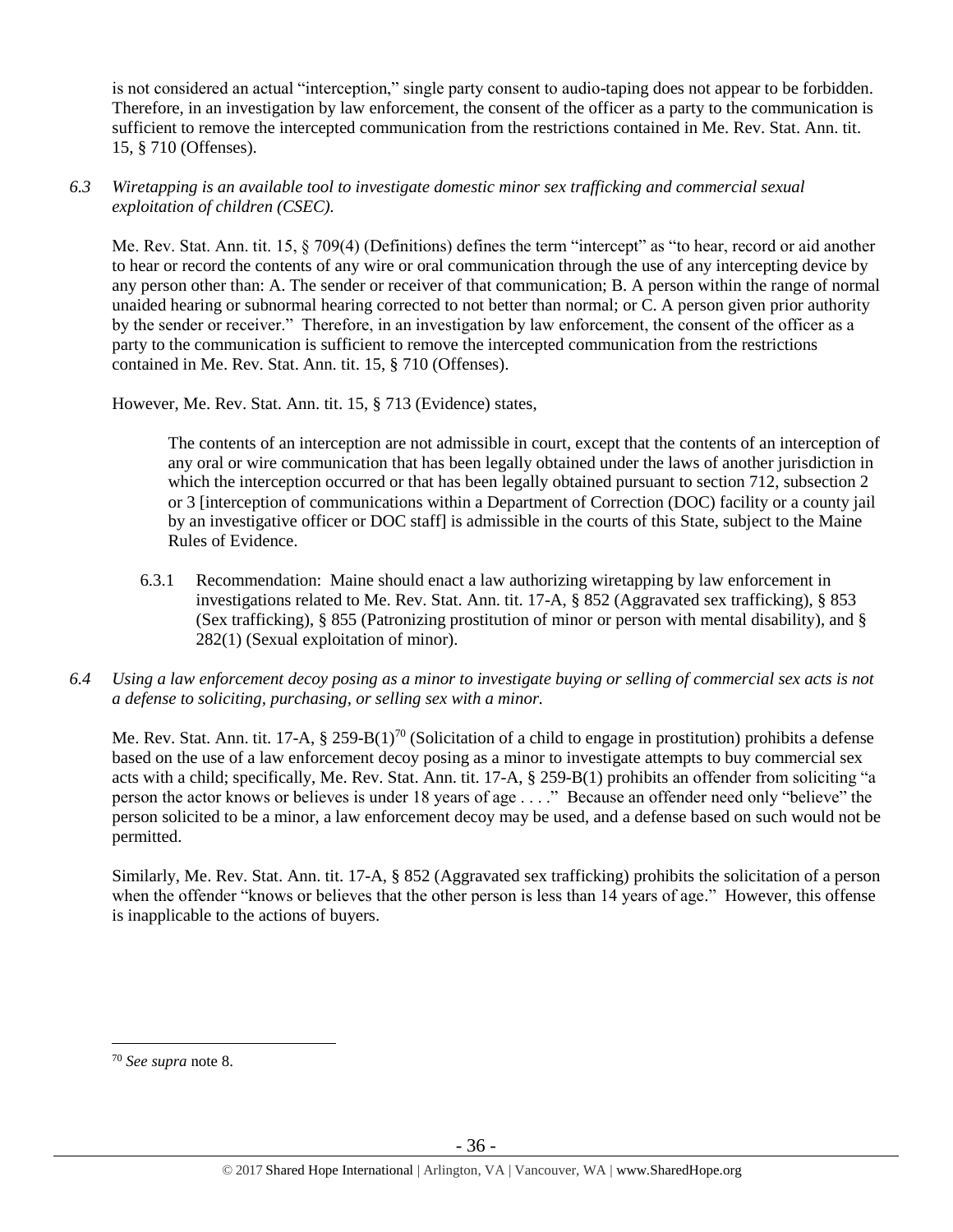## *6.5 Using the Internet or electronic communications to investigate buyers and traffickers is a permissible investigative technique.*

Me. Rev. Stat. Ann. tit. 17-A, § 259-A(1)(A)(2) (Solicitation of a child to commit a prohibited act) makes it a crime when a person "with the intent to engage in a prohibited act with the other person, knowingly solicits directly or indirectly that person by any means to engage in a prohibited act and . . . knows or believes that the other person is less than 14 years of age." Me. Rev. Stat. Ann. tit. 17-A, § 259-A(1)(A). Similarly, Me. Rev. Stat. Ann. tit. 17-A,  $\S 259-B(1)^{71}$  (Solicitation of a child to engage in prostitution) prohibits an offender from soliciting "by any means a person the actor knows or believes is under 18 years of age . . . ." Although not explicit, the phrases "by any means" and "knows or believes" to be a minor, when taken together, suggest that law enforcement may use the Internet or electronic communications to investigate offenders.<sup>72</sup>

6.5.1 Enact a law or amend Maine's CSEC laws to expressly permit use of the Internet or electronic communications to investigate these crimes.

## *6.6 State law requires reporting of missing children and recovered missing children.*

Maine does not mandate the reporting of rescued domestic minor sex trafficking victims; however, pursuant to Maine's Missing Children Act, Me. Rev. Stat. Ann. tit. 25, § 2154 (Missing child reports), law enforcement agencies that receive notification of a missing child<sup>73</sup> are required to immediately do the following:

A. Inform all on-duty law enforcement officers of the missing child report; B. Communicate the report to every other law enforcement agency having jurisdiction in the county in which the report was filed;

C. Enter or cause the report to be entered for inclusion in the State Police and National Crime Information Center computer files on missing children; and

D. Submit information in the missing child report to the clearinghouse.

Additional requirements apply when a missing child is considered a victim or possible victim of Me. Rev. Stat. Ann. tit. 17-A, § 301 (Kidnapping) or § 302 (Criminal restraint). In such cases, law enforcement shall also inform the child's school (if instate), the "municipality in which the child's birth records are kept," and the Vital Records Unit of the Division of Data Research and Vital Statistics in the Department of Health and Human Services that the agency has received a missing child report. Me. Rev. Stat. Ann. tit. 24, § 2154-A(1).

Pursuant to Me. Rev. Stat. Ann. tit. 25, § 2155(3) (Missing Children Information Clearinghouse), Maine has established the Missing Children Information Clearinghouse (Clearinghouse), and the Director has the duty to:

A. Establish a system of intrastate communication of information related to missing children who are determined missing by their parents, guardians, legal custodians or by a law enforcement agency;

 $\overline{a}$ <sup>71</sup> *See supra* note [8.](#page-4-0)

<sup>72</sup> In *State v. Webster*, 955 A.2d 240, 241 (Me. 2008), a person associated with the South Portland Police Department did in fact communicate with the defendant "through various means on the Internet" as part of an investigation, which ultimately resulted in the defendant's arrest, prosecution, and conviction under Me. Rev. Stat. Ann. tit. 17-A, § 259 (Solicitation of child by computer to commit a prohibited act) and an attempted violation of § 253 (Gross sexual assault). The holding dismissed an entrapment defense by stating, "[W]e find that there was sufficient evidence for the jury to conclude that government action did not induce Webster to commit the crimes of which he was convicted and/or that Webster was predisposed to commit the crimes." *Id.* at 244.

<sup>73</sup> "Missing child" is defined in Me. Rev. Stat. Ann. tit. 25, § 2153(5) as "an individual: A. Who is under 18 years of age; B. Whose temporary or permanent residence is in or is believed to be in this State; C. Whose location is not determined; and D. Who has been reported as missing to a law enforcement agency."